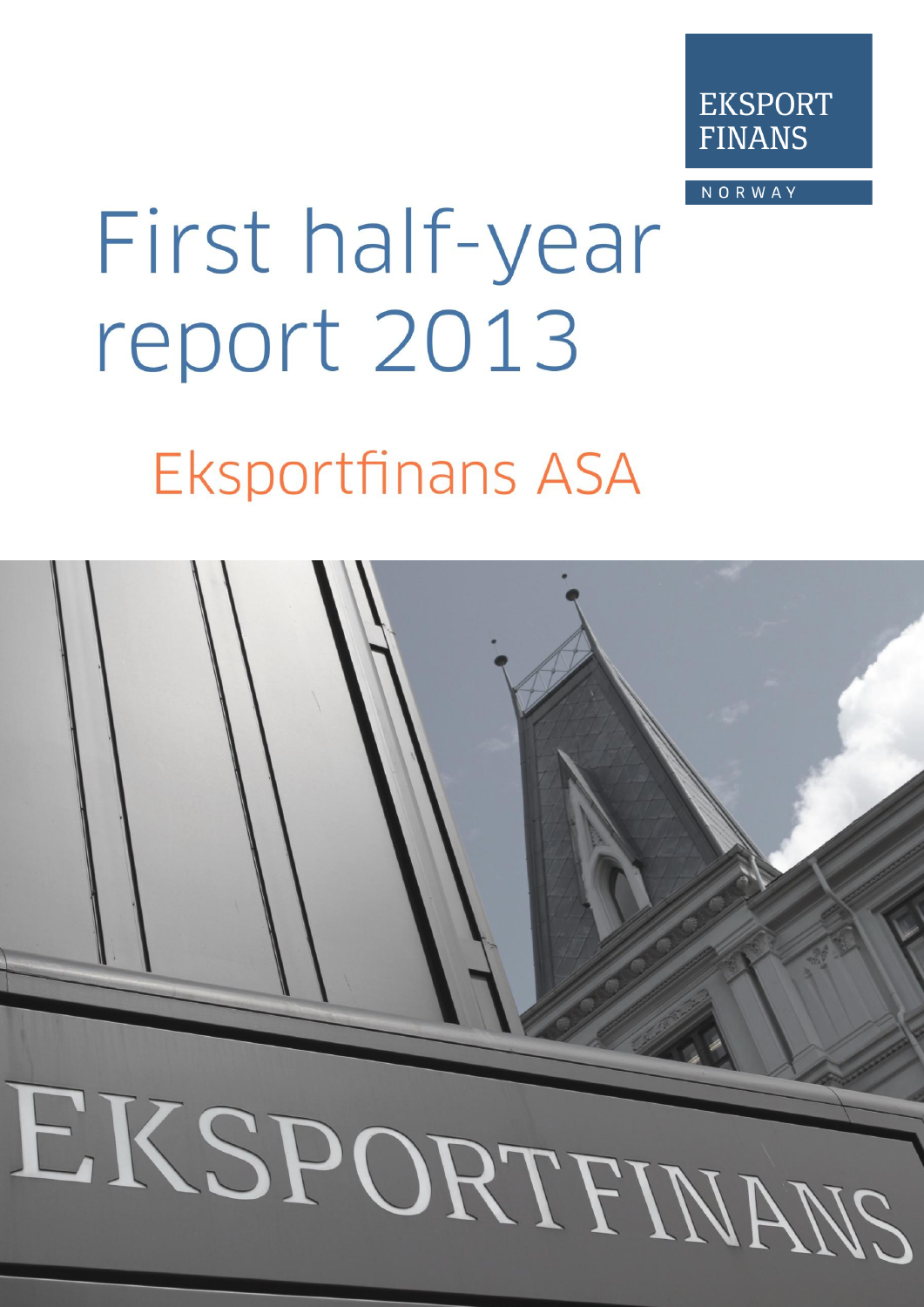| Auditor's report on review of interim financial information  37 |  |
|-----------------------------------------------------------------|--|
|                                                                 |  |
|                                                                 |  |

Some of the information we are giving constitutes "forward-looking statements" within the meaning of Section 27A of the U.S. Securities Act of 1933, as amended and Section 21E of the U.S. Securities Exchange Act of 1934, as amended. These forward-looking statements rely on a number of assumptions concerning future events. These forward-looking statements involve known and unknown risks, uncertainties and other factors, many of which are outside of our control, which may cause actual results to differ materially from any future results expressed or implied from the forward-looking statements. As a result, any forward-looking statements included herein should not be regarded as a representation that the plans, objectives, results or other actions discussed will be achieved. Please see the Company's Annual Report on Form 20-f filed with the US Securities and Exchange Commission for a discussion of certain factors that may cause actual results, performance or events to be materially different from those referred to herein. Eksportfinans disclaims any intention or obligation to update or revise any forward-looking statements, whether as a result of new information, future events or otherwise.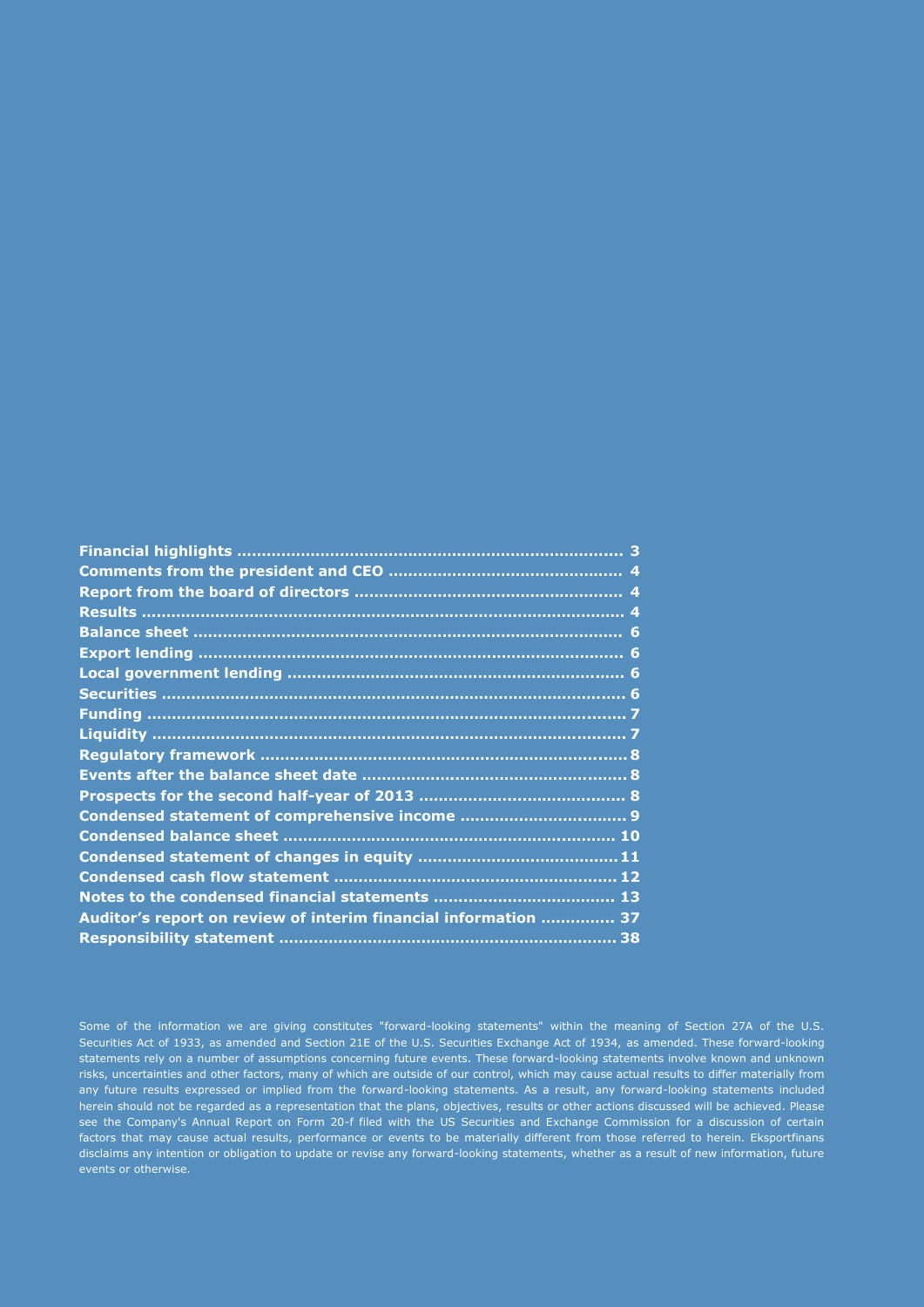# Financial highlights

The information for the three and six months ended June 30, 2013 and 2012 are unaudited.

|                                                     | Second quarter |           | First half-year |          |  |
|-----------------------------------------------------|----------------|-----------|-----------------|----------|--|
| (NOK million)                                       | 2013           | 2012      | 2013            | 2012     |  |
|                                                     |                |           |                 |          |  |
| Net interest income                                 | 177            | 334       | 379             | 709      |  |
| Total comprehensive income 1)                       | (1, 414)       | 1,718     | (2, 532)        | (8,030)  |  |
| Return on equity $2$ )                              | $(37.5\%)$     | 26.6 %    | $(32.3\%)$      | (52.4 %) |  |
| Net return on average assets and liabilities 3)     | 0.46%          | 0.72%     | 0.46%           | 0.72%    |  |
| Net operating expenses / average assets $4$ )       | 0.11%          | $0.05 \%$ | 0.10%           | 0.05%    |  |
|                                                     |                |           |                 |          |  |
| Total assets                                        | 115,905        | 182,465   | 115,905         | 182,465  |  |
| Loans outstanding 5)                                | 73,985         | 104,951   | 73,985          | 104,951  |  |
| New loans disbursed                                 |                | 476       |                 | 917      |  |
| Public sector borrowers or guarantors <sup>6)</sup> | 39.0%          | 40.0 %    | 39.0%           | 40.0 %   |  |
| Core capital adequacy                               | 30.7%          | 19.6 %    | 30.7%           | 19.6 %   |  |
| Capital adequacy                                    | 34.1%          | 23.2 %    | 34.1%           | 23.2 %   |  |
|                                                     |                |           |                 |          |  |
| Exchange rate NOK/USD <sup>7)</sup>                 | 6.0279         | 5.9833    | 6.0279          | 5.9833   |  |

#### **Definitions**

- 1.Total comprehensive income for the period includes net losses on financial instruments at fair value which amount to NOK 3,825 million in the first half of 2013 compared to net losses of NOK 11,839 million in the first half of 2012. For the second quarter of 2013 net losses on financial instruments at fair value amount to NOK 2,106 million compared to net gains on financial instruments at fair value of NOK 2,061 million in the second quarter of 2012.
- 2. Return on equity: Total comprehensive income for the period/average equity (average of opening and closing balance).
- 3. Net return on average assets and liabilities: The difference between net interest income/average interest generating assets and net interest expense/average interest bearing liabilities (average of daily calculations for the period).
- 4. Net operating expenses (salaries and other administrative expenses + depreciation + other expenses other income)/average assets (average of opening and closing balance).
- 5. Total loans outstanding: Consists of loans due from customers and part of loans due from credit institutions in the balance sheet. Accrued interest and unrealized gains/(losses) are not included, see notes 4, 5 and 6 to the accompanying unaudited condensed financial statements.
- 6. The ratio of public sector loans (municipalities, counties and Norwegian and foreign central government, including the Norwegian Guarantee Institute for Export Credits (GIEK) as borrowers or guarantors) to total lending.
- 7. Exchange rate at balance sheet date.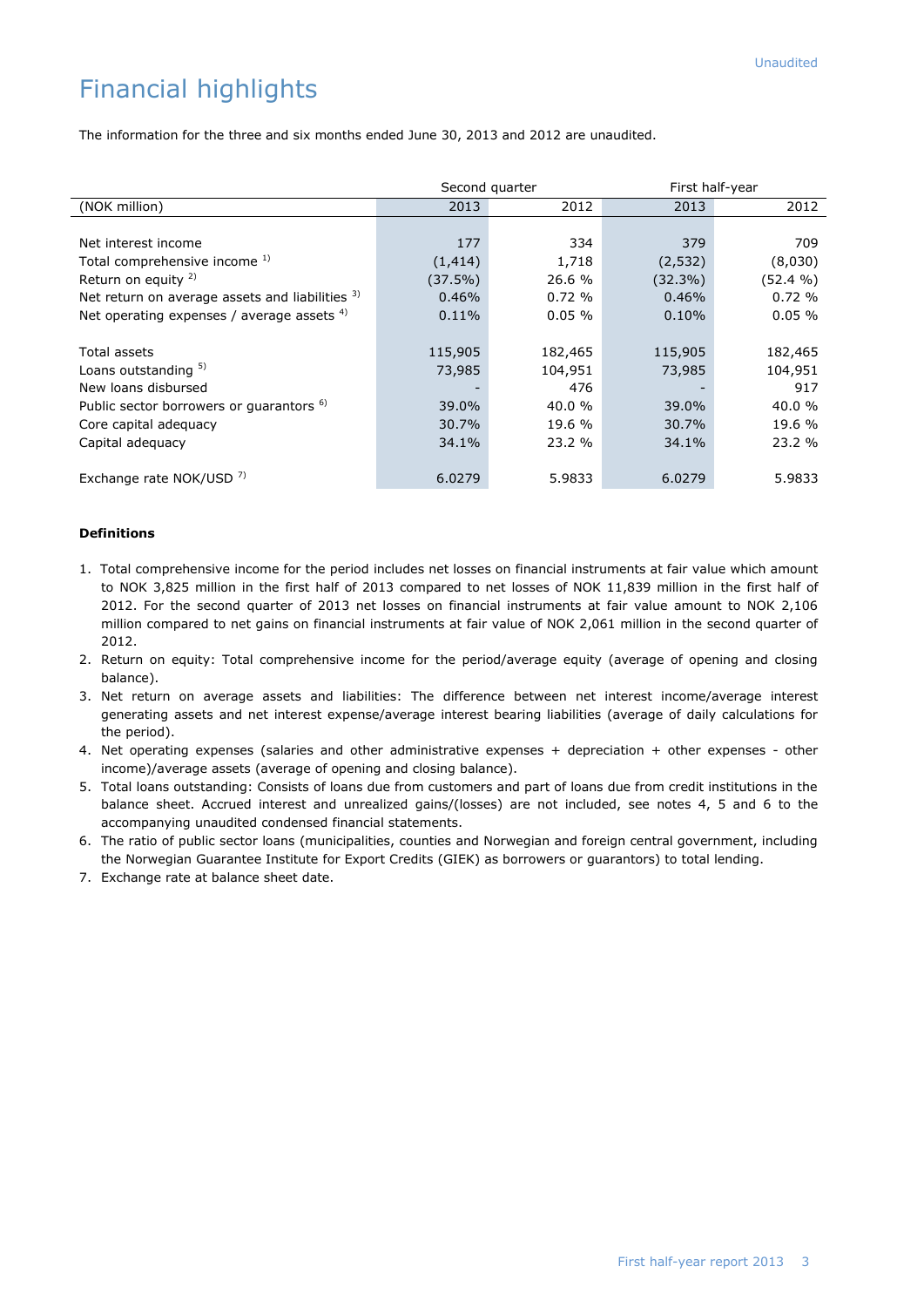# Comments from the president and CEO



Gisèle Marchand, President and CEO (Photo: Sturlason)

Halfway into 2013, Eksportfinans maintains its position with stable operations, good liquidity and a solid capital base. The core capital adequacy ratio was a strong 30.7 percent at the end of the first half-year of 2013.

As explained in the report, net interest income was reduced due to a lower level of interest generating assets and a more normalized market for basis swaps.

As expected, the company's liquidity reserves have been reduced as compared to the end of last quarter, mainly due to repayment of maturing debt. The liquidity calculations presented on page 7 of this report show that liquidity reserves together with cash inflows from the lending portfolio are expected to cover anticipated liquidity needs going forward.

# Report from the board of directors

### **Results**

#### **Second quarter 2013**

Eksportfinans performed as expected in the second quarter of 2013. Due to the lower level of interest generating assets combined with reduced margins, mainly on basis swap contracts (contracts where cash flows at market rates in USD and NOK are exchanged), earnings in this quarter were lower than in the same period in 2012. Net interest income amounted to NOK 177 million in the period, compared to NOK 334 million in the second quarter of 2012.

Total comprehensive income was negative NOK 1,414 million for the second quarter of 2013. The comparable figure was positive NOK 1,718 million for the second quarter of 2012. The decrease was due to unrealized losses on Eksportfinans' own debt (as explained in the section Net other operating income) in the second quarter of 2013, compared to unrealized gains on its own debt in the second quarter of 2012.

Net profit excluding unrealized gains and losses and excluding realized gains/losses hedged by the Portfolio Hedge Agreement (the "PHA") (see page 6) was NOK 93 million for the second quarter of 2013, compared to NOK 242 million for the corresponding period of 2012.

#### **First half-year 2013**

Net interest income was NOK 379 million in the first half-year of 2013. This was NOK 330 million lower than for the same period in 2012. The decrease is due to the same reasons as explained above for the second quarter of 2013.

Net return on average assets and liabilities (see Financial highlights on page 3) was 0.46 percent for the first half-year of 2013, compared to 0.72 percent for the corresponding period in 2012.

#### **Profit/(loss) for the period**

Total comprehensive income in the first halfyear of 2013 was negative NOK 2,532 million, compared to negative NOK 8,030 million in the first half-year of 2012. The negative figure is due to reduced unrealized gains on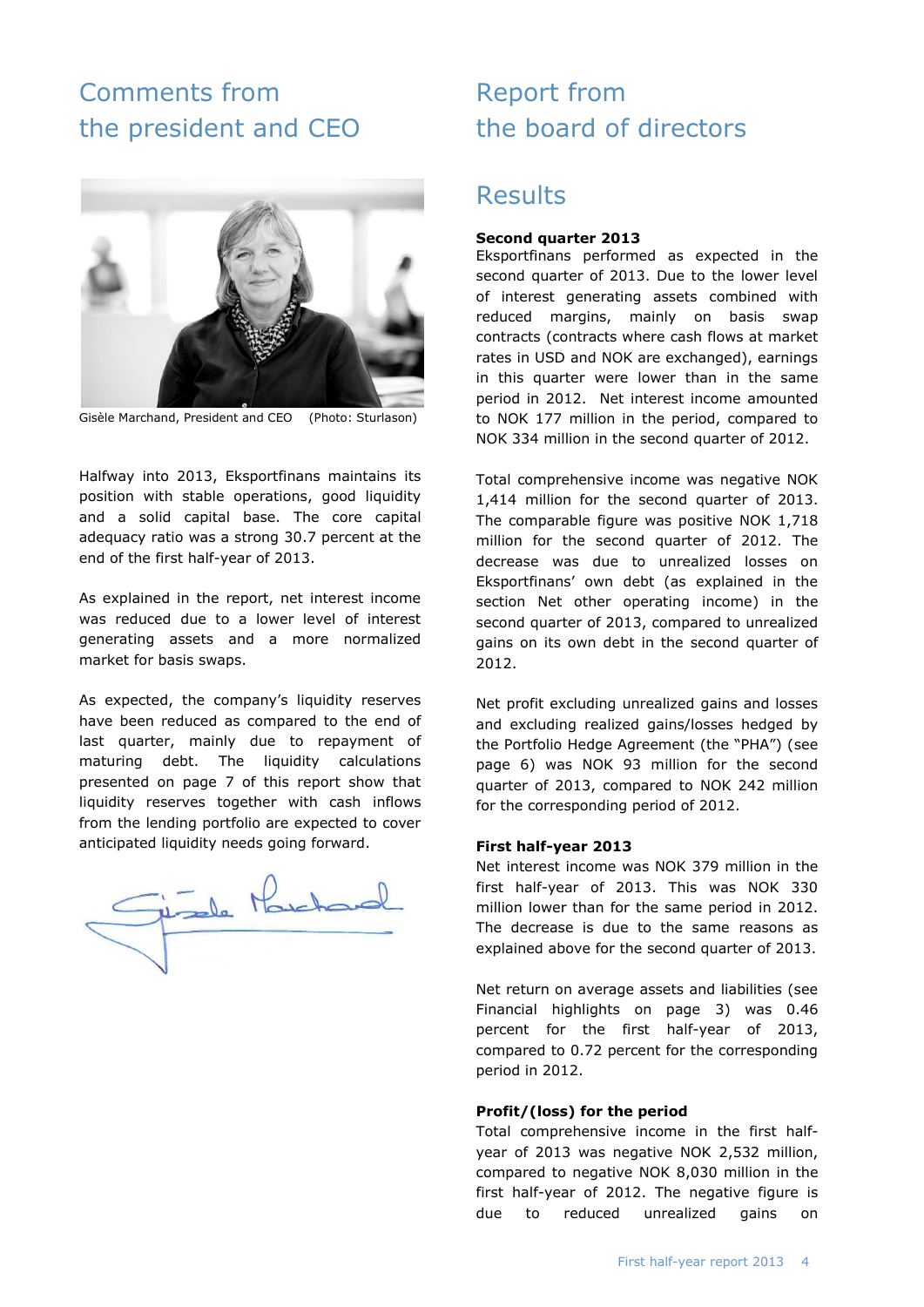Eksportfinans' own debt as a result of tightening of credit spreads. The improvement compared to first half-year of 2012 relates to lower reversal of unrealized gains.

Return on equity was negative 32.3 percent for the first half-year of 2013, compared to negative 52.4 percent for the corresponding period in 2012. This was also due to the debtrelated unrealized losses.

The non-IFRS measure of profit excluding unrealized gains and losses on financial instruments and realized losses hedged by the PHA, and the corresponding return on equity, is shown in the table below. These calculations may be of interest to investors because they assess the performance of the underlying business operations without the volatility caused by fair value fluctuations, including specifically the reversal of previously recognized unrealized gains on Eksportfinans' own debt, and the realized losses on investments which are hedged by the PHA. Profit excluding unrealized gains and losses and excluding realized losses hedged by the PHA amounted to NOK 216 million in the first half-year of 2013. This was a decrease of NOK 273 million compared to the same period in 2012. The main reason for this decrease is the reduced net interest income.

**Table: Non-IFRS profit for the period**

#### **Net other operating income**

Net other operating income was negative NOK 3,824 million for the first half-year of 2013 compared to negative NOK 11,787 million in the same period in 2012.

The main reason for this change is the large fluctuation in the market prices of Eksportfinans' own debt. These prices fell following the decision by the Norwegian government on November 18, 2011 to establish a state-funded export financing scheme and the consequent rating downgrades of Eksportfinans. In 2012 and through the first half-year of 2013 the market prices of Eksportfinans' own debt have recovered, leading to unrealized losses for the company. In the first half-year of 2013 the market prices have been more stable than in the same period of 2012.

These market fluctuations have led to large changes in the fair value of Eksportfinans' own debt. In the first half-year of 2013, unrealized losses (reversal of unrealized gains) on Eksportfinans' own debt amounted to NOK 7,503 million compared to unrealized losses (reversal of unrealized gains) of NOK 17,457 million in the corresponding period in 2012 (see note 2 to the accompanying unaudited condensed financial statements). Net of derivatives, this resulted in an unrealized loss of

|                                                                                                                                                              | Second quarter |              | First half-year |                  |  |
|--------------------------------------------------------------------------------------------------------------------------------------------------------------|----------------|--------------|-----------------|------------------|--|
| (NOK million)                                                                                                                                                | 2013           | 2012         | 2013            | 2012             |  |
| Comprehensive income according to IFRS                                                                                                                       | (1, 414)       | 1,718        | (2, 532)        | (8,030)          |  |
| Net unrealized losses/(gains)<br>Unrealized gains/(losses) related to Iceland $^{1}$<br>Realized losses/(gains) hedged                                       | 2,095<br>(3)   | (2,026)<br>2 | 3,802<br>15     | 11,860<br>(1)    |  |
| by the Portfolio Hedge Agreement (PHA) <sup>2)</sup><br>Tax effect $3)$                                                                                      | 0<br>(586)     | (26)<br>574  | 0<br>(1,069)    | (26)<br>(3, 313) |  |
| Non-IFRS profit for the period excluding<br>unrealized gains/(losses) on financial<br>instruments and excluding realized<br>losses/(gains) hedged by the PHA | 93             | 242          | 216             | 489              |  |
|                                                                                                                                                              |                |              |                 |                  |  |
| Return on equity based on profit for the<br>period excluding unrealized gains/(losses) on<br>financial instruments and excluding realized                    |                |              |                 |                  |  |
| losses/(gains) hedged by the PHA $4$ )                                                                                                                       | 5.3%           | 15.3 %       | 6.3%            | 15.8 %           |  |

1. Reversal of previously recognized loss (at exchange rates applicable at reporting date).

2. Securities have been sold with realized gains/losses. These gains and losses are covered by the PHA, and will be settled according to that agreement. Eksportfinans therefore believes it is useful for investors to present this non-IFRS profit figure with such gains/losses excluded due to the economic arrangements under, and the accounting impacts of, the PHA.

3. 28 percent of the items above.

4. Return on equity: Profit for the period/average equity adjusted for proposed not distributed dividends.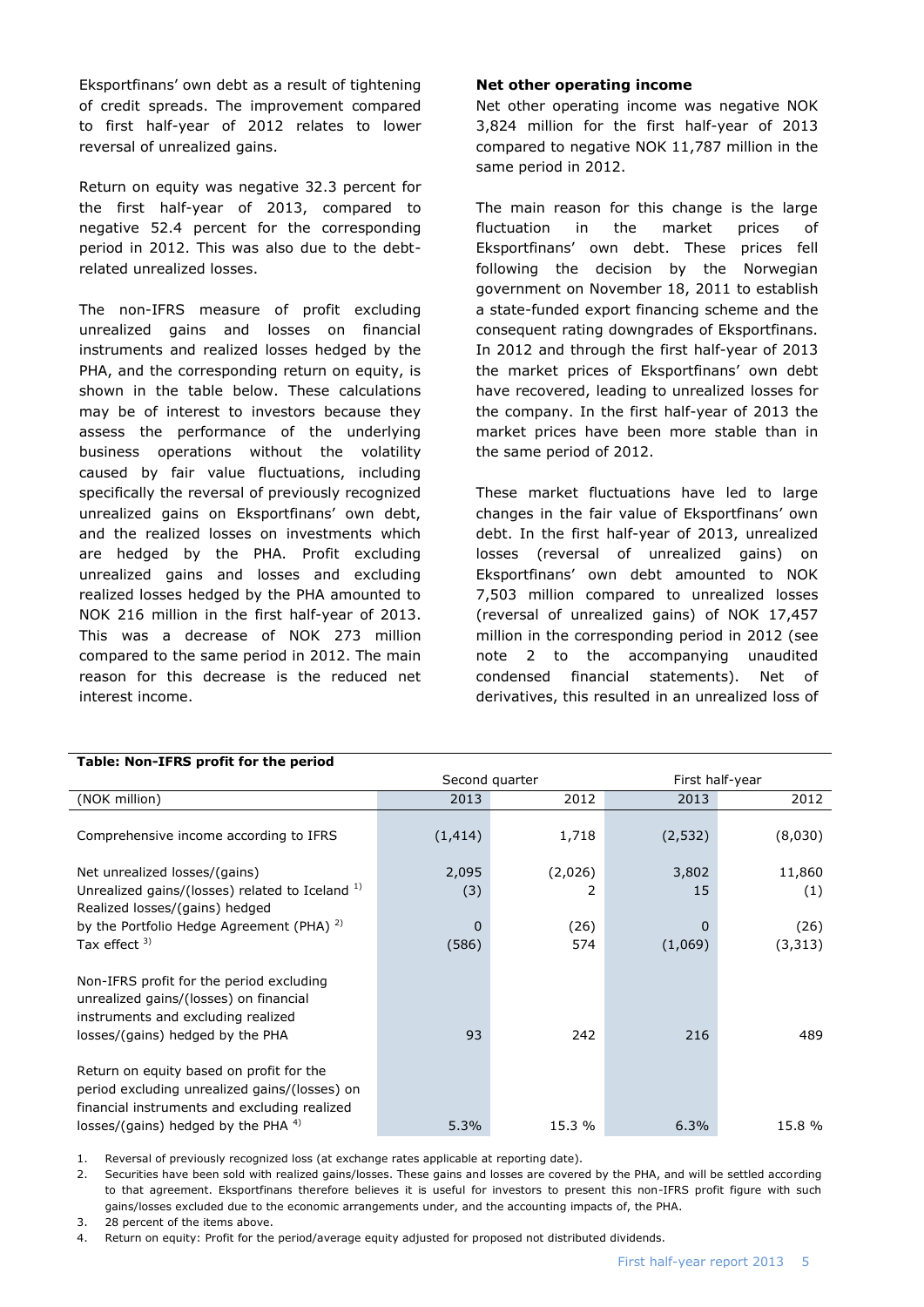NOK 3,813 million in the first half-year of 2013 compared to an unrealized loss of NOK 12,032 million in the same period in 2012 (see note 15 to the accompanying unaudited condensed financial statements). The cumulative unrealized gain on Eksportfinans' own debt, net of derivatives, is NOK 12,229 million as of June 30, 2013, compared to NOK 15,962 million as of December 31, 2012 and NOK 30,038 million as of June 30, 2012.

#### **Total operating expenses**

Total operating expenses amounted to NOK 71 million in the first half-year of 2013, compared to NOK 103 million for the same period in 2012. The reason for this decrease is an optimized and reduced number of staff since July 1, 2012, contributing to a reduction in total salary expenses. The key ratio of net operating expenses in relation to average assets was 0.10 percent in the first half-year of 2013, compared to 0.05 percent in the corresponding period of 2012. Included in the figures for first half-year of 2012, is the income from the fee based agreement with the Ministry of Trade and Industry (the "Ministry") in which Eksportfinans had a mandate to arrange loans on behalf of the Ministry until July 1, 2012 (NOK 8.6 million per month). This fee was booked as other income, which is deducted from operating expenses when calculating the key ratio of net operating expenses relative to average assets (see footnote 4 to Financial Highlights).

# Balance sheet

Total assets amounted to NOK 116 billion at June 30, 2013, compared to NOK 157 billion at December 31, 2012 and NOK 182 billion at June 30, 2012. The reduction was mainly due to the limitations on new lending business since November 18, 2011 and repayments on the current loan and debt portfolios.

Outstanding commercial paper and bond debt was NOK 80 billion at June 30, 2013, compared to NOK 113 billion at December 31, 2012 and NOK 120 billion at June 30, 2012. The main reason for the decrease was maturing debt.

The capital adequacy ratio was 34.1 percent at June 30, 2013, compared to 28.0 percent at December 31, 2012 and 23.2 percent at June 30, 2012. The core capital adequacy ratio was 30.7 percent at June 30, 2013, compared to 25.0 percent at December 31, 2012 and 19.6 percent at June 30, 2012. The increase in the capital adequacy ratios was mainly due to core earnings combined with a lower risk-weighted balance.

# Export lending

Eksportfinans actively manages an extensive portfolio of export loans.

The volume of outstanding export loans was NOK 65.7 billion at June 30, 2013, compared to NOK 78.7 billion at December 31, 2012 and NOK 94.9 billion at June 30, 2012.

# Local government lending

Eksportfinans' involvement in local government lending totaled NOK 8.3 billion at June 30, 2013, compared to NOK 8.8 billion at December 31, 2012 and NOK 10.0 billion at June 30, 2012.

# **Securities**

The total securities portfolio was NOK 22.4 billion at June 30, 2013, compared to NOK 41.8 billion at December 31, 2012 and NOK 44.4 billion at June 30, 2012. The reduction is due to expected repayments of Eksportfinans' own debt.

The securities portfolio consists of two different sub-portfolios. The first is subject to a Portfolio Hedge Agreement with Eksportfinans shareholders which has been in place since February 29, 2008 (the "PHA portfolio"), and the second is maintained for the purpose of liquidity (referred to herein as the "liquidity reserve portfolio").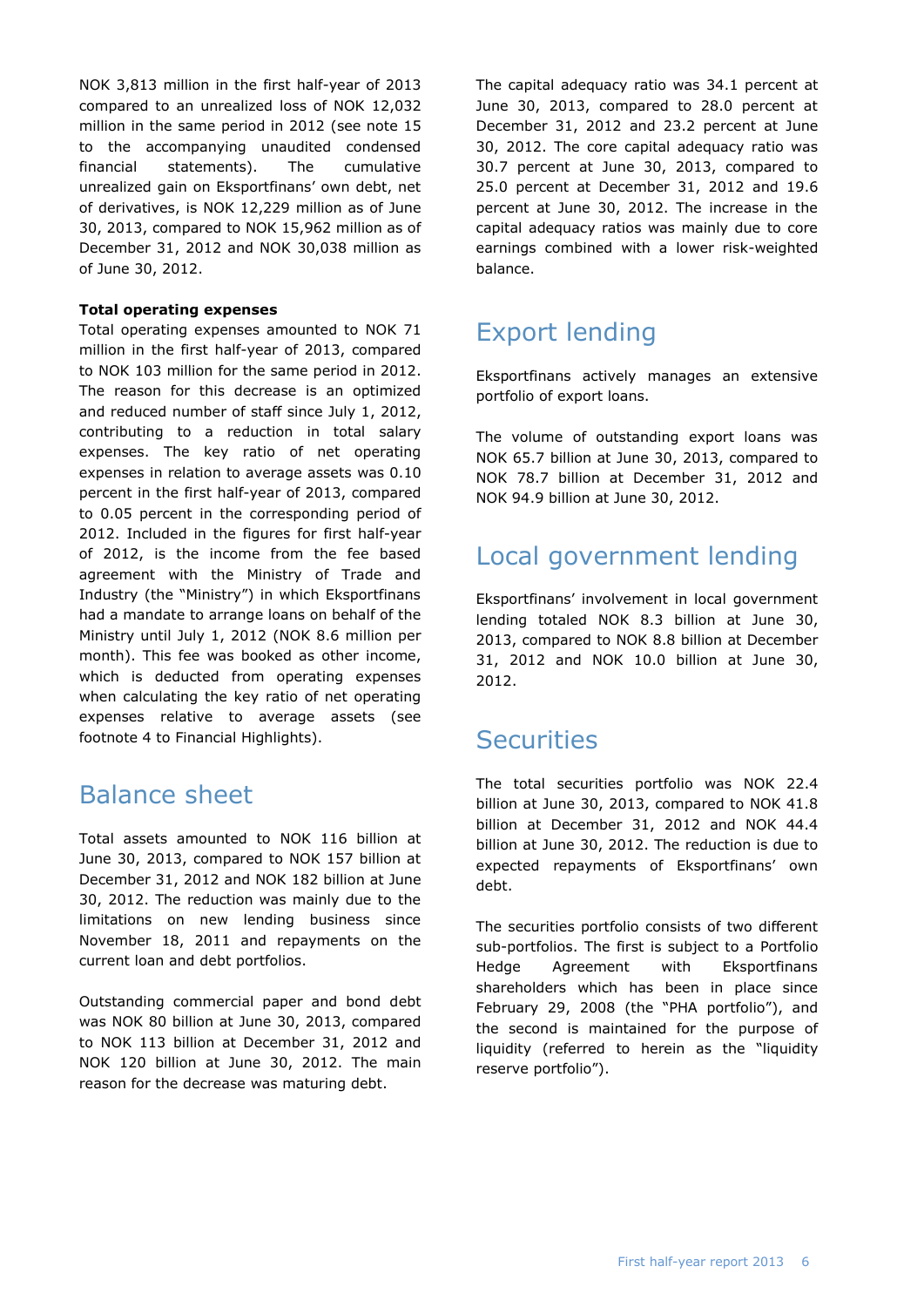The fair value of the PHA portfolio was NOK 9.6 billion at June 30, 2013, compared to NOK 11.6 billion at December 31, 2012 and NOK 19.1 billion at June 30, 2012. The PHA portfolio will largely be held to maturity. For further information on the PHA see Note 13 to the accompanying unaudited condensed financial statements and the company's annual report on Form 20-F for the fiscal year ended December 31, 2012, (filed with the Securities and Exchange Commission on April 23, 2013 ("the 2012 20-F")).

The fair value of the liquidity reserve portfolio was NOK 12.8 billion at June 30, 2013, compared to NOK 30.2 billion at December 31, 2012 and NOK 25.3 billion at June 30, 2012.

# Funding

As foreseen, Eksportfinans did not have the need to seek new funding from the markets during the first half-year of 2013.

# **Liquidity**

As at June 30, 2013, the company has liquidity reserves totaling NOK 23.6 billion, consisting of the liquidity reserve portfolio not pledged as security of NOK 10.8 billion, the part of the PHA portfolio that is not pledged as security of NOK 5.5 billion and cash equivalents of NOK 7.3 billion. As expected, the liquidity reserves have been reduced due to repayment of maturing debt.

The company manages liquidity risk both through matching maturities for assets and liabilities and through stress-testing for the short- and medium term. A maturity analysis of financial liabilities based on both contractual and expected maturities is included in note 16 of the accompanying unaudited condensed financial statements.

The table below shows cumulative liquidity, as measured by short-term liquidity as of June 30, 2013, plus (i) the amounts of maturing loans and investments and minus (ii) the amounts of

|                                                     |                |    | Estimated loan | Estimated    | Estimated               |
|-----------------------------------------------------|----------------|----|----------------|--------------|-------------------------|
|                                                     | Estimated debt |    | receivables    | investments  | cumulative              |
| (NOK million)                                       | maturing $3)$  |    | maturing $4$ ) | maturing $5$ | liquidity <sup>6)</sup> |
|                                                     |                |    |                |              |                         |
| Short-term liquidity at June 30, 2013 <sup>1)</sup> |                |    |                |              | 18,056                  |
| 2013                                                | 5,525          |    | 9,992          | 2,613        | 25,136                  |
| 2014                                                | 20,801         |    | 15,309         | 2,448        | 22,092                  |
| 2015                                                | 17,824         | 2) | 14,232         | 332          | 18,832                  |
| 2016                                                | 20,284         |    | 14,448         | 897          | 13,893                  |
| 2017                                                | 8,115          |    | 5,266          | 1,408        | 12,452                  |
| 2018                                                | 1,433          |    | 3,849          | 658          | 15,526                  |
| 2019                                                | 2,049          |    | 4,050          | 674          | 18,201                  |
| 2020                                                | 1,461          |    | 2,652          | 24           | 19,416                  |
| 2021                                                | 2,251          |    | 763            | 355          | 18,283                  |
| 2022                                                | 1,257          |    | 761            | 305          | 18,092                  |
| Thereafter                                          | 16,128         |    | 2,366          | 3,181        | 7,511                   |
| Total                                               | 97,128         |    | 73,688         | 12,895       |                         |

#### **Table: Estimated cumulative liquidity**

1. Short-term liquidity is comprised of the sum of our Liquidity Reserve Portfolio (at fair value) and deposits

- 2. Includes the principal of JPY 15 billion (approximately NOK 914 million at exchange rates applicable at June 30, 2013) subordinated debt maturing in 2015. This debt is categorized as supplementary capital (lower tier II) according to the Norwegian capital adequacy regulations
- 3. Principal amount of own debt securities. The column includes single- and multi-callable issues. Includes principal cash flows of derivatives economically hedging structured bond debt. For the structured bond debt with call and trigger options, the expected maturity is estimated using a sophisticated valuation system. The actual maturities might differ from these estimations
- 4. Represents principal amount of loan receivables
- 5. Represents principal amount of investments in the PHA portfolio
- 6. Represents estimated cumulative liquidity at year-end (calculated as the amount at prior period end minus estimated long-term debt maturing during period plus estimated loans receivable and long-term investments maturing during the period) except for the first row which states the actual liquidity at June 30, 2013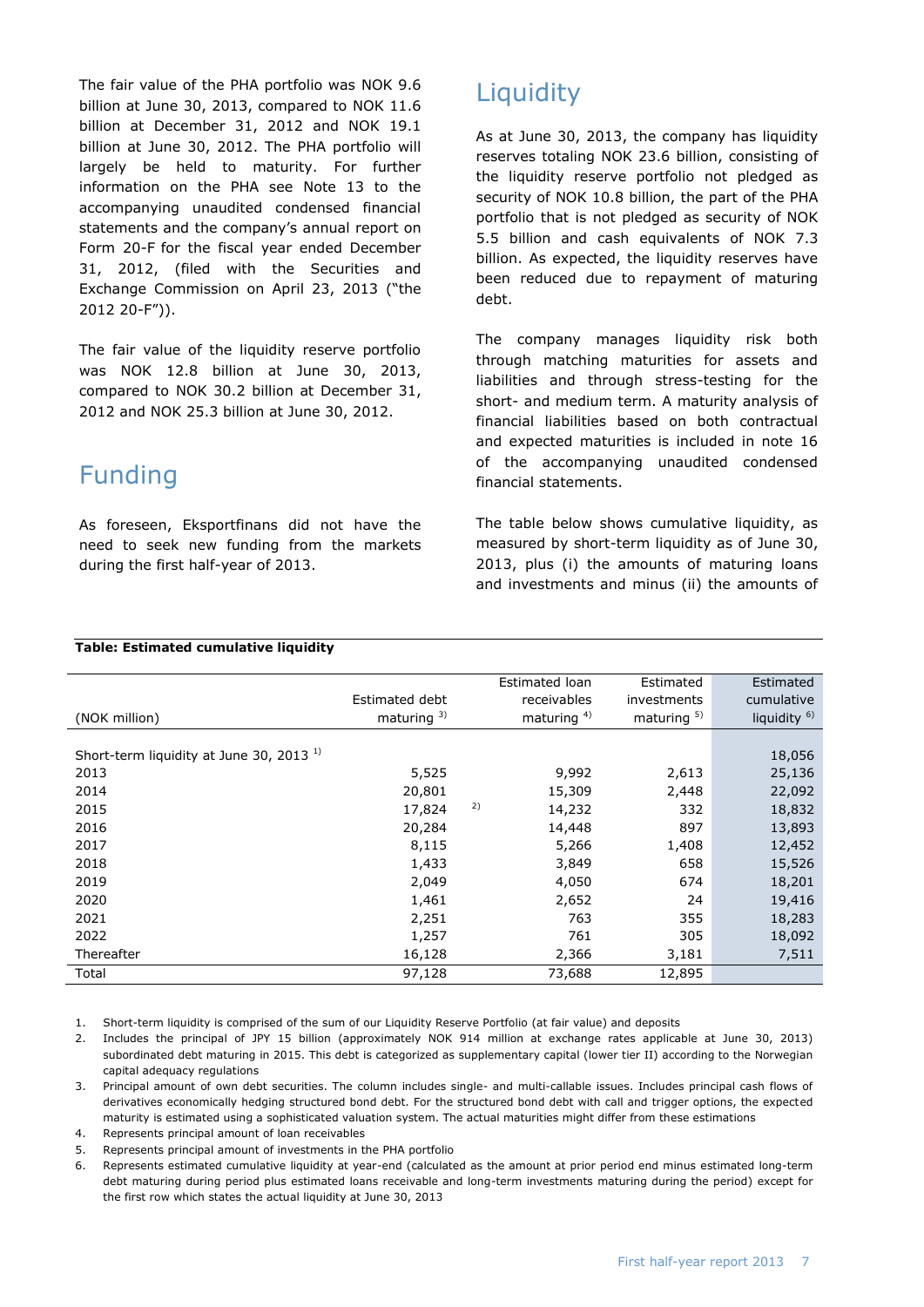maturing bond debt, based on estimated maturities. During the first half-year of 2013, the liquidity position has been affected by foreign exchange rate conversions and adverse movements in key market risk factors, primarily on the debt portfolio. Market developments have been within the scenarios covered in our liquidity planning activities and liquidity reserves together with cash inflows from the lending portfolio are expected to cover anticipated liquidity needs going forward.

For the figures in the table, call and trigger dates as estimated in models are applied in the classification of the maturities. For structured bond issues with call and trigger options, the expected maturity is estimated using a sophisticated valuation system.

# Regulatory framework

In 2012, the Financial Supervisory Authority of Norway ("NFSA") granted extended time limits beyond December 31, 2012 for loans to five specific clients which would have been in breach of the regulations concerning the calculation of exposures to one single client from that date. The exemption periods are specific to each of the four loans remaining as per June 30, 2013, and last until the respective loan has reached the regulatory level, as a result of scheduled repayments of principal, between December 31, 2014 and December 31, 2016. The NFSA has also requested Eksportfinans to adapt to the statutory requirement as soon as possible to the extent it is able.

# Events after balance sheet date

When Glitnir Banki hf was placed under Icelandic government administration in 2008, Eksportfinans treated the exposure against this bank as not satisfactorily guaranteed, and have since then booked this exposure at fair value according to the expected payout ratio from the bank. In 2012 Eksportfinans filed a court petition in Iceland claiming part of the exposure was to be treated as priority claims under article 112 of Act no. 21/1991, confer paragraph 3 of article 102 of Act no. 161/2002 at the winding up of Glitnir Banki hf. On July 19, 2013 the District Court of Reykjavik, Iceland ruled in favor of Eksportfinans ASA that the company's claims of USD 25 million (ISK 3,256

million or NOK 150 million) and NOK 318 million (ISK 6,144 million) are accepted as priority claims. Eksportfinans was also awarded full legal costs. The ruling of the District Court of Reykjavik is not final and enforceable as the Winding-up Board of Glitnir Banki hf has announced that it will appeal.

On July 23, 2013, Moody's published its latest report on Eksportfinans ASA, confirming the Ba3 rating with negative outlook.

# Prospects for the second half-year of 2013

Eksportfinans continues to actively manage its portfolio of assets and liabilities in the second half of 2013 with the overall objective of preserving company value. Eksportfinans continues to monitor key market risk factors in the debt portfolio closely. The liquidity calculations presented on page 7 of this report show that liquidity reserves together with cash inflows from the lending portfolio are expected to cover anticipated liquidity needs going forward.

At the end of the first half-year of 2013, Eksportfinans had NOK 12,229 million of accumulated unrealized gains on its own debt, net of derivatives. These unrealized gains will be reversed as unrealized losses in Eksportfinans financial statements going forward following any tightening in credit spreads and the passage of time. The unrealized losses do not affect Eksportfinans' capital adequacy in any material way.

Due to the predicted reduction of the balance sheet through scheduled maturities of assets and liabilities in 2013, the board expects profits to decrease but the equity ratio to strengthen.

> Oslo, August 22, 2013 EKSPORTFINANS ASA The board of directors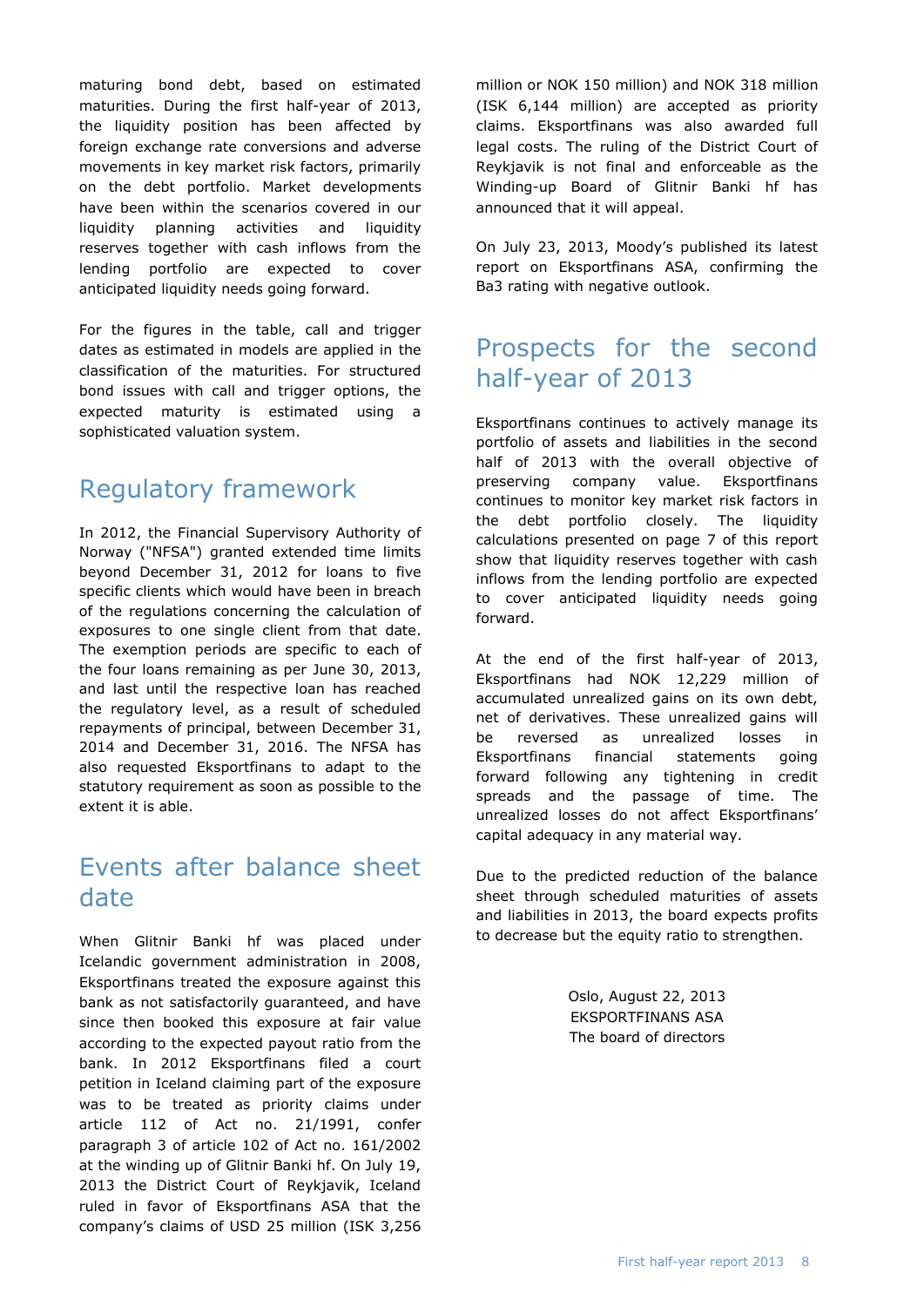# Condensed statement of comprehensive income

|                                            | Second quarter |                | First half-year |           |             |
|--------------------------------------------|----------------|----------------|-----------------|-----------|-------------|
| (NOK million)                              | 2013           | 2012           | 2013            | 2012      | <b>Note</b> |
|                                            |                |                |                 |           |             |
| Interest and related income                | 822            | 1,212          | 1,721           | 2,576     |             |
| Interest and related expenses              | 645            | 878            | 1,342           | 1,867     |             |
| <b>Net interest income</b>                 | 177            | 334            | 379             | 709       |             |
|                                            |                |                |                 |           |             |
| Commissions and                            |                |                |                 |           |             |
| income related to banking services         | $\mathbf 0$    | $\mathbf 0$    | $\Omega$        | 0         |             |
| Commissions and                            |                |                |                 |           |             |
| expenses related to banking services       | $\mathbf 0$    | 1              | $\mathbf{1}$    | 2         |             |
| Net gains/(losses) on                      |                |                |                 |           |             |
| financial instruments at fair value        | (2, 106)       | 2,061          | (3,825)         | (11, 839) | 2,15        |
| Other income                               | $\Omega$       | 28             | $\mathcal{P}$   | 54        |             |
| Net other operating income/(loss)          | (2, 106)       | 2,088          | (3,824)         | (11, 787) |             |
|                                            |                |                |                 |           |             |
| <b>Total operating income</b>              | (1,929)        | 2,422          | (3, 445)        | (11,078)  |             |
|                                            |                |                |                 |           |             |
| Salaries and other administrative expenses | 29             | 45             | 58              | 91        |             |
| Depreciations                              | 5              | 4              | 9               | 9         |             |
| Other expenses                             | 1              | $\overline{2}$ | 4               | 3         |             |
| Impairment charges                         |                |                |                 |           |             |
| on loans at amortized cost                 | $\Omega$       | $\mathbf 0$    | $\Omega$        | 0         |             |
| <b>Total operating expenses</b>            | 35             | 51             | 71              | 103       |             |
|                                            |                |                |                 |           |             |
| Pre-tax operating profit/(loss)            | (1,964)        | 2,371          | (3, 516)        | (11, 181) |             |
|                                            |                |                |                 |           |             |
| Taxes                                      | (550)          | 663            | (984)           | (3, 131)  |             |
| Profit/(loss) for the period               | (1, 414)       | 1,708          | (2, 532)        | (8,050)   |             |
|                                            |                |                |                 |           |             |
| Other comprehensive income                 | $\mathbf 0$    | 10             | $\Omega$        | 20        |             |
| <b>Total comprehensive income</b>          | (1, 414)       |                |                 | (8,030)   |             |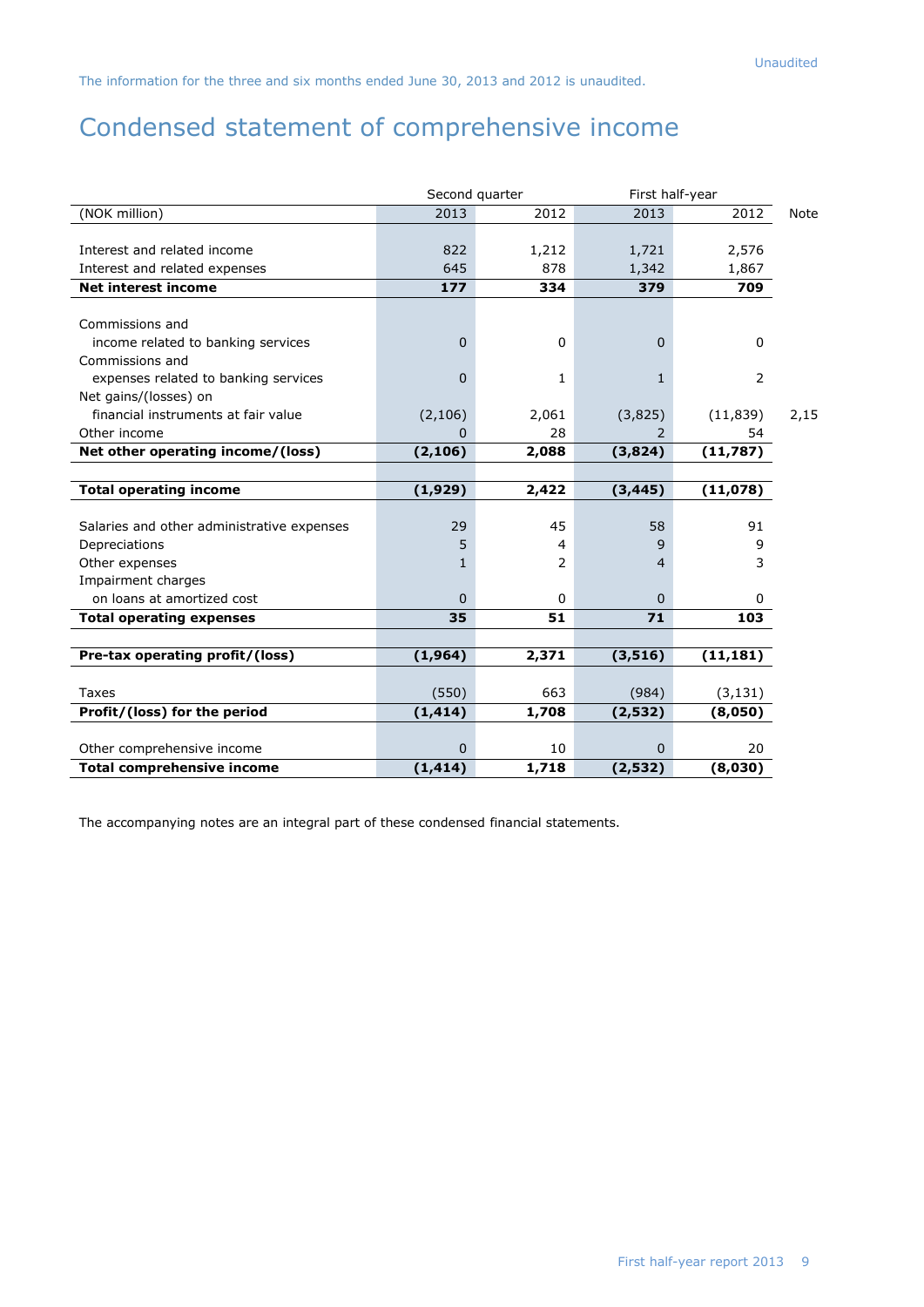# Condensed balance sheet

| (NOK million)                              | Jun 30, 2013 | Dec 31,2012 | Jun 30, 2012 | <b>Note</b> |
|--------------------------------------------|--------------|-------------|--------------|-------------|
|                                            |              |             |              |             |
| Loans due from credit institutions 1)      | 21,271       | 26,410      | 29,050       | 4,6,7       |
| Loans due from customers <sup>2)</sup>     | 61,083       | 71,879      | 85,440       | 5,6,7       |
| <b>Securities</b>                          | 16,301       | 36,707      | 38,691       | 8           |
| Repurchase receivable 3)                   | 6,130        | 5,078       | 5,739        | 8,14        |
| Financial derivatives                      | 7,752        | 10,884      | 16,064       |             |
| Intangible assets                          | 8            | 9           | 11           |             |
| Fixed assets and investment property       | 210          | 207         | 204          | 9           |
| Other assets                               | 3,150        | 6,232       | 7,266        | 10          |
| <b>Total assets</b>                        | 115,905      | 157,406     | 182,465      |             |
|                                            |              |             |              |             |
| Deposits by credit institutions            | 4,846        | 4,476       | 4,554        |             |
| Borrowings through the issue of securities | 80,350       | 112,543     | 120,054      | 11          |
| <b>Financial derivatives</b>               | 6,554        | 9,343       | 10,933       |             |
| Deferred tax liabilities                   | 3,054        | 4,121       | 8,022        |             |
| Taxes payable                              | 84           | 317         | 191          |             |
| Other liabilities                          | 5,562        | 8,133       | 10,502       | 12          |
| Accrued expenses and provisions            | 103          | 108         | 153          |             |
| Subordinated debt                          | 959          | 990         | 1,094        |             |
| Capital contribution securities            | $\Omega$     | 450         | 350          |             |
| <b>Total liabilities</b>                   | 101,512      | 140,481     | 155,853      |             |
|                                            |              |             |              |             |
| Share capital                              | 2,771        | 2,771       | 2,771        |             |
| Share premium reserve                      | 177          | 177         | 177          |             |
| Reserve for unrealized gains               | 10,713       | 10,713      | 29,363       |             |
| Other equity                               | 732          | 3,264       | (5,699)      |             |
| Total shareholders' equity                 | 14,393       | 16,925      | 26,613       |             |
|                                            |              |             |              |             |
| Total liabilities and shareholders' equity | 115,905      | 157,406     | 182,465      |             |

- 1) Of NOK 21,271 million at June 30, 2013, NOK 20,952 million is measured at fair value through profit or loss and NOK 319 million is measured at amortized cost. Of NOK 26,410 at December 31, 2012, NOK 26,125 million is measured at fair value through profit and loss and NOK 285 million is measured at amortized cost. Of NOK 29,050 million at June 30, 2012, NOK 28,642 million is measured at fair value through profit and loss and NOK 408 million is measured at amortized cost.
- 2) Of NOK 61,083 million at June 30, 2013, NOK 33,935 million is measured at fair value through profit or loss and NOK 27,148 million is measured at amortized cost. Of NOK 71,879 million at December 31, 2012, NOK 43,038 million is measured at fair value through profit or loss and NOK 28,842 million is measured at amortized cost. Of NOK 85,440 million at June 30, 2012, NOK 53,638 million is measured at fair value through profit or loss and NOK 31,802 million is measured at amortized cost.
- 3) Securities posted as collateral for a loan from one of the owner banks. See note 14 for details.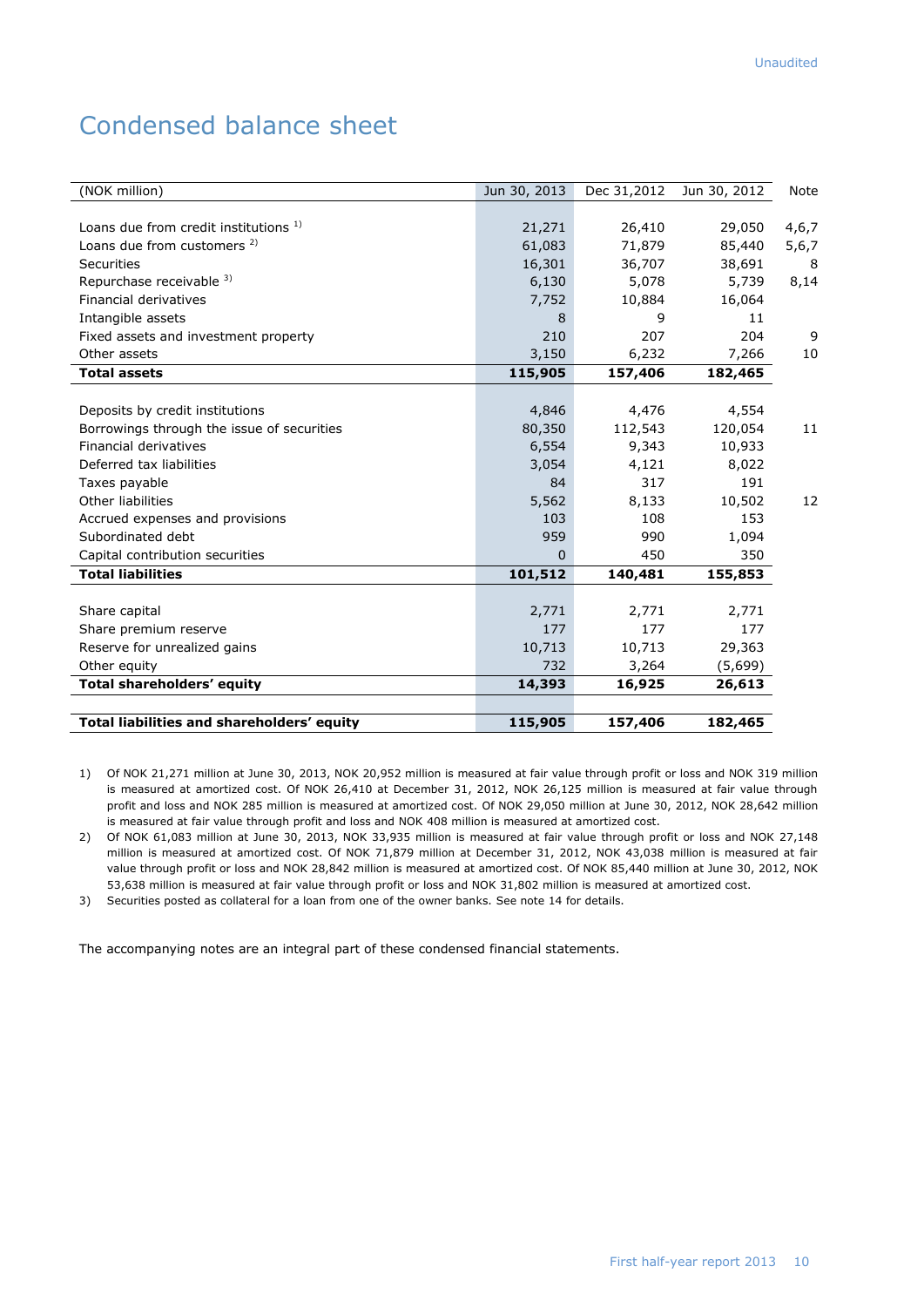# Condensed statement of changes in equity

|                                            |               | Share         | Reserve        |              | Comprehe     |          |
|--------------------------------------------|---------------|---------------|----------------|--------------|--------------|----------|
|                                            | Share         | premium       | unrealized     | Other        | nsive        | Total    |
| (NOK million)                              | capital $1$ ) | reserve $1$ ) | gains $^{1/2}$ | equity $2$ ) | income $3$ ) | equity   |
|                                            |               |               |                |              |              |          |
| Equity at January 1, 2012                  | 2,771         | 177           | 29,363         | 2,384        | 0            | 34,695   |
| Equity adjustment at January 1, 2012 $4$ ) | 0             | 0             | 0              | (52)         | 0            | (52)     |
| Actuarial gains                            |               |               |                |              |              |          |
| and other comprehensive income             | 0             | 0             | 0              | 0            | 20           | 20       |
| Profit/(loss) for the period               | 0             | 0             | 0              | 0            | (8,050)      | (8,050)  |
| Equity at June 30, 2012                    | 2,771         | 177           | 29,363         | 2,332        | (8,030)      | 26,613   |
|                                            |               |               |                |              |              |          |
| Equity at January 1, 2013                  | 2,771         | 177           | 10,713         | 3,264        | 0            | 16,925   |
| Profit/(loss) for the period               |               |               |                |              | (2, 532)     | (2, 532) |
| Equity at June 30, 2013                    | 2,771         | 177           | 10,713         | 3,264        | (2,532)      | 14,393   |

1) Restricted equity that cannot be paid out to the owners without a shareholder resolution to reduce the share capital in accordance with the Public Limited Companies Act under Norwegian law.

2) The allocation of income for the period between the reserve for unrealized gains and other equity is performed at year-end. Preliminary calculations based on the condensed interim financial statements as of June 30, 2013.

3) The allocation of income for the period between the reserve for unrealized gains and other show that if the allocation was performed at this date, it would have reduced the reserve for unrealized gains by NOK 2,683 million and increased other equity by NOK 152 million. The closing balances would have been NOK 8,030 million for the reserve for unrealized gains, and NOK 3,416 million for other equity.

4) Past actuarial losses (the corridor approach) in accordance with IAS19R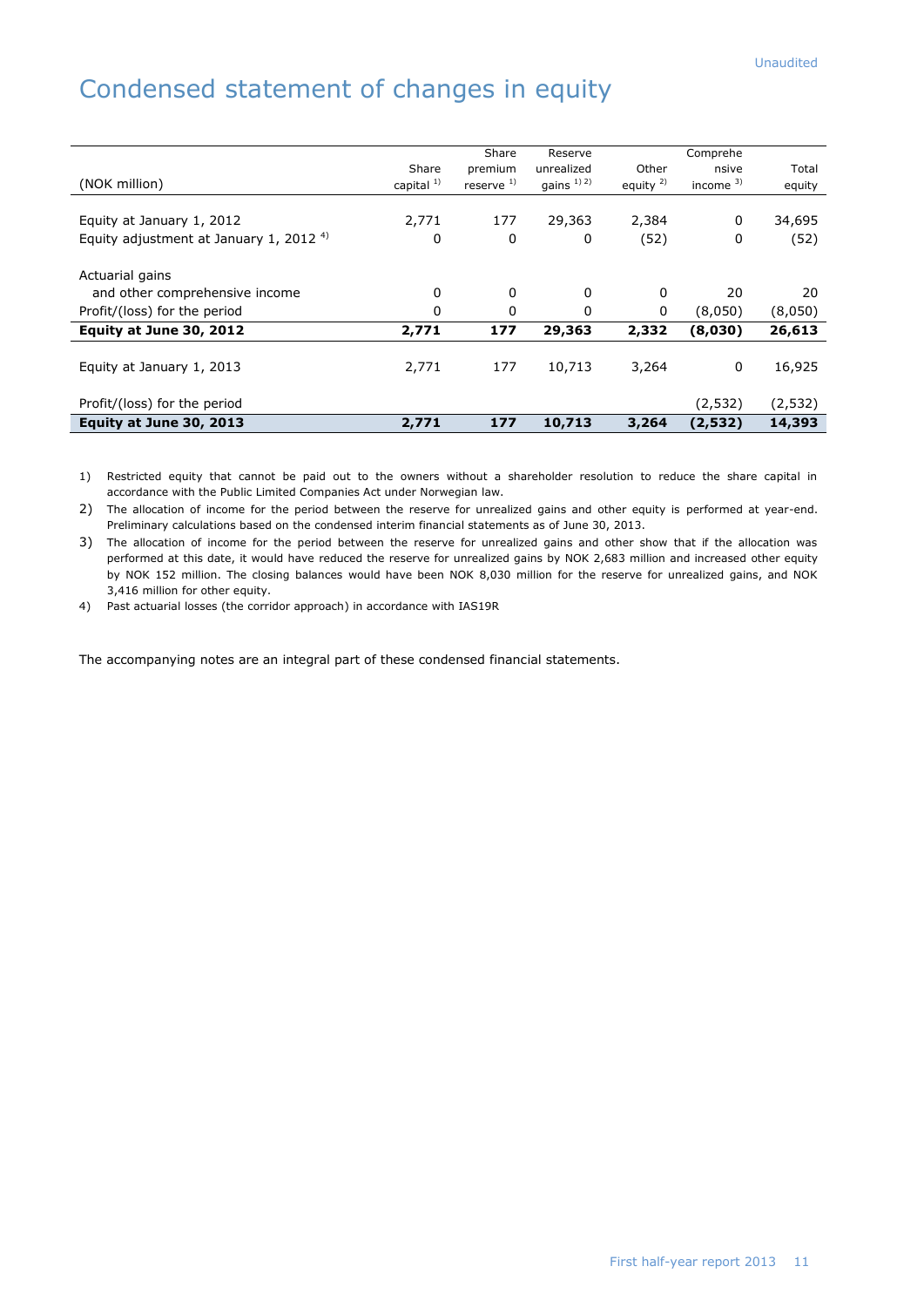# Condensed cash flow statement

| (NOK million)<br>2013<br>Pre-tax operating profit/(loss)<br>(3, 516)<br>(11, 181)<br>Provided by operating activities:<br>Accrual of contribution from the Norwegian government<br>(120)<br>Unrealized losses/(gains) on financial instruments at fair value<br>3,802<br>9<br>Depreciation<br>Disbursement on loans<br>0<br>Principal collected on loans<br>16,458<br>Purchase of financial investments (trading)<br>(7, 932)<br>(22,063)<br>Proceeds from sale or redemption of financial investments (trading)<br>28,060<br>322<br>Contribution paid by the Norwegian government<br>Taxes paid<br>(315)<br>Changes in:<br>Accrued interest receivable<br>415<br>3,300<br>Other receivables<br>Accrued expenses and other liabilities<br>(3, 466)<br>Net cash flow from operating activities<br>37,017<br>Purchase of financial investments<br>0<br>(3,666)<br>Proceeds from sale or redemption of financial investments<br>2,041<br>Net cash flow from financial derivatives<br>762<br>Purchases of fixed assets<br>(13)<br>Net proceeds from sales of fixed assets<br>$\mathbf{0}$ |         |
|---------------------------------------------------------------------------------------------------------------------------------------------------------------------------------------------------------------------------------------------------------------------------------------------------------------------------------------------------------------------------------------------------------------------------------------------------------------------------------------------------------------------------------------------------------------------------------------------------------------------------------------------------------------------------------------------------------------------------------------------------------------------------------------------------------------------------------------------------------------------------------------------------------------------------------------------------------------------------------------------------------------------------------------------------------------------------------------|---------|
|                                                                                                                                                                                                                                                                                                                                                                                                                                                                                                                                                                                                                                                                                                                                                                                                                                                                                                                                                                                                                                                                                       | 2012    |
|                                                                                                                                                                                                                                                                                                                                                                                                                                                                                                                                                                                                                                                                                                                                                                                                                                                                                                                                                                                                                                                                                       |         |
|                                                                                                                                                                                                                                                                                                                                                                                                                                                                                                                                                                                                                                                                                                                                                                                                                                                                                                                                                                                                                                                                                       |         |
|                                                                                                                                                                                                                                                                                                                                                                                                                                                                                                                                                                                                                                                                                                                                                                                                                                                                                                                                                                                                                                                                                       | (191)   |
|                                                                                                                                                                                                                                                                                                                                                                                                                                                                                                                                                                                                                                                                                                                                                                                                                                                                                                                                                                                                                                                                                       | 11,860  |
|                                                                                                                                                                                                                                                                                                                                                                                                                                                                                                                                                                                                                                                                                                                                                                                                                                                                                                                                                                                                                                                                                       | 9       |
|                                                                                                                                                                                                                                                                                                                                                                                                                                                                                                                                                                                                                                                                                                                                                                                                                                                                                                                                                                                                                                                                                       | (917)   |
|                                                                                                                                                                                                                                                                                                                                                                                                                                                                                                                                                                                                                                                                                                                                                                                                                                                                                                                                                                                                                                                                                       | 18,196  |
|                                                                                                                                                                                                                                                                                                                                                                                                                                                                                                                                                                                                                                                                                                                                                                                                                                                                                                                                                                                                                                                                                       |         |
|                                                                                                                                                                                                                                                                                                                                                                                                                                                                                                                                                                                                                                                                                                                                                                                                                                                                                                                                                                                                                                                                                       | 27,161  |
|                                                                                                                                                                                                                                                                                                                                                                                                                                                                                                                                                                                                                                                                                                                                                                                                                                                                                                                                                                                                                                                                                       | 405     |
|                                                                                                                                                                                                                                                                                                                                                                                                                                                                                                                                                                                                                                                                                                                                                                                                                                                                                                                                                                                                                                                                                       | (295)   |
|                                                                                                                                                                                                                                                                                                                                                                                                                                                                                                                                                                                                                                                                                                                                                                                                                                                                                                                                                                                                                                                                                       |         |
|                                                                                                                                                                                                                                                                                                                                                                                                                                                                                                                                                                                                                                                                                                                                                                                                                                                                                                                                                                                                                                                                                       | 448     |
|                                                                                                                                                                                                                                                                                                                                                                                                                                                                                                                                                                                                                                                                                                                                                                                                                                                                                                                                                                                                                                                                                       | (2,084) |
|                                                                                                                                                                                                                                                                                                                                                                                                                                                                                                                                                                                                                                                                                                                                                                                                                                                                                                                                                                                                                                                                                       | (459)   |
|                                                                                                                                                                                                                                                                                                                                                                                                                                                                                                                                                                                                                                                                                                                                                                                                                                                                                                                                                                                                                                                                                       | 20,889  |
|                                                                                                                                                                                                                                                                                                                                                                                                                                                                                                                                                                                                                                                                                                                                                                                                                                                                                                                                                                                                                                                                                       |         |
|                                                                                                                                                                                                                                                                                                                                                                                                                                                                                                                                                                                                                                                                                                                                                                                                                                                                                                                                                                                                                                                                                       | 4,140   |
|                                                                                                                                                                                                                                                                                                                                                                                                                                                                                                                                                                                                                                                                                                                                                                                                                                                                                                                                                                                                                                                                                       | 3,972   |
|                                                                                                                                                                                                                                                                                                                                                                                                                                                                                                                                                                                                                                                                                                                                                                                                                                                                                                                                                                                                                                                                                       | (1)     |
|                                                                                                                                                                                                                                                                                                                                                                                                                                                                                                                                                                                                                                                                                                                                                                                                                                                                                                                                                                                                                                                                                       | 1       |
| Net cash flow from investing activities                                                                                                                                                                                                                                                                                                                                                                                                                                                                                                                                                                                                                                                                                                                                                                                                                                                                                                                                                                                                                                               |         |
| Change in debt to credit institutions<br>(1)                                                                                                                                                                                                                                                                                                                                                                                                                                                                                                                                                                                                                                                                                                                                                                                                                                                                                                                                                                                                                                          | 4,521   |
| Net proceeds from issuance of commercial paper debt<br>0                                                                                                                                                                                                                                                                                                                                                                                                                                                                                                                                                                                                                                                                                                                                                                                                                                                                                                                                                                                                                              | 0       |
| Repayments of commercial paper debt<br>0                                                                                                                                                                                                                                                                                                                                                                                                                                                                                                                                                                                                                                                                                                                                                                                                                                                                                                                                                                                                                                              | (5,732) |
| Net proceeds from issuance of bond debt<br>0                                                                                                                                                                                                                                                                                                                                                                                                                                                                                                                                                                                                                                                                                                                                                                                                                                                                                                                                                                                                                                          | 0       |
| (42,001)<br>(29, 989)<br>Principal payments on bond debt                                                                                                                                                                                                                                                                                                                                                                                                                                                                                                                                                                                                                                                                                                                                                                                                                                                                                                                                                                                                                              |         |
| Repayment of subordinated debt<br>(460)                                                                                                                                                                                                                                                                                                                                                                                                                                                                                                                                                                                                                                                                                                                                                                                                                                                                                                                                                                                                                                               |         |
| Net cash flow from financing activities<br>(42, 462)<br>(31, 200)                                                                                                                                                                                                                                                                                                                                                                                                                                                                                                                                                                                                                                                                                                                                                                                                                                                                                                                                                                                                                     |         |
| Net change in cash and cash equivalents *)<br>(5,865)<br>(2, 655)                                                                                                                                                                                                                                                                                                                                                                                                                                                                                                                                                                                                                                                                                                                                                                                                                                                                                                                                                                                                                     |         |
| Cash and cash equivalents at beginning of period<br>9,265                                                                                                                                                                                                                                                                                                                                                                                                                                                                                                                                                                                                                                                                                                                                                                                                                                                                                                                                                                                                                             | 13,403  |
| Effect of exchange rates on cash and cash equivalents<br>653                                                                                                                                                                                                                                                                                                                                                                                                                                                                                                                                                                                                                                                                                                                                                                                                                                                                                                                                                                                                                          | (227)   |
| Cash and cash equivalents *) at end of period<br>7,263                                                                                                                                                                                                                                                                                                                                                                                                                                                                                                                                                                                                                                                                                                                                                                                                                                                                                                                                                                                                                                | 7,311   |

\*) Cash equivalents are defined as bank deposits with maturity less than 3 months.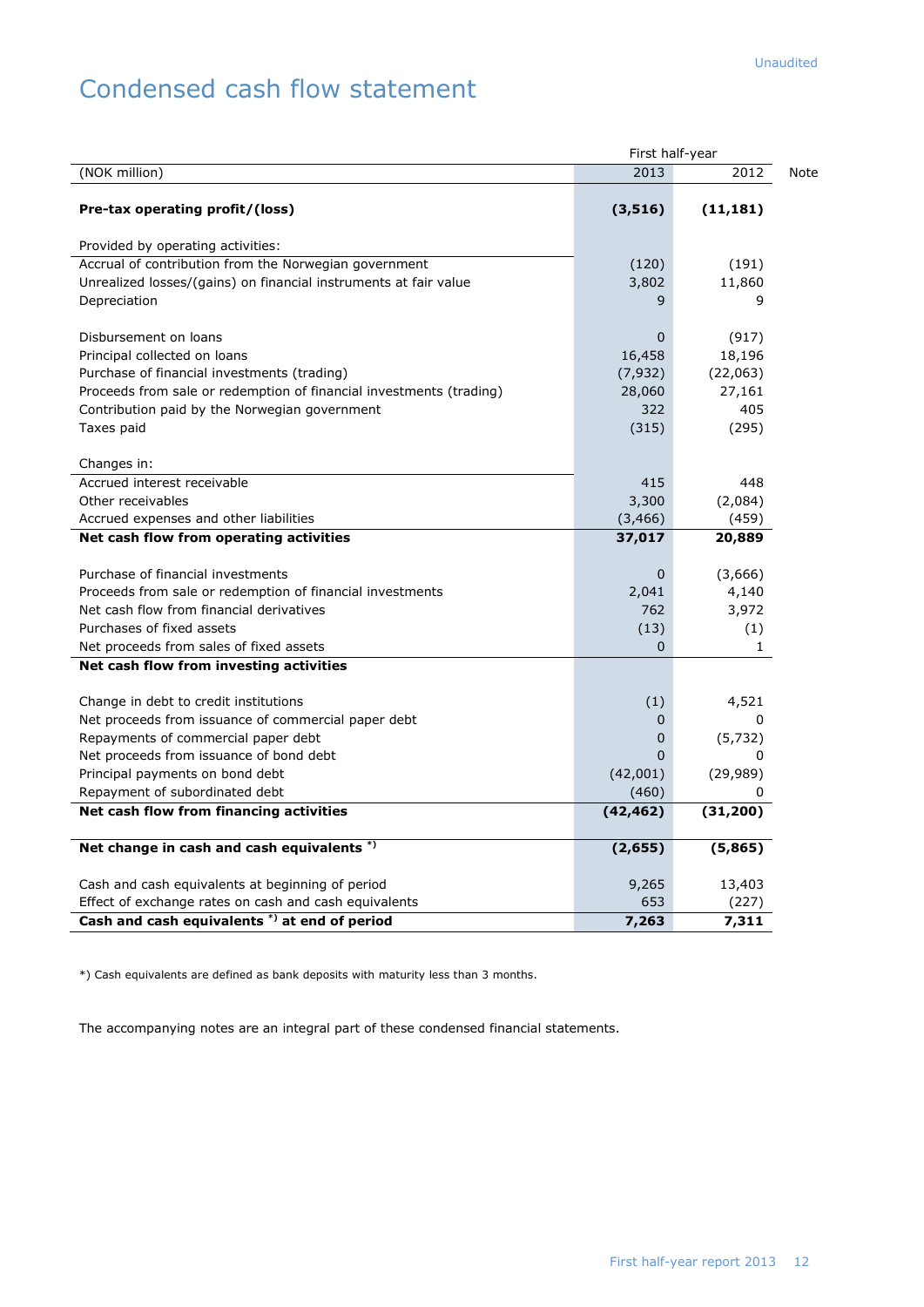# Notes to the accounts

### 1. Accounting policies

Eksportfinans' first half-year condensed interim financial statements have been presented in accordance with International Financial Reporting Standards – (**IFRS**), in line with both IFRS as adopted by the European Union (**EU**) and IFRS as issued by the International Accounting Standards Board (**IASB**). The condensed interim financial statements have been prepared in accordance with IAS 34, Interim Financial Reporting.

The accounting policies and methods of computation applied in the preparation of these condensed interim financial statements (including information as of and for the year ended December 31, 2012) are the same as those applied in Eksportfinans' annual financial statements of 2012, except as noted below. Those financial statements were approved for issue by the Board of Directors on April 11, 2013 and included in the company's Annual Report on Form 20-F for the year-end December 31, 2012. These policies have been consistently applied to all the periods presented.

IFRS 13, 'Fair value measurement', has been applied as of January 1, 2013. The standard aims to improve consistency and reduce complexity by providing a precise definition of fair value and a single source of fair value measurement and disclosure requirements for use across IFRSs. The requirements do not extend the use of fair value accounting but provide guidance on how it should be applied where its use is already required or permitted by other standards within IFRSs. The impact of the new requirements has not had a material impact on the company.

IAS 19, 'Employee benefits', was amended in June 2011 and has been applied as of January 1, 2013. The impact on the company is as follows: to immediately recognize all actuarial gains or losses in other comprehensive income; to immediately recognize all past service costs; and to replace interest cost and expected return on plan assets with a net interest amount that is calculated by applying the discount rate to the net defined benefit liability (asset). The amendment is applied retrospectively in the periods presented. The change in accounting principle has not had a material impact on the company's financial reporting.

The information for the three and six months ended June 30, 2013 and 2012 is unaudited. The information as of and for the year ended December 31, 2012 is derived from the Company's audited consolidated financial statements as of and for the year ended December 31, 2012.

# 2. Net gains/(losses) on financial instruments at fair value

#### **Net realized and unrealized gains/(losses) on financial instruments at fair value**

|                                            |          | Second quarter | First half-year |           |  |
|--------------------------------------------|----------|----------------|-----------------|-----------|--|
| (NOK million)                              | 2013     | 2012           | 2013            | 2012      |  |
|                                            |          |                |                 |           |  |
| Securities held for trading                | 4        | 24             | 8               | 29        |  |
| Securities designated                      |          |                |                 |           |  |
| as at fair value at initial recognition    | 0        | 26             | 24              | 26        |  |
| Financial derivatives                      | (15)     | (16)           | (87)            | (32)      |  |
| Other financial instruments at fair value  | 0        |                | 32              | (2)       |  |
| Net realized gains/(losses)                | (11)     | 35             | (23)            | 21        |  |
|                                            |          |                |                 |           |  |
| Loans and receivables                      | 5        | (8)            | 12              | 92        |  |
| Securities $1$ )                           | 21       | 118            | 4               | 461       |  |
| Financial derivatives <sup>2)</sup>        | 230      | (2,756)        | 3,688           | 5,047     |  |
| Commercial paper debt 3) 4)                | $\Omega$ |                | 0               | (1)       |  |
| Bond debt 3) 4)                            | (2, 354) | 4,670          | (7, 478)        | (17, 383) |  |
| Subordinated debt and capital contribution |          |                |                 |           |  |
| securities $3)$ 4)                         | 3        | 3              | (25)            | (73)      |  |
| Other                                      | 0        | (2)            | (3)             | (3)       |  |
| Net unrealized gains/(losses)              | (2,095)  | 2,026          | (3,802)         | (11, 860) |  |
|                                            |          |                |                 |           |  |
| <b>Net realized</b>                        |          |                |                 |           |  |
| and unrealized gains/(losses)              | (2, 106) | 2,061          | (3,825)         | (11, 839) |  |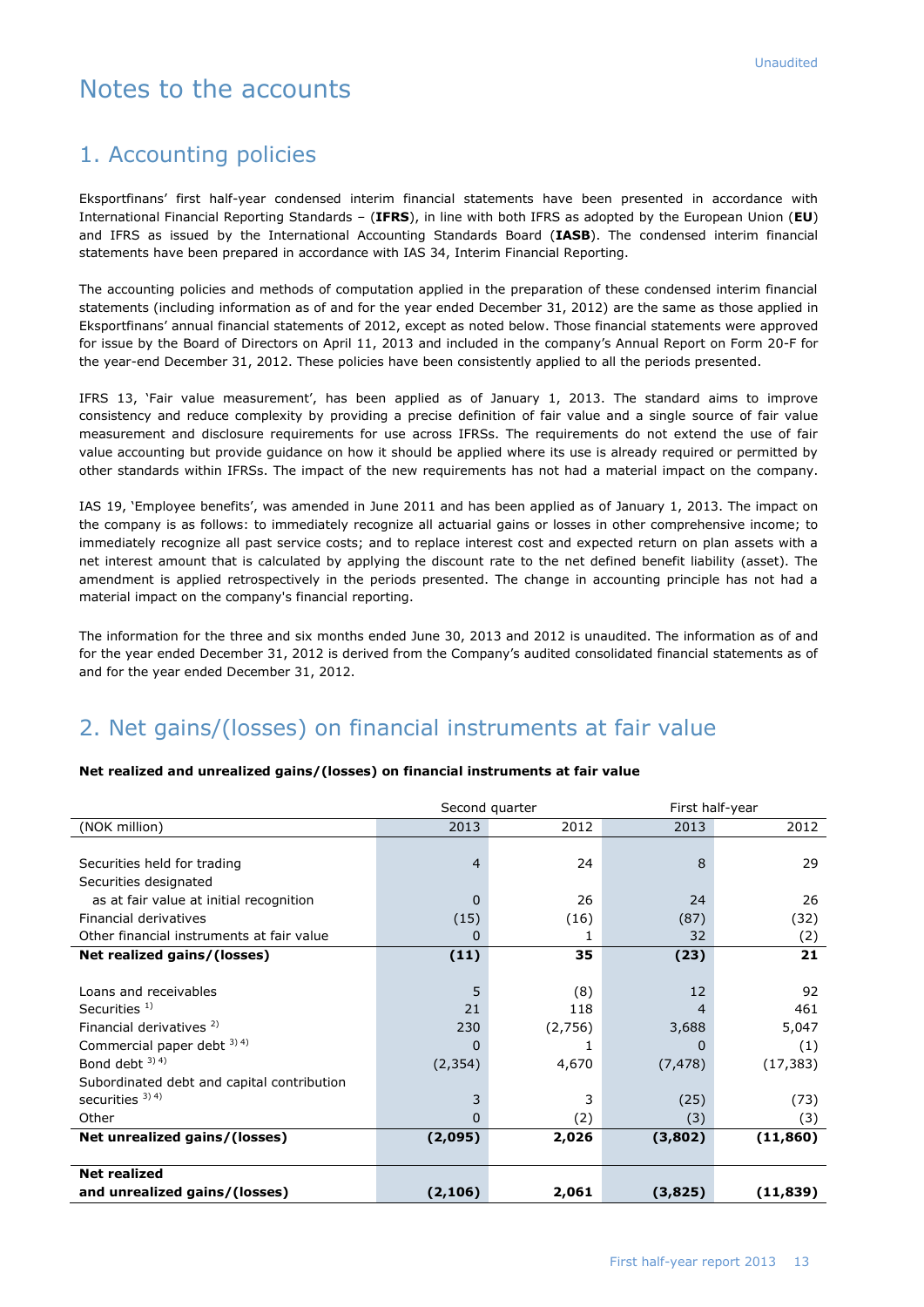#### 1) Net unrealized gains/(losses) on securities

|                                                      | Second quarter |      | First half-year |      |
|------------------------------------------------------|----------------|------|-----------------|------|
| (NOK million)                                        | 2013           | 2012 | 2013            | 2012 |
| Securities held for trading<br>Securities designated | 44             |      | 13              | 384  |
| as at fair value at initial recognition              | (23)           | 111  | (9)             | 77   |
| <b>Total</b>                                         | 21             | 118  |                 | 461  |

2) The Portfolio Hedge Agreement entered into in March 2008, further described in note 15 of this report, is included with a loss of NOK 82 million as of June 30, 2013 and a loss of NOK 451 million as of June 30, 2012.

3) In the first half-year of 2013, Eksportfinans had an unrealized loss of NOK 7,503 million (loss of NOK 17,457 million in the corresponding period of 2012) on its own debt. Net of derivatives this amount is an unrealized loss of NOK 3,813 million (loss of NOK 12,032 million in the same period of 2012).

4) In the first half-year of 2013, Eksportfinans had an unrealized loss of NOK 531 million of financial liabilities classified as level 2 in the fair value hierarchy (loss of NOK 5,926 million in the corresponding period of 2012). Of financial liabilities classified as level 3 in the fair value hierarchy, Eksportfinans had a loss of NOK 6,973 million (loss of NOK 11,532 million in the same period of 2012).

See note 15 for a presentation of the above table including effects from economic hedging.

### 3. Capital adequacy

Capital adequacy is calculated in accordance with the Basel II regulations in force from the Financial Supervisory Authority of Norway. The company has adopted the standardized approach to capital requirements. For the company, this implies that the difference in risk-weighted value between the Basel I and II regulations is mainly due to operational risk. The capital adequacy minimum requirement is 8 percent of total risk-weighted value.

#### **Risk-weighted assets and off-balance sheet items**

| (NOK million)                    |             | Jun 30, 2013 | Dec 31,2012 |          | Jun 30, 2012 |          |
|----------------------------------|-------------|--------------|-------------|----------|--------------|----------|
|                                  |             |              |             |          |              |          |
|                                  |             | Risk-        |             | Risk-    |              | Risk-    |
|                                  | <b>Book</b> | weighted     | Book        | weighted | <b>Book</b>  | weighted |
|                                  | value       | value        | value       | value    | value        | value    |
|                                  |             |              |             |          |              |          |
| Total assets                     | 115,905     | 14,847       | 157,406     | 18,626   | 182,465      | 23,482   |
| Off-balance sheet items          |             | 159          |             | 152      |              | 161      |
| Operational risk                 |             | 2,465        |             | 2,465    |              | 2,424    |
| Total currency risk              |             | 129          |             | 0        |              | 0        |
| <b>Total risk-weighted value</b> |             | 17,600       |             | 21,243   |              | 26,067   |

#### **The Company's eligible regulatory capital**

| (NOK million and<br>in percent of risk-weighted value) | Jun 30, 2013 |                   | Dec 31,2012  |                | Jun 30, 2012 |                    |
|--------------------------------------------------------|--------------|-------------------|--------------|----------------|--------------|--------------------|
| Core capital $1$ )<br>Additional capital <sup>2)</sup> | 5,410<br>595 | 30.7%<br>$3.4 \%$ | 5.314<br>628 | 25.0 %<br>3.0% | 5,106<br>949 | 19.6 %<br>$3.6 \%$ |
| Total regulatory capital                               | 6,004        | 34.1 %            | 5,942        | 28.0%          | 6,055        | 23.2%              |

1) Includes share capital, other equity, elements of capital contribution securities and other deductions and additions in accordance with the Norwegian capital adequacy regulations.

2) Includes subordinated debt, the elements of capital contribution securities not included in core capital and other deductions/additions in accordance with the Norwegian capital adequacy regulations.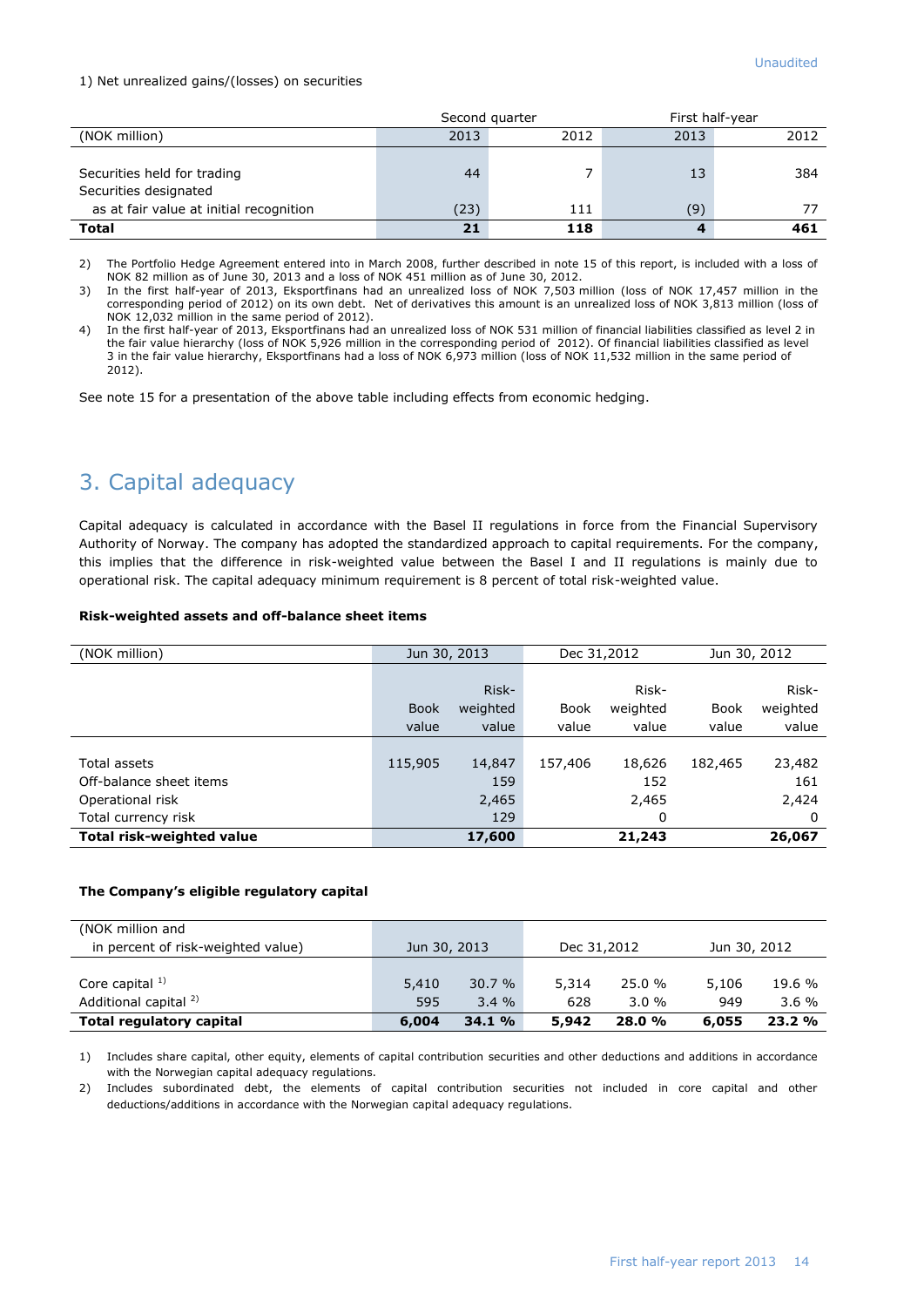# 4. Loans due from credit institutions

| (NOK million)                                          | Jun 30, 2013 | Dec 31,2012 | Jun 30, 2012 |
|--------------------------------------------------------|--------------|-------------|--------------|
|                                                        |              |             |              |
| Cash equivalents $1$ )                                 | 7,263        | 9,265       | 7,311        |
| Other bank deposits and claims on banks 3)             | 774          | 1,105       | 1,853        |
| Loans to other credit institutions,                    |              |             |              |
| nominal amount (also included in note 6) $^{2}$        | 13,578       | 16,435      | 20,451       |
| Accrued interest and adjustment to fair value on loans | (344)        | (395)       | (565)        |
| <b>Total</b>                                           | 21,271       | 26,410      | 29,050       |

1) Cash equivalents are defined as bank deposits with maturity of less than 3 months.

2) The company has acquired certain loan agreements from banks for which the selling bank provides a repayment guarantee, therefore retaining the credit risk of the loans. Under IFRS these loans are classified as loans to credit institutions. Of the loans to credit institutions these loans amounted to NOK 6,555 million at June 30, 2013, NOK 7,648 million at December 31, 2012 and NOK 9,742 million at June 30, 2012.

3) Due to temporary payment variations.

# 5. Loans due from customers

| (NOK million)                                          | Jun 30, 2013 | Dec 31,2012 | Jun 30, 2012 |
|--------------------------------------------------------|--------------|-------------|--------------|
| Loans due from customers,                              |              |             |              |
| nominal amount (also included in note 6)               | 60,407       | 71,074      | 84,500       |
| Accrued interest and adjustment to fair value on loans | 676          | 805         | 940          |
| <b>Total</b>                                           | 61,083       | 71,879      | 85,440       |

### 6. Total loans due from credit institutions and customers

Nominal amounts related to loans due from credit institutions (note 4) and customers (note 5), respectively.

| (NOK million)                                        | Jun 30, 2013 | Dec 31,2012 | Jun 30, 2012 |
|------------------------------------------------------|--------------|-------------|--------------|
|                                                      |              |             |              |
| Loans due from credit institutions                   | 13,578       | 16,435      | 20,451       |
| Loans due from customers                             | 60,407       | 71,074      | 84,500       |
| <b>Total nominal amount</b>                          | 73,985       | 87,509      | 104,951      |
|                                                      |              |             |              |
| Commercial loans                                     | 47,304       | 59,158      | 73,685       |
| Government-supported loans                           | 26,681       | 28,351      | 31,266       |
| <b>Total nominal amount</b>                          | 73,985       | 87,509      | 104,951      |
|                                                      |              |             |              |
| Capital goods                                        | 20,231       | 23,973      | 25,622       |
| Ships                                                | 28,117       | 34,148      | 42,058       |
| Export-related and international activities *)       | 17,313       | 20,532      | 27,188       |
| Direct loans to Norwegian local government sector    | 4,338        | 4,373       | 5,305        |
| Municipal-related loans to other credit institutions | 3,948        | 4,448       | 4,723        |
| Loans to employees                                   | 38           | 35          | 55           |
| <b>Total nominal amount</b>                          | 73,985       | 87,509      | 104,951      |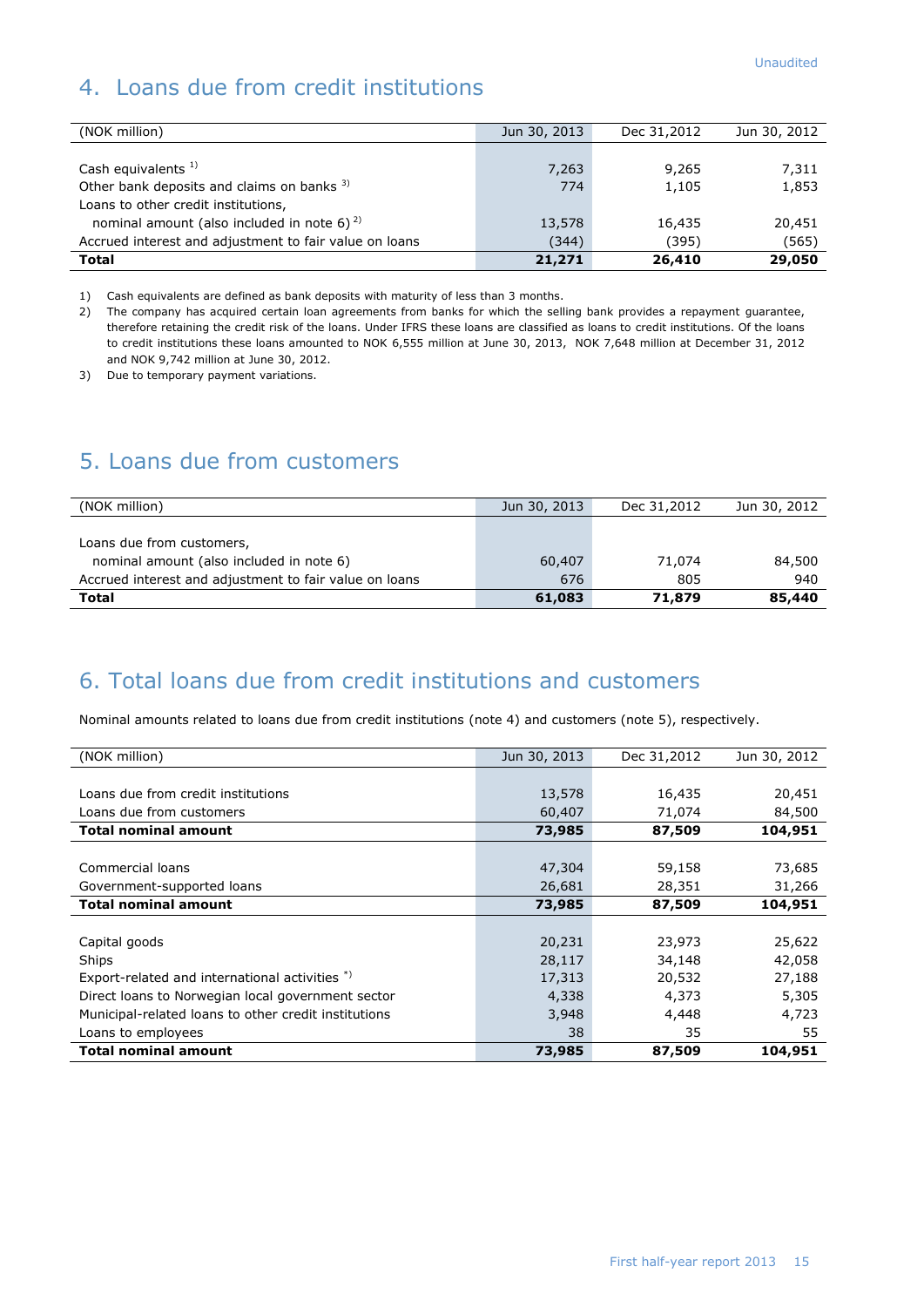\*) Export-related and international activities consist of loans to the following categories of borrowers

| <b>Total nominal amount</b> | 17,313       | 20,532      | 27,188       |
|-----------------------------|--------------|-------------|--------------|
| Other categories            | Ŧ            | 2           |              |
| Environment                 | 638          | 646         | 655          |
| Real estate management      | 661          | 660         | 1,262        |
| Oil and gas                 | 732          | 1,223       | 2,326        |
| Infrastructure              | 1,312        | 1,333       | 1,341        |
| Consumer goods              | 2,220        | 2,275       | 5,289        |
| Banking and finance         | 3,329        | 4,615       | 5,977        |
| Shipping                    | 3,426        | 4,284       | 4,842        |
| Renewable energy            | 4,994        | 5,494       | 5,494        |
|                             |              |             |              |
| (NOK million)               | Jun 30, 2013 | Dec 31,2012 | Jun 30, 2012 |
|                             |              |             |              |

### 7. Loans past due or impaired

| (NOK million)                                           | Jun 30, 2013   | Dec 31,2012 | Jun 30, 2012 |
|---------------------------------------------------------|----------------|-------------|--------------|
|                                                         |                |             |              |
| Interest and principal installment 1-30 days past due   | $\mathbf 0$    | 0           | 6            |
| Not matured principal on loans                          |                |             |              |
| with payments 1-30 days past due                        | $\overline{0}$ | 0           | 96           |
| Interest and principal installment 31-90 days past due  | $\overline{0}$ | 13          | 1            |
| Not matured principal on loans                          |                |             |              |
| with payments 31-90 days past due                       | $\mathbf 0$    | 61          | 8            |
| Interest and principal                                  |                |             |              |
| installment more than 90 days past due                  | 551            | 522         | 497          |
| Not matured principal on loans with                     |                |             |              |
| payments more than 90 days past due                     | 96             | 148         | 21           |
|                                                         |                |             |              |
| <b>Total loans past due</b>                             | 647            | 744         | 629          |
|                                                         |                |             |              |
| Relevant collateral or quarantees received *)           | 145            | 259         | 133          |
| Estimated impairments on loans valued at amortized cost | 316            | 314         | 0            |

\*) A total of NOK 502 million relates to exposure towards Icelandic banks as of June 30, 2013, NOK 485 million as of December 31, 2012, and NOK 496 million as of June 30, 2012, and are as of the balance sheet date not considered guaranteed in a satisfactory manner. These loans are measured at fair value at each balance sheet date. The change in fair value in the period is reflected in the line item 'Net gains/losses on financial instruments at fair value'. Apart from the fair value adjustments already recognized in the income statement, related to the exposure towards the Icelandic banks discussed above, the company considers all other loans to be secured in a satisfactory manner. For these transactions, amounting to NOK 145 million, the Norwegian government, through the Guarantee Institute for Export Credit (GIEK), guarantees approximately 87 percent of the amounts in default. The remaining 13 percent are guaranteed by private banks, most of them operating in Norway. Where applicable, claims have already been submitted in accordance with the guarantees.

### 8. Securities

| (NOK million)                                          | Jun 30, 2013 | Dec 31,2012 | Jun 30, 2012 |
|--------------------------------------------------------|--------------|-------------|--------------|
|                                                        |              |             |              |
| Trading portfolio                                      | 14,975       | 34,418      | 31,128       |
| Repurchase receivable                                  | 6,130        | 5,078       | 5,739        |
| Other securities at fair value through profit and loss | 1,326        | 2,289       | 7,563        |
| <b>Total</b>                                           | 22,431       | 41,785      | 44,430       |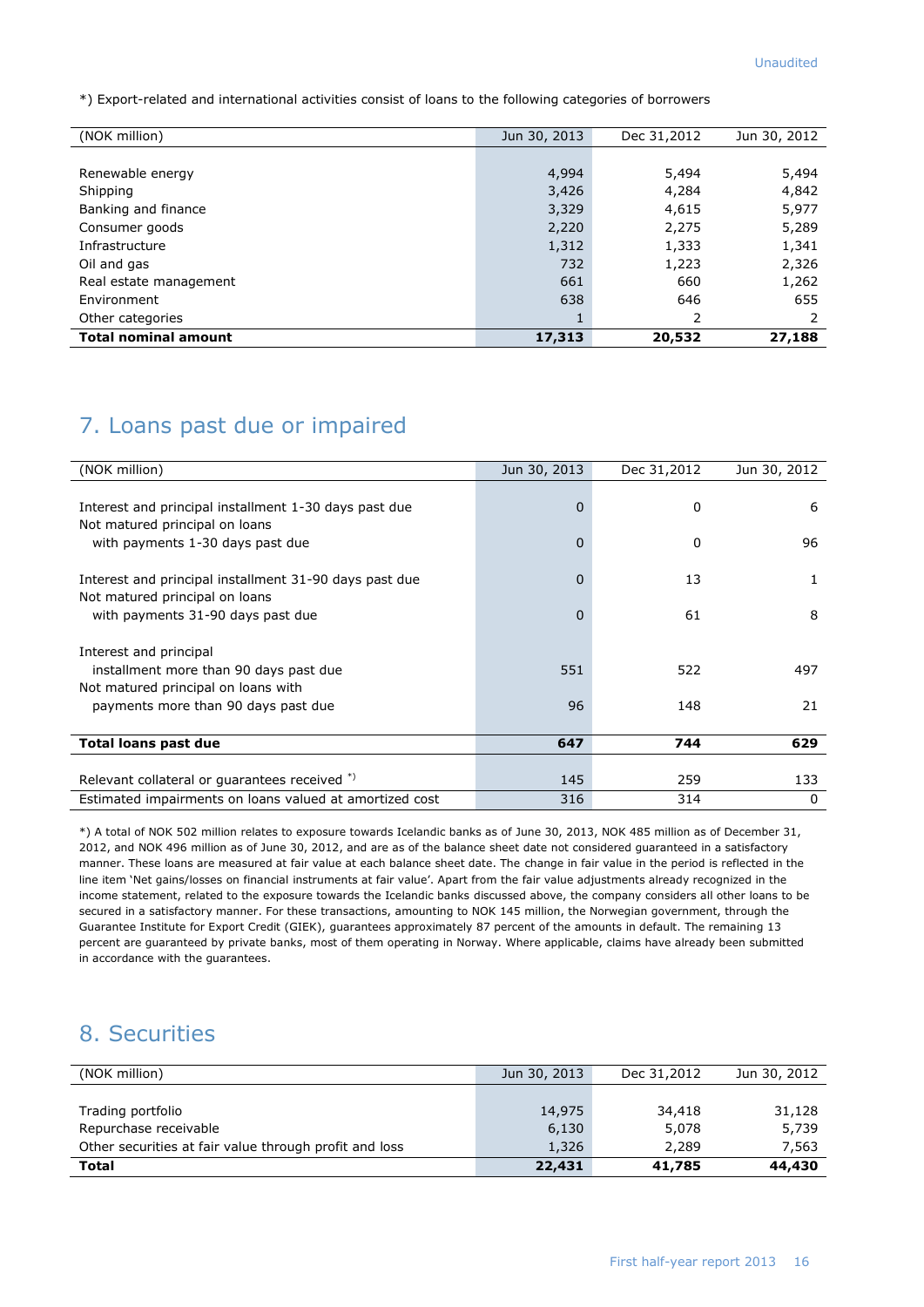### 9. Fixed assets and investment property

| (NOK million)                              | Jun 30, 2013 | Dec 31,2012 | Jun 30, 2012 |
|--------------------------------------------|--------------|-------------|--------------|
|                                            |              |             |              |
| Buildings and land in own use              | 129          | 126         | 124          |
| Investment property                        | 71           | 70          | 69           |
| <b>Total buildings and land</b>            | 200          | 196         | 193          |
|                                            |              |             |              |
| Other fixed assets                         | 11           | 11          |              |
| Total fixed assets and investment property | 210          | 207         | 204          |

### 10. Other assets

| (NOK million)                     | Jun 30, 2013 | Dec 31,2012 | Jun 30, 2012 |
|-----------------------------------|--------------|-------------|--------------|
|                                   |              |             |              |
| Settlement account 108 Agreement  | 523          | 753         | 577          |
| Cash collateral provided          | 2,332        | 5,445       | 3,948        |
| Claim on the Norwegian government | 226          |             | 2,710        |
| Other                             | 69           | 34          | 31           |
| <b>Total other assets</b>         | 3,150        | 6,232       | 7,266        |

# 11. Borrowings through the issue of securities

| (NOK million)                                    | Jun 30, 2013 | Dec 31,2012 | Jun 30, 2012 |
|--------------------------------------------------|--------------|-------------|--------------|
|                                                  |              |             |              |
| Bond debt                                        | 95,846       | 135,221     | 163,200      |
| Adjustment to fair value on debt                 | (16, 287)    | (23, 765)   | (44, 247)    |
| Accrued interest                                 | 791          | 1.087       | 1,101        |
| Total borrowings through the issue of securities | 80,350       | 112,543     | 120,054      |

# 12. Other liabilities

| (NOK million)                  | Jun 30, 2013 | Dec 31,2012 | Jun 30, 2012 |
|--------------------------------|--------------|-------------|--------------|
|                                |              |             |              |
| Grants to mixed credits        | 350          | 339         | 337          |
| Cash collateral received       | 5,162        | 7.699       | 10,077       |
| Other short-term liabilities   | 50           | 95          | 88           |
| <b>Total other liabilities</b> | 5,562        | 8,133       | 10,502       |

# 13. Segment information

The company is divided into three business areas; Export lending, Municipal lending and Securities. After the sale of Kommunekreditt Norge AS, municipal lending consists of loans loans extended directly to municipalities and municipal-related loans to savings banks that were purchased from Kommunekreditt Norge AS in connection with the sale of the subsidiary. The company also has a treasury department responsible for the day to day risk management and asset and liability management. Income and expenses related to treasury are divided between the three business areas.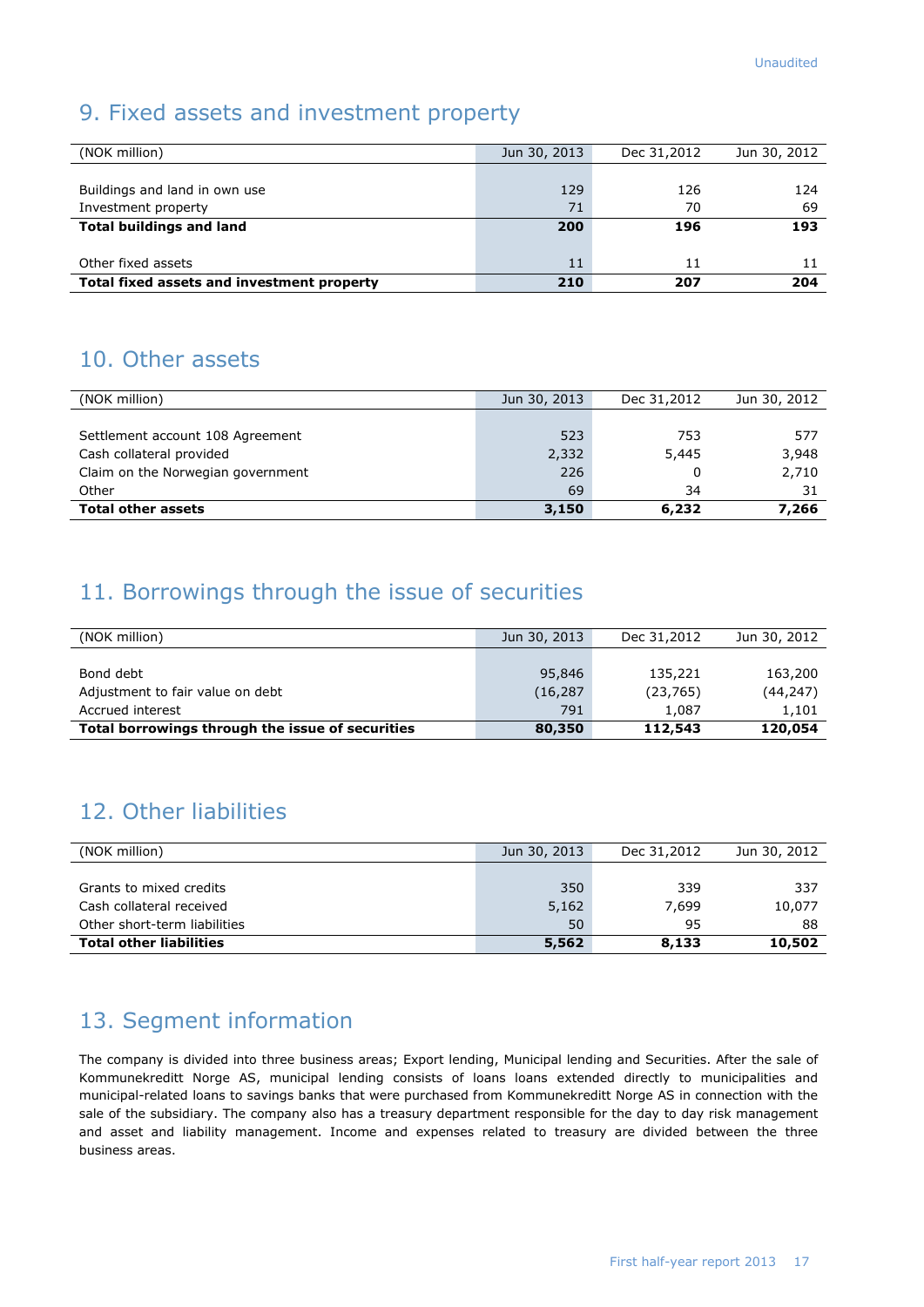#### **Income and expenses divided between segments**

|                                                                          | <b>Export lending</b><br>First half-year |              | <b>Municipal lending</b><br>First half-year |         | <b>Securities</b><br>First half-year |              |
|--------------------------------------------------------------------------|------------------------------------------|--------------|---------------------------------------------|---------|--------------------------------------|--------------|
| (NOK million)                                                            | 2013                                     | 2012         | 2013                                        | 2012    | 2013                                 | 2012         |
| Net interest income <sup>1)</sup>                                        | 249                                      | 456          | 21                                          | 36      | 109                                  | 218          |
| Commissions and                                                          |                                          |              |                                             |         |                                      |              |
| income related to banking services <sup>2)</sup><br>Commissions and      | $\Omega$                                 | $\mathbf{0}$ | $\Omega$                                    | 0       | $\Omega$                             | $\mathbf{0}$ |
| expenses related to banking services <sup>2)</sup><br>Net gains/(losses) | $\Omega$                                 | 0            | $\Omega$                                    | 0       | $\Omega$                             | $\mathbf 0$  |
| on financial instruments at fair value 3)                                | 15                                       | (1)          | $\Omega$                                    | 0       | (22)                                 | (1)          |
| Income/expense allocated by volume <sup>4)</sup>                         | $\Omega$                                 | 48           | 0                                           | 4       | <sup>0</sup>                         | 22           |
| Net other operating income                                               | 15                                       | 47           | $\mathbf{0}$                                | 4       | (22)                                 | 21           |
| <b>Total operating income</b><br><b>Total operating expenses</b>         | 264<br>35                                | 503<br>77    | 21<br>3                                     | 40<br>з | 87<br>34                             | 239<br>23    |
| Pre-tax operating profit/(loss)                                          | 229                                      | 426          | 18                                          | 37      | 53                                   | 216          |
|                                                                          |                                          |              |                                             |         |                                      |              |
| Taxes                                                                    | 64                                       | 119          | 5                                           | 10      | 15                                   | 61           |
| Non-IFRS profit for the period excluding                                 |                                          |              |                                             |         |                                      |              |
| unrealized gains/(losses) on financial                                   |                                          |              |                                             |         |                                      |              |
| instruments and excluding realized                                       |                                          |              |                                             |         |                                      |              |
| losses/(gains) hedged by the PHA                                         | 165                                      | 307          | 13                                          | 27      | 38                                   | 155          |

1) Net interest income includes interest income directly attributable to the segments based on Eksportfinans' internal pricing model. The treasury department obtains interest on Eksportfinans' equity and in addition the positive or negative result (margin) based on the difference between the internal interest income from the segments and the actual external funding cost. Net interest income in the treasury department is allocated to the reportable segments based on volume for the margin, and risk weighted volume for the interest on equity.

2) Income/(expense) directly attributable to each segment.

3) For Export lending the figures are related to unrealized gains/(losses) on the Icelandic bank exposure. In this context, the fair value adjustments on the Icelandic bank exposure have been treated as realized, as they are not expected to be reversed towards maturity, as other unrealized gains and losses. For Securities the figures are related to realized gains/(losses) on financial instruments.

4) Income/expense, other than interest, in the treasury department has been allocated to the business areas by volume. These are items included in net other operating income in the income statement.

#### **Reconciliation of segment profit measure to total comprehensive income**

|                                                                 |         | First half-year |
|-----------------------------------------------------------------|---------|-----------------|
| (NOK million)                                                   | 2013    | 2012            |
|                                                                 |         |                 |
| Export lending                                                  | 165     | 307             |
| Municipal lending                                               | 13      | 27              |
| <b>Securities</b>                                               | 38      | 155             |
| Non-IFRS profit for the period                                  |         |                 |
| excluding unrealized gains/(losses) on financial instruments    |         |                 |
| and excluding realized losses/(gains) hedged by the PHA         | 216     | 489             |
| Net unrealized gains/(losses) $^{1}$ )                          | (3,802) | (11, 860)       |
| Unrealized losses/(gains) related to                            |         |                 |
| the Icelandic bank exposure included above 1)                   | (15)    |                 |
| Realized gains/(losses) hedged by the Portfolio Hedge Agreement | 0       | 26              |
| Tax effect $2$ )                                                | 1,069   | 3,313           |
| Total comprehensive income                                      | 2,532   | (8,030)         |

1) Reversal of previously recognized loss (at exchange rates applicable at reporting date).

2) 28 percent of the items above.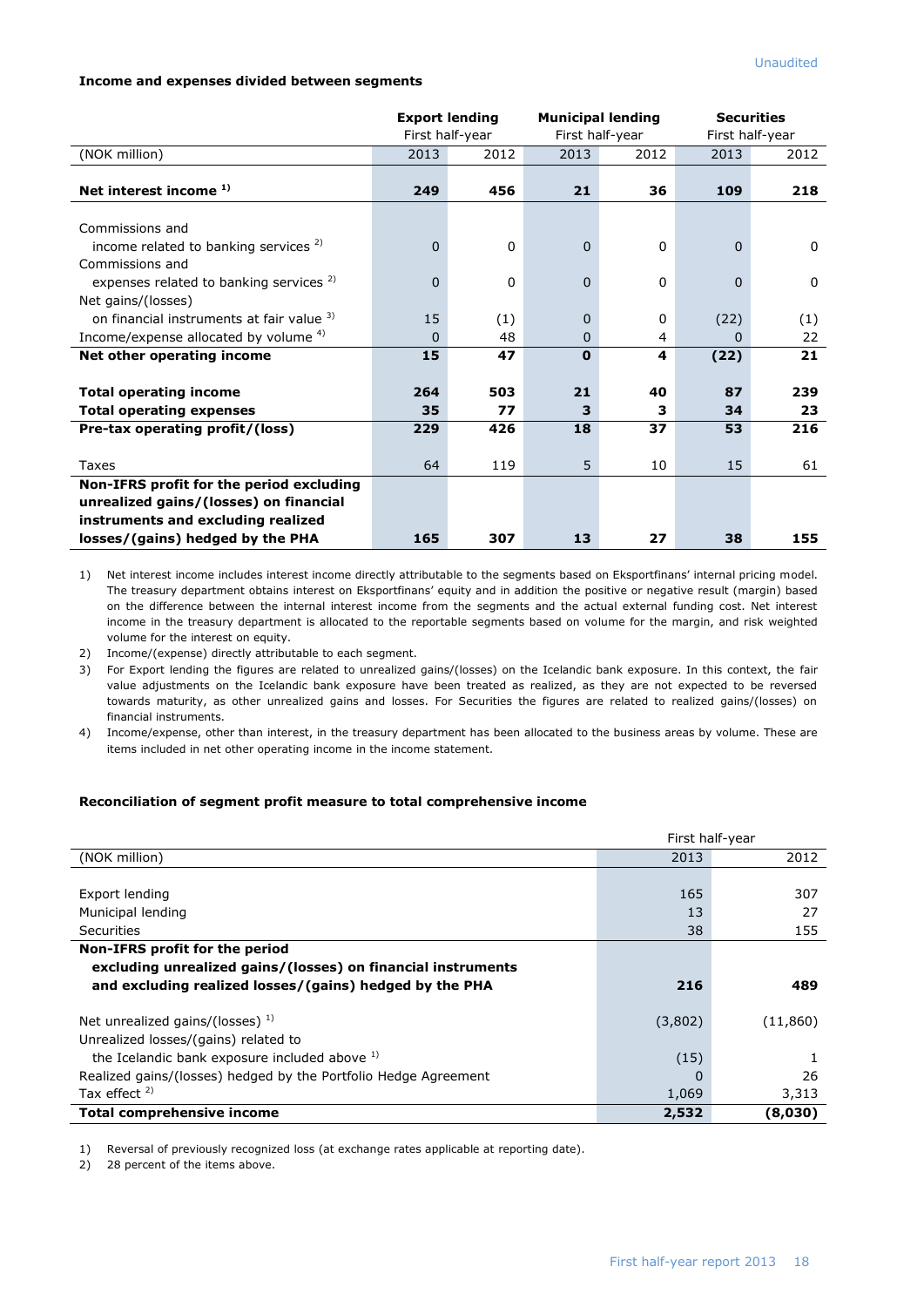### 14. Material transactions with related parties

The company's two largest shareholders, DNB Bank ASA and Nordea Bank Norge ASA, are considered to be related parties in accordance with IAS 24 Related Party Disclosures. All transactions with related parties are made on market terms.

|                         |             |              | Guaran-     | Guaran-       |                        |                  |
|-------------------------|-------------|--------------|-------------|---------------|------------------------|------------------|
|                         | Acquired    |              | tees        | tees          | Repo                   |                  |
| (NOK million)           | loans $1$ ) | Deposits $2$ | issued $3)$ | received $4)$ | facility <sup>5)</sup> | PHA <sup>6</sup> |
|                         |             |              |             |               |                        |                  |
| Balance January 1, 2013 | 5,685       | 981          | 87          | 20,824        | 4,476                  | (142)            |
| Change in the period    | (1,007)     | 218          | (15)        | (2,090)       | 371                    | (52)             |
| Balance June 30, 2013   | 4,677       | 1,199        | 72          | 18,734        | 4,847                  | (194)            |
|                         |             |              |             |               |                        |                  |
| Balance January 1, 2012 | 12,373      | 3,486        | 774         | 24,714        | 0                      | 615              |
| Change in the period    | (4,645)     | (2,674)      | (642)       | (867)         | 4,552                  | (280)            |
| Balance June 30, 2012   | 7,729       | 812          | 132         | 23,848        | 4,552                  | 335              |

1) The company acquired loans from banks. The loans were part of the company's ordinary lending activity, as they were extended to the export industry. Since the selling banks provided a guarantee for the loans, not substantially all of the risk and rewards were transferred to the company, thus the loans are classified as loans due from credit institutions in the balance sheet.

2) Deposits made by the company.

3) Guarantees issued by the company to support the Norwegian export industry.

4) Guarantees provided to the company from the related parties.

5) Non-committed Repo facility with DNB Bank ASA. Under this framework agreement, Eksportfinans can transact in an unlimited amount of eligible securities with DNB Bank ASA as the counterparty, but neither party is committed to do so. The Agreement has no expiration date. To date, EUR 600 million has been drawn with a Repurchase Date of February 26, 2015, but with the option to terminate the drawn down tranche in whole on specified termination dates (weekly).

6) Eksportfinans has entered into a derivative portfolio hedge agreement with the majority of its shareholders. The agreement, effective from March 1, 2008, will offset losses up to NOK 5 billion in the liquidity portfolio held as of February 29, 2008. The agreement will also offset any gains in the portfolio as of the same date. The payments to or from the company related to the losses or gains, respectively, in the portfolio, will take place on the last day of February each year, with the first payment in 2011. The agreement expires with the maturities of the bonds included in the contract, with the latest maturity on December 31, 2023. Eksportfinans will pay a monthly fee of NOK 5 million to the participants in the agreement. The balances show the related parties' share of the fair value of the contract as of the balance sheet date. A negative balance indicates that Eksportfinans owes money to the related parties.

In addition to the transactions reflected in the above table, Eksportfinans' three major owner banks have extended a committed credit line of USD 2 billion to the company. The facility has a twelve month maturity with the possibility of extension, and was most recently renewed for another year in the second quarter of 2013. Eksportfinans has not utilized this credit facility.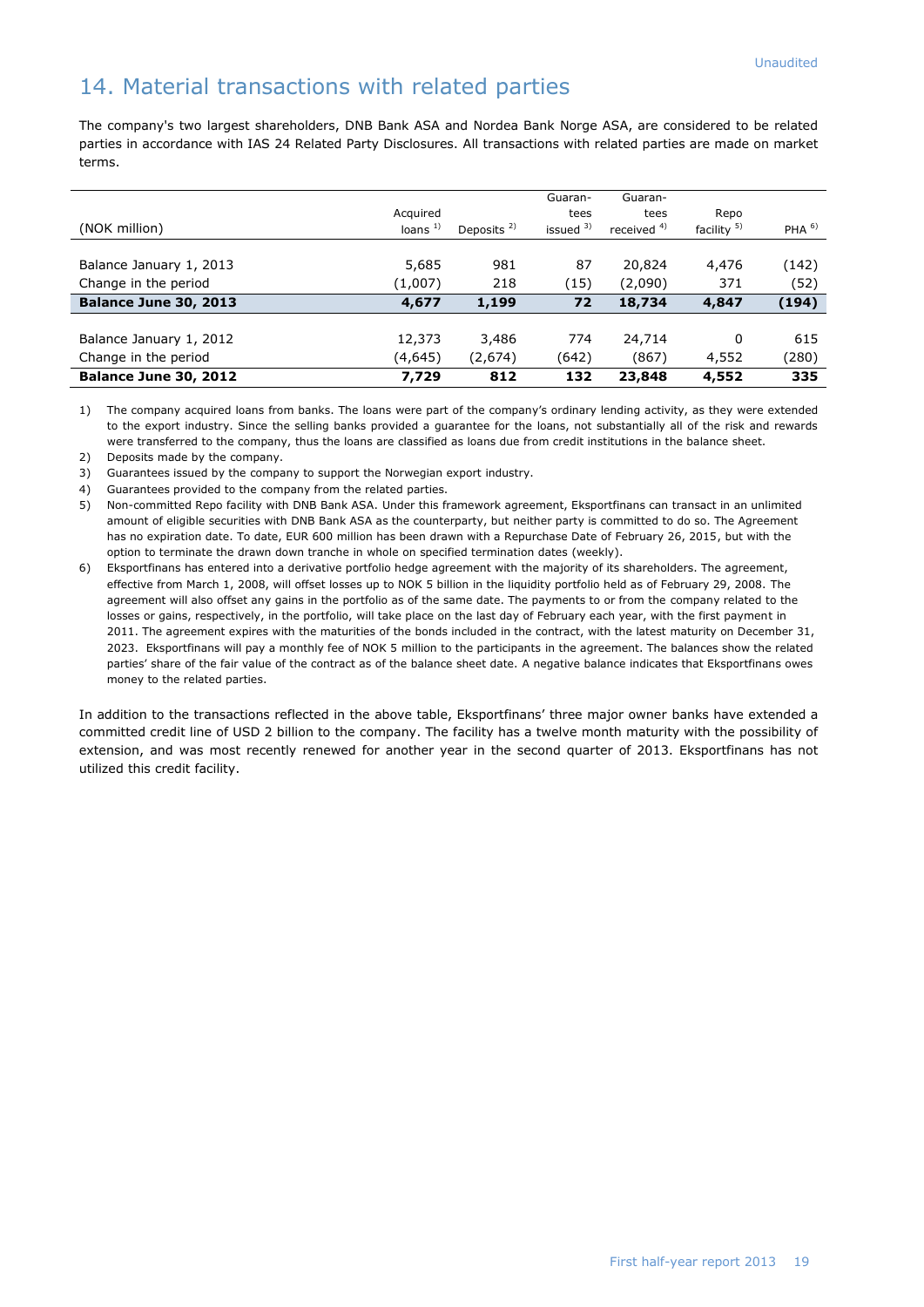### 15. Market risk - effects from economic hedging

Note 2 specifies the net realized and unrealized gains/losses on financial instruments, showing separately the gains/losses related to financial derivatives. When presented to the company's management and Board of Directors, the figures are prepared showing the various financial instruments after netting with related economic hedges, since derivatives are used as economic hedges of the market risk of specific assets and liabilities.

The below table specifies net realized and unrealized gains/(losses) on financial instruments at fair value, netted with related economic hedges.

#### **Net realized and unrealized gains/(losses) on financial instruments at fair value**

|                                               |          | Second quarter | First half-year |           |  |
|-----------------------------------------------|----------|----------------|-----------------|-----------|--|
| (NOK million)                                 | 2013     | 2012           | 2013            | 2012      |  |
|                                               |          |                |                 |           |  |
| Securities $1$ )                              | (11)     | 36             | (22)            | 25        |  |
| Other financial instruments at fair value     | 0        | (1)            | (1)             | (4)       |  |
| Net realized gains/(losses)                   | (11)     | 35             | (23)            | 21        |  |
|                                               |          |                |                 |           |  |
| Loans and receivables <sup>1)</sup>           | 44       | (20)           | 96              | 111       |  |
| Securities $1$ )                              | 6        | (66)           | (16)            | 6         |  |
| Commercial paper debt 1) 2) 3)                | 0        |                | $\Omega$        | (1)       |  |
| Bond debt $(1)$ $(2)$ $(3)$                   | (2,075)  | 2,104          | (3,767)         | (11, 919) |  |
| Subordinated debt and                         |          |                |                 |           |  |
| capital contribution securities $1/2$ , $3/3$ | (11)     | 12             | (46)            | (112)     |  |
| Other financial instruments at fair value 1)  | (1)      | (1)            | (4)             | (1)       |  |
| Net unrealized gains/(losses)                 | (2,037)  | 2,030          | (3,737)         | (11, 916) |  |
|                                               |          |                |                 |           |  |
| Financial derivatives                         |          |                |                 |           |  |
| related to the 108 Agreement <sup>4)</sup>    | (58)     | (4)            | (65)            | 56        |  |
| <b>Net realized</b>                           |          |                |                 |           |  |
| and unrealized gains/(losses)                 | (2, 106) | 2,061          | (3,825)         | (11, 839) |  |

1) Including financial derivatives with purpose of economic hedging.<br>2) Accumulated net gain on own debt is NOK 12,229 million as of

2) Accumulated net gain on own debt is NOK 12,229 million as of June 30, 2013, compared to NOK 30,038 million as of June 30, 2012.

3) In the first half-year of 2013, Eksportfinans had an unrealized loss of NOK 3,813 million (loss of NOK 12,032 million in the same period of 2012) on its own debt, net of derivatives.

4) Derivatives related to components of the 108 Agreement. The 108 Agreement is accounted for at amortized cost, hence these derivatives are not included in the effects related to financial instruments at fair value.

Interest, and the interest effect of economic hedging instruments, is classified as interest income or expense in the statement of comprehensive income. Changes in fair value are recorded in the line item 'Net gains/(losses) on financial instruments at fair value'. For the six month period ended June 30, 2013 and 2012, the company recorded NOK 1,775 million and NOK 2,662 million respectively, of interest income on loans due from credit institutions, loans due from customers and securities and NOK 2,398 million and NOK 2,476 million, respectively, of interest expense on commercial paper and bond debt, subordinated debt and capital contribution securities. In the same periods the company recorded negative NOK 54 million, and negative NOK 87 million, respectively, of interest income on economic hedging instruments and negative NOK 1,056 million and negative NOK 610 million, respectively, of interest expense on economic hedging instruments.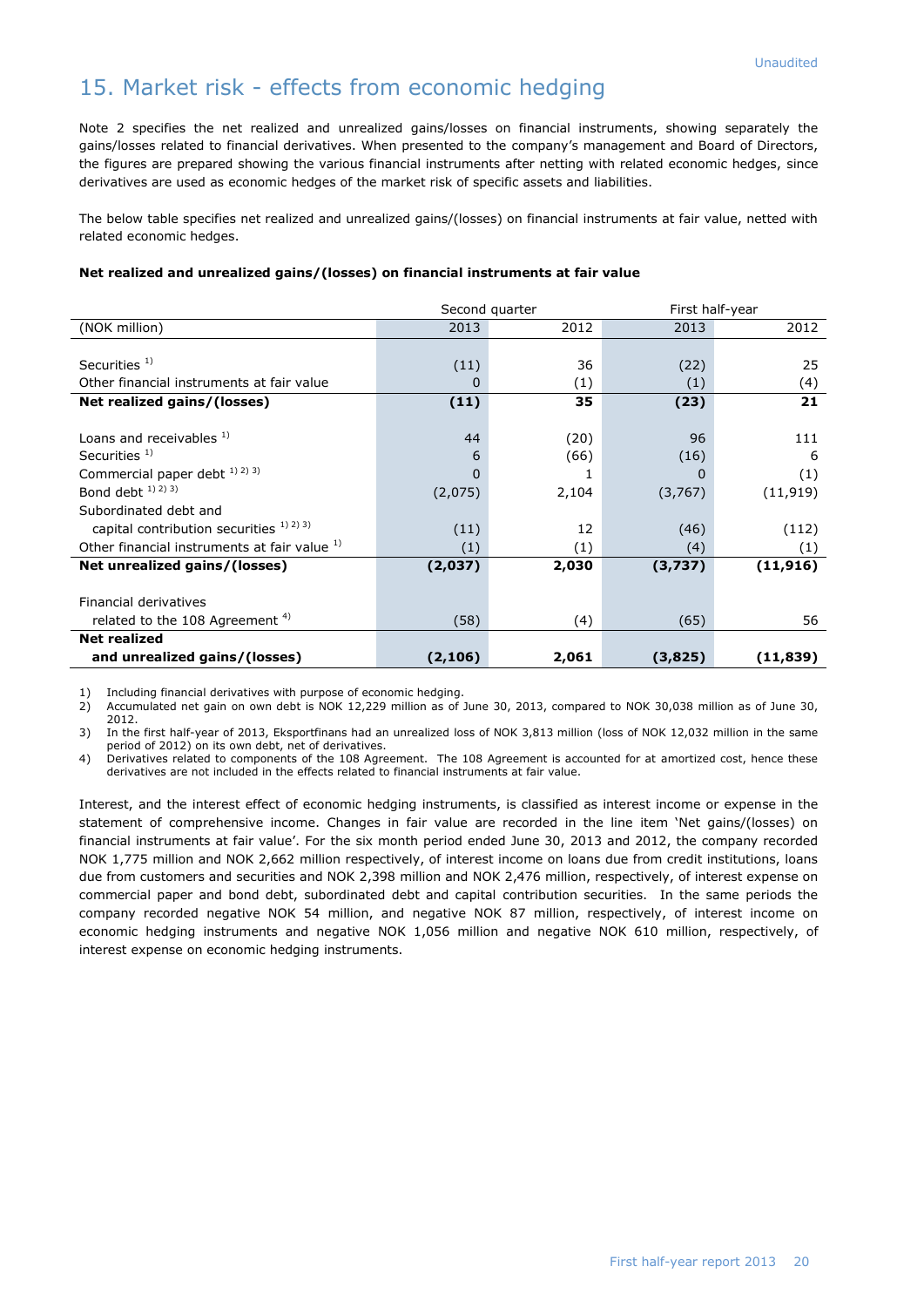# 16. Maturity analysis

#### **Maturity analysis of financial liabilities**

**(including off-balance sheet items) based on contractual maturities at June 30, 2013**

|                                               |           | From         | From      | From      |              |
|-----------------------------------------------|-----------|--------------|-----------|-----------|--------------|
|                                               |           | 1 month      | 3 months  | 1 year    |              |
|                                               | Up to and | up to and    | up to and | up to and |              |
|                                               | including | including    | including | including | Over         |
| (NOK million)                                 | 1 month   | 3 months     | 1 year    | 5 years   | 5 years      |
|                                               |           |              |           |           |              |
| Deposits by credit institutions               | 4,846     | $\Omega$     | 0         | 0         | 0            |
| Non-structured bond debt                      | 30        | 106          | 8,136     | 47,275    | 3,901        |
| Structured bond debt                          | 9,632     | 11,684       | 13,200    | 6,021     | 2,133        |
| Commercial paper debt                         | 0         | 0            | 0         | 0         | 0            |
| Cash collateral                               | 2,332     | 0            | 0         | 0         | 0            |
| Subordinated loans                            | 0         | 0            | 44        | 1,002     | <sup>0</sup> |
| Capital contribution securities               | 0         | 0            | 0         | 0         | $\Omega$     |
| Derivatives net settled                       | 86        | 135          | 584       | 2,783     | 1,228        |
| Derivatives gross settled (pay leg)           | 8,406     | 13,808       | 14,465    | 5,859     | 127          |
| Financial quarantees (off-balance)            | 72        | <sup>0</sup> | 0         | 0         | 0            |
| Loan commitments (off-balance)                | 0         | 208          | 5         | 3         | $\Omega$     |
| <b>Total</b>                                  | 25,404    | 25,942       | 36,434    | 62,944    | 7,388        |
|                                               |           |              |           |           |              |
| Derivatives gross settled (receive leg)       | 9,076     | 14,336       | 15,430    | 5,221     | 113          |
|                                               |           |              |           |           |              |
| Derivative assets net settled                 | 39        | 114          | 1,136     | 2,329     | 442          |
| Derivative assets gross settled (pay leg)     | 8,626     | 3,583        | 14,079    | 30,108    | 5,034        |
| Derivative assets gross settled (receive leg) | 9,130     | 4,013        | 15,408    | 31,793    | 5,541        |

#### **Maturity analysis of financial liabilities**

#### **(including off-balance sheet items) based on contractual maturities at December 31, 2012**

| Over<br>5 years |
|-----------------|
|                 |
|                 |
|                 |
|                 |
|                 |
| <sup>0</sup>    |
| 4,648           |
| 2,375           |
| 0               |
| O               |
| 0               |
| 1,593           |
| 1,158           |
| $\Omega$        |
| $\Omega$        |
| 9,774           |
|                 |
| 1,047           |
|                 |
| 509             |
| 4,545           |
| 5,399           |
|                 |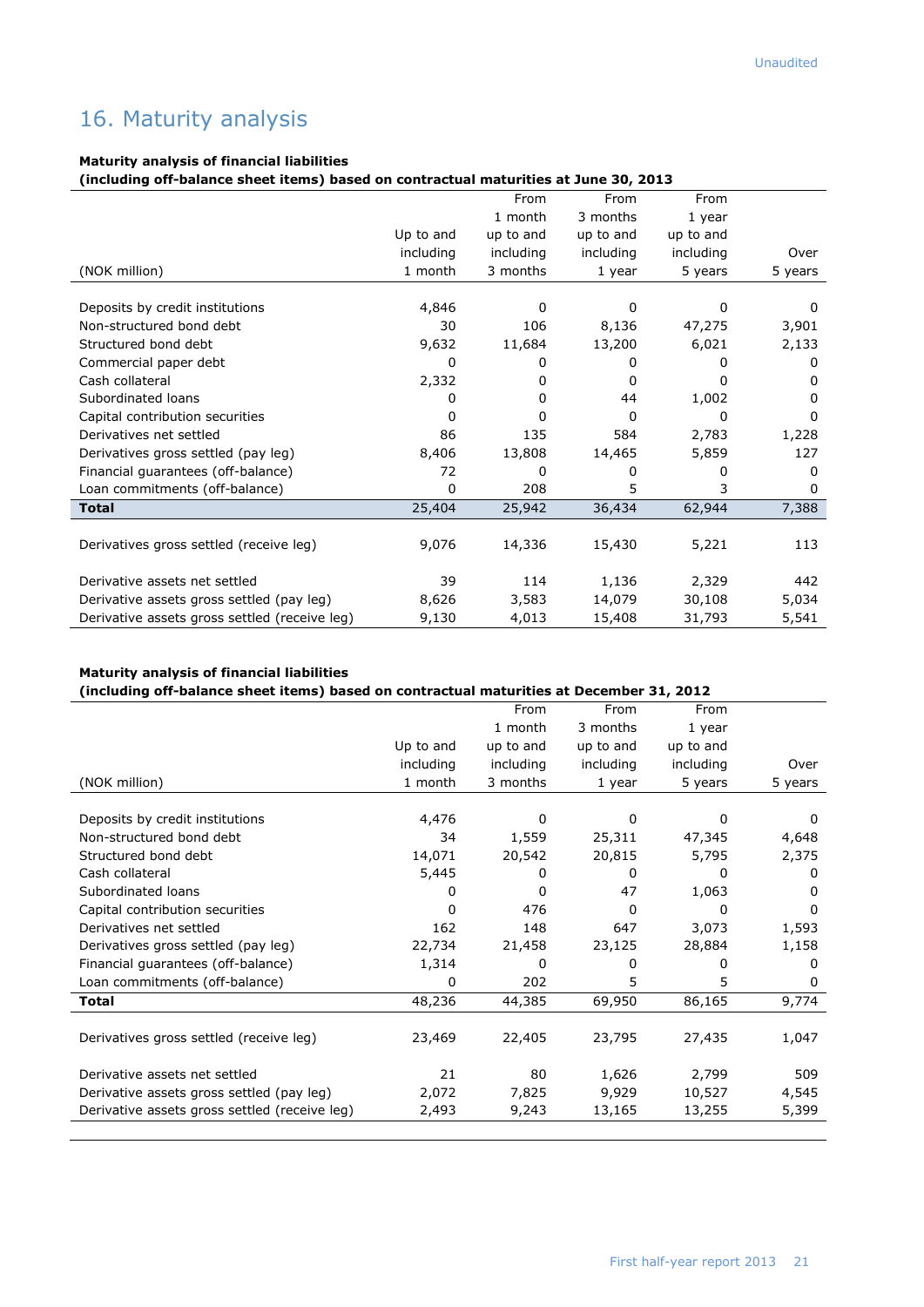#### **Maturity analysis of financial liabilities**

**(including off-balance sheet items) based on contractual maturities at June 30, 2012**

|                                               |           | From      | From         | From      |              |
|-----------------------------------------------|-----------|-----------|--------------|-----------|--------------|
|                                               |           | 1 month   | 3 months     | 1 year    |              |
|                                               | Up to and | up to and | up to and    | up to and |              |
|                                               | including | including | including    | including | Over         |
| (NOK million)                                 | 1 month   | 3 months  | 1 year       | 5 years   | 5 years      |
|                                               |           |           |              |           |              |
| Deposits by credit institutions               | 4,554     | 0         | $\mathbf{0}$ | 0         | 0            |
| Non-structured bond debt                      | 717       | 1,636     | 25,288       | 55,580    | 5,030        |
| Structured bond debt                          | 17,619    | 28,931    | 27,248       | 7,247     | 3,045        |
| Commercial paper debt                         | 0         | 0         | 54           | 1,291     | 0            |
| Cash collateral                               | 10,077    | 0         | 0            | 0         | O            |
| Subordinated loans                            | 0         | 0         | 494          | 0         | <sup>0</sup> |
| Capital contribution securities               | (1,991)   | (1,876)   | (1,744)      | 3,494     | 1,778        |
| Derivatives net settled                       | 214       | 208       | 668          | 3,069     | 1,863        |
| Derivatives gross settled (pay leg)           | 10,078    | 16,099    | 14,691       | 15,365    | 228          |
| Financial quarantees (off-balance)            | 1,412     | 0         | 0            | 0         | <sup>0</sup> |
| Loan commitments (off-balance)                | 17        | 189       | 0            | 0         | 0            |
| <b>Total</b>                                  | 42,698    | 45,187    | 66,699       | 86,047    | 11,944       |
|                                               |           |           |              |           |              |
| Derivatives gross settled (receive leg)       | 12,284    | 18,184    | 17,104       | 14,940    | 313          |
|                                               |           |           |              |           |              |
| Derivative assets net settled                 | 79        | 79        | 1,650        | 3,388     | 502          |
| Derivative assets gross settled (pay leg)     | 17,869    | 20,598    | 19,784       | 31,544    | 6,196        |
| Derivative assets gross settled (receive leg) | 19,256    | 23,233    | 23,793       | 35,194    | 7,056        |

The figures in the above table and in the additional disclosures regarding derivatives below the table include principal and interest payable (receivable) at nominal value. First possible call dates and trigger dates, according to the contracts, are applied in the classification of the maturities. This implies that the structured bond debts with the corresponding derivatives matures earlier than what is expected based on market data as of the balance sheet date. See subsequent tables for maturity analysis based on expected maturities. For derivatives gross settled, pay leg represents the contractual cash flows to be paid by the company to the derivative counterparty while receive leg represents the contractual cash flows to be received from the derivative counterparty.

The company manages its liquidity risk, inter alia, by monitoring the difference between expected maturities of its assets and liabilities.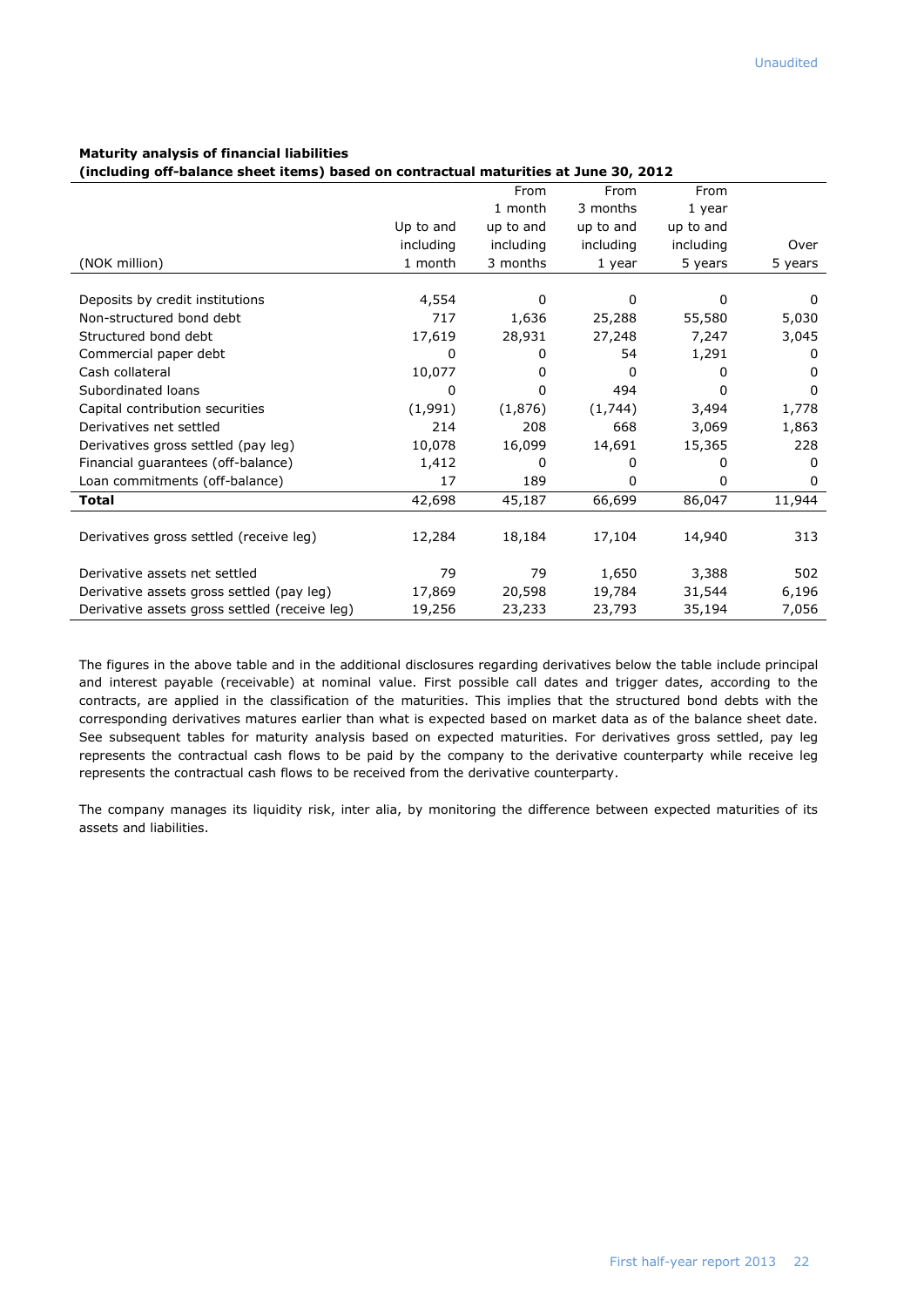#### **Maturity analysis of financial assets and liabilities based on expected maturities at June 30, 2013**

|                                    |             | From        | From        | From        |          |           |
|------------------------------------|-------------|-------------|-------------|-------------|----------|-----------|
|                                    |             | 1 month     | 3 months    | 1 year up   |          |           |
|                                    | Up to and   | up to and   | up to and   | to and      |          |           |
|                                    | including 1 | including   | including 1 | including 5 | Over     |           |
| (NOK million)                      | month       | 3 months    | year        | years       | 5 years  | Total     |
| <b>Assets</b>                      |             |             |             |             |          |           |
| Loans and receivables              | 5,705       | 20          | 129         | 6,083       | 422      | 12,359    |
| due from credit institutions       |             |             |             |             |          |           |
| Loans and receivables due from     | 1,500       | 1,328       | 10,316      | 25,505      | 33,099   | 71,748    |
| customers                          |             |             |             |             |          |           |
| <b>Securities</b>                  | 1,253       | 2,880       | 10,501      | 4,733       | 4,681    | 24,049    |
| Derivatives net settled            | 39          | 114         | 1,136       | 2,858       | 1,513    | 5,660     |
| Derivatives gross settled (pay     | (7, 592)    | (1, 295)    | (12, 475)   | (31, 496)   | (8,526)  | (61, 384) |
| leg)                               |             |             |             |             |          |           |
| Derivatives gross settled (receive | 7,892       | 1,362       | 13,456      | 33,402      | 9,758    | 65,870    |
| leg)                               |             |             |             |             |          |           |
| Cash collateral                    | 0           | 5,162       | $\mathbf 0$ | $\mathbf 0$ | 0        | 5,162     |
| <b>Total assets</b>                | 8,799       | 9,570       | 23,062      | 41,086      | 40,948   | 123,464   |
| <b>Liabilities</b>                 |             |             |             |             |          |           |
| Deposits by credit institutions    | 4,846       | 0           | 0           | 0           | 0        | 4,846     |
| Commercial paper debt              | 0           | $\Omega$    | $\Omega$    | 0           | 0        | 0         |
| Non-structured bond debt           | 30          | 106         | 8,136       | 47,275      | 3,901    | 59,449    |
| Structured bond debt               | 392         | 818         | 8,278       | 10,330      | 24,723   | 44,541    |
| Derivatives net settled            | 86          | 135         | 570         | 2,707       | 1,137    | 4,635     |
| Derivatives gross settled (pay     | 2,237       | 7,551       | 12,565      | 8,421       | 11,681   | 42,455    |
| leg)                               |             |             |             |             |          |           |
| Derivatives gross settled (receive | (2, 216)    | (7, 451)    | (12,607)    | (7, 879)    | (13,980) | (44, 133) |
| leg)                               |             |             |             |             |          |           |
| Cash collateral                    | 0           | 2,332       | 0           | 0           | 0        | 2,332     |
| Subordinated loans                 | 0           | 0           | 44          | 1,002       | 0        | 1,046     |
| Capital contribution securities    | $\mathbf 0$ | $\mathbf 0$ | $\Omega$    | 0           | $\Omega$ | $\Omega$  |
| <b>Total liabilities</b>           | 5,374       | 3,492       | 16,986      | 61,856      | 27,462   | 115,171   |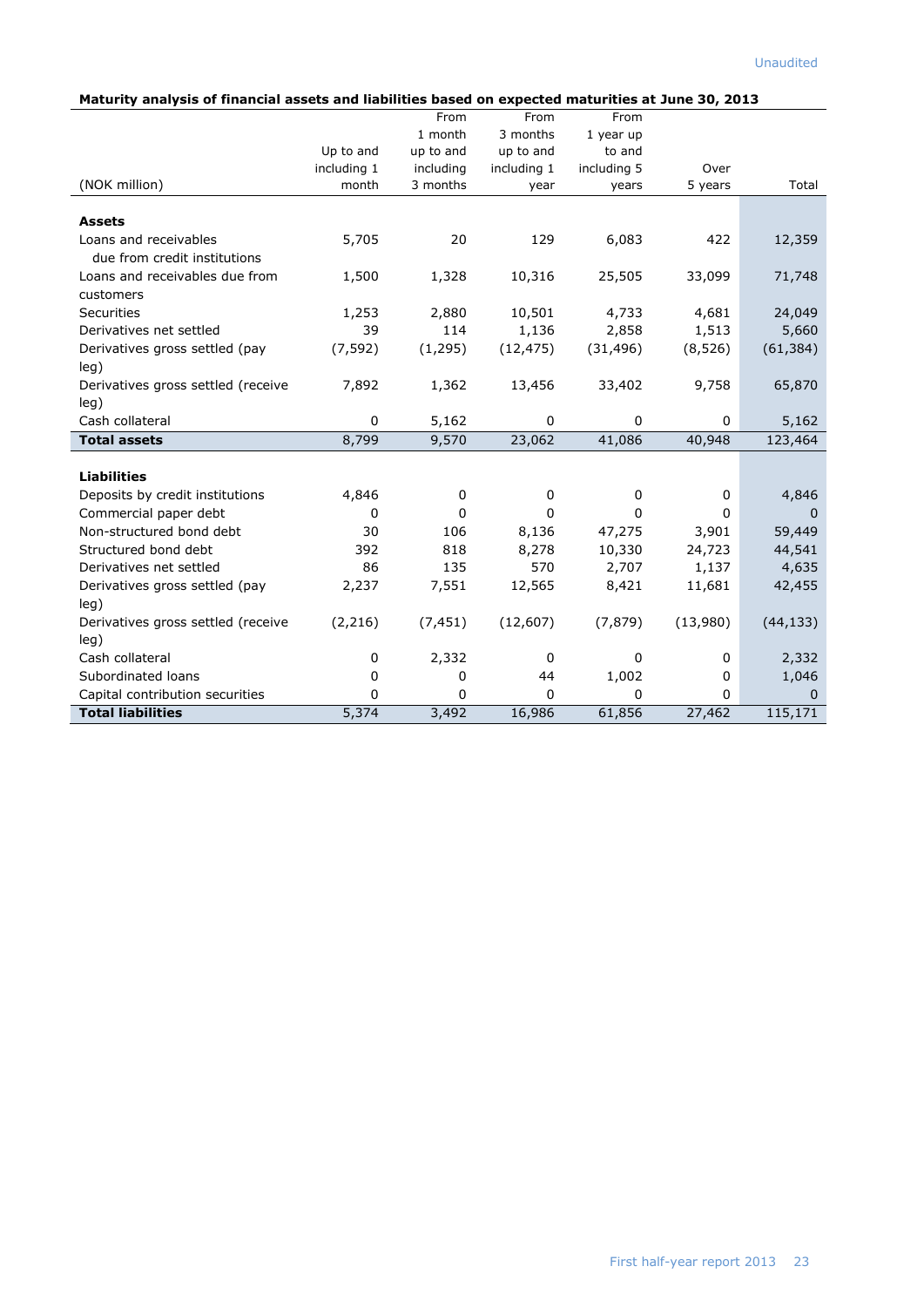|  | Maturity analysis of financial assets and liabilities based on expected maturities at December 31, 2012 |
|--|---------------------------------------------------------------------------------------------------------|
|--|---------------------------------------------------------------------------------------------------------|

| riaturity analysis of miancial assets and nabilities based on expected maturities at becember 31, 2012 |                      |                       |             |             |           |           |
|--------------------------------------------------------------------------------------------------------|----------------------|-----------------------|-------------|-------------|-----------|-----------|
|                                                                                                        |                      | From                  | From        | From        |           |           |
|                                                                                                        |                      | 1 month               | 3 months    | 1 year up   |           |           |
|                                                                                                        | Up to and            | up to and             | up to and   | to and      | Over      |           |
| (NOK million)                                                                                          | including 1<br>month | including<br>3 months | including 1 | including 5 | 5 years   | Total     |
|                                                                                                        |                      |                       | year        | years       |           |           |
| <b>Assets</b>                                                                                          |                      |                       |             |             |           |           |
| Loans and receivables                                                                                  | 5,208                | 2,853                 | 445         | 7,243       | 456       | 16,205    |
| due from credit institutions                                                                           |                      |                       |             |             |           |           |
| Loans and receivables due from                                                                         | 809                  | 2,409                 | 12,468      | 32,135      | 38,434    | 86,254    |
| customers                                                                                              |                      |                       |             |             |           |           |
| Securities                                                                                             | 1,828                | 5,930                 | 24,462      | 6,264       | 5,090     | 43,575    |
| Derivatives net settled                                                                                | 21                   | 80                    | 1,627       | 2,964       | 585       | 5,277     |
| Derivatives gross settled (pay                                                                         | (261)                | (4, 173)              | (4,658)     | (13, 366)   | (12, 362) | (34, 821) |
| leg)                                                                                                   |                      |                       |             |             |           |           |
| Derivatives gross settled (receive                                                                     | 355                  | 4,560                 | 5,894       | 16,870      | 16,033    | 43,712    |
| leg)                                                                                                   |                      |                       |             |             |           |           |
| Cash collateral                                                                                        | 0                    | 7,699                 | 0           | 0           | 0         | 7,699     |
| <b>Total assets</b>                                                                                    | 7,960                | 19,359                | 40,237      | 52,110      | 48,236    | 167,902   |
| <b>Liabilities</b>                                                                                     |                      |                       |             |             |           |           |
| Deposits by credit institutions                                                                        | 4,476                | $\mathbf 0$           | 0           | 0           | 0         | 4,476     |
| Commercial paper debt                                                                                  | 0                    | $\mathbf 0$           | $\mathbf 0$ | 0           | 0         | 0         |
| Non-structured bond debt                                                                               | 34                   | 1,559                 | 25,311      | 47,345      | 4,648     | 78,897    |
| Structured bond debt                                                                                   | 927                  | 3,002                 | 9,811       | 25,285      | 25,040    | 64,065    |
| Derivatives net settled                                                                                | 162                  | 148                   | 645         | 3,074       | 1,591     | 5,619     |
| Derivatives gross settled (pay                                                                         | 14,322               | 11,626                | 20,180      | 41,800      | 9,292     | 97,220    |
| leg)                                                                                                   |                      |                       |             |             |           |           |
| Derivatives gross settled (receive                                                                     | (13, 822)            | (11, 375)             | (19, 295)   | (41, 374)   | (12, 323) | (98, 189) |
| leg)                                                                                                   |                      |                       |             |             |           |           |
| Cash collateral                                                                                        | 0                    | 5,445                 | 0           | 0           | 0         | 5,445     |
| Subordinated loans                                                                                     | 0                    | 0                     | 47          | 1,063       | 0         | 1,109     |
| Capital contribution securities                                                                        | $\Omega$             | 476                   | 0           | $\Omega$    | $\Omega$  | 476       |
| <b>Total liabilities</b>                                                                               | 6,098                | 10,881                | 36,699      | 77,193      | 28,249    | 159,120   |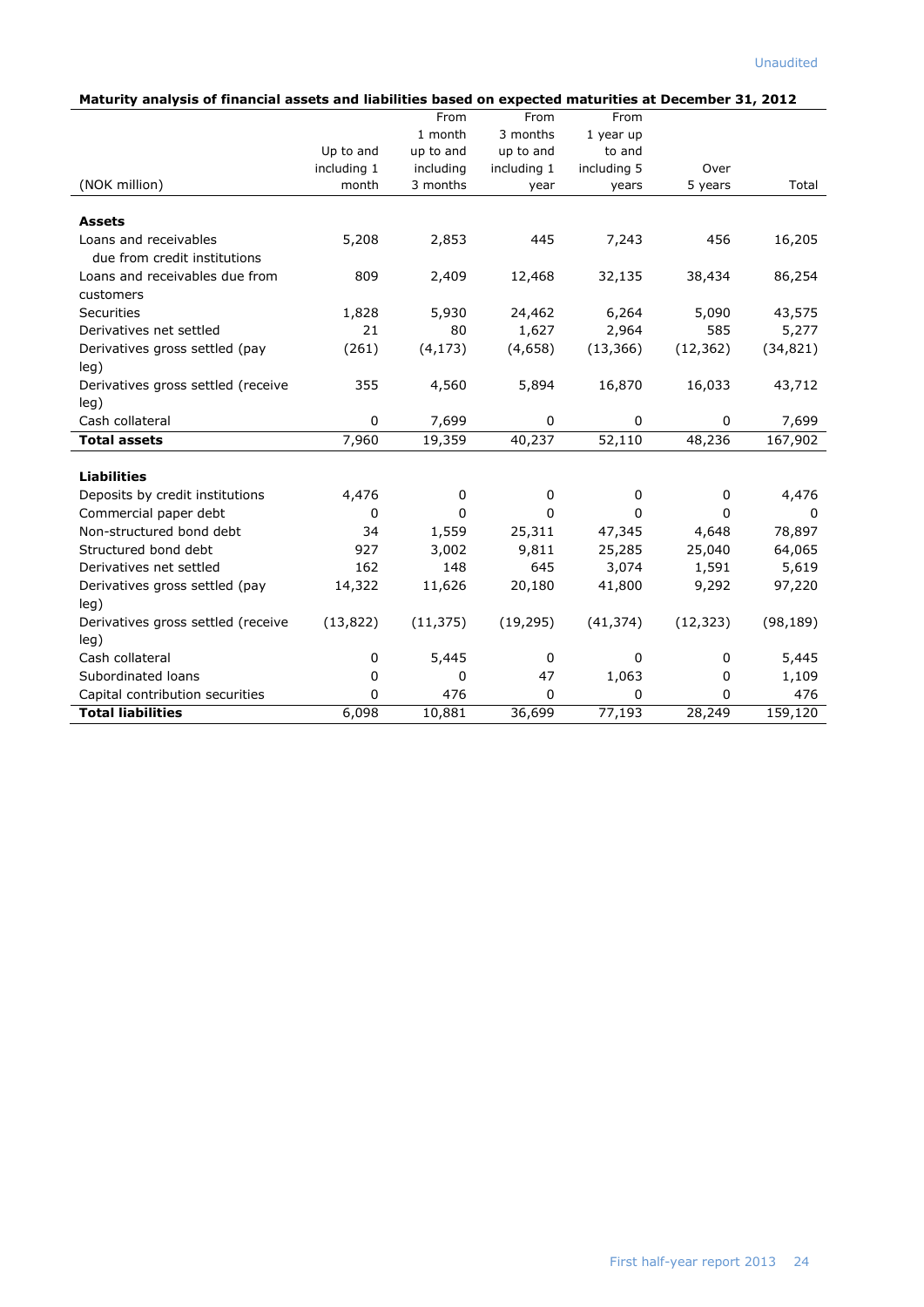| Maturity analysis of financial assets and liabilities based on expected maturities at June 30, 2012 |             |           |             |             |             |           |  |
|-----------------------------------------------------------------------------------------------------|-------------|-----------|-------------|-------------|-------------|-----------|--|
|                                                                                                     |             | From      | From        | From        |             |           |  |
|                                                                                                     |             | 1 month   | 3 months    | 1 year up   |             |           |  |
|                                                                                                     | Up to and   | up to and | up to and   | to and      |             |           |  |
|                                                                                                     | including 1 | including | including 1 | including 5 | Over        |           |  |
| (NOK million)                                                                                       | month       | 3 months  | year        | years       | 5 years     | Total     |  |
|                                                                                                     |             |           |             |             |             |           |  |
| <b>Assets</b>                                                                                       |             |           |             |             |             |           |  |
| Loans and receivables                                                                               | 4,586       | 859       | 1,229       | 9,532       | 491         | 16,697    |  |
| due from credit institutions                                                                        |             |           |             |             |             |           |  |
| Loans and receivables due from                                                                      | 4,407       | 599       | 13,505      | 41,496      | 45,341      | 105,347   |  |
| customers                                                                                           |             |           |             |             |             |           |  |
| Securities                                                                                          | 1,879       | 4,307     | 24,727      | 8,566       | 8,304       | 47,783    |  |
| Derivatives net settled                                                                             | 79          | 79        | 1,653       | 3,699       | 652         | 6,162     |  |
| Derivatives gross settled (pay                                                                      | (15, 255)   | (12, 897) | (17, 151)   | (35, 233)   | (15, 571)   | (96, 108) |  |
| leg)                                                                                                |             |           |             |             |             |           |  |
| Derivatives gross settled (receive                                                                  | 15,824      | 13,524    | 18,802      | 39,643      | 20,676      | 108,469   |  |
| leg)                                                                                                |             |           |             |             |             |           |  |
| Cash collateral                                                                                     | 0           | 3,948     | 0           | 0           | $\Omega$    | 3,948     |  |
| <b>Total assets</b>                                                                                 | 11,520      | 10,420    | 42,765      | 67,704      | 59,891      | 192,299   |  |
|                                                                                                     |             |           |             |             |             |           |  |
| <b>Liabilities</b>                                                                                  |             |           |             |             |             |           |  |
| Deposits by credit institutions                                                                     | 4,554       | 0         | 0           | 0           | $\mathbf 0$ | 4,554     |  |
| Commercial paper debt                                                                               | 0           | $\Omega$  | 54          | 1,291       | 0           | 1,345     |  |
| Non-structured bond debt                                                                            | 717         | 1,636     | 25,288      | 55,580      | 5,030       | 88,251    |  |
| Structured bond debt                                                                                | 939         | 3,569     | 13,374      | 32,685      | 33,900      | 84,467    |  |
| Derivatives net settled                                                                             | 214         | 208       | 664         | 3,057       | 1,863       | 6,006     |  |
| Derivatives gross settled (pay                                                                      | 520         | 5,465     | 7,411       | 32,664      | 10,615      | 56,674    |  |
| leg)                                                                                                |             |           |             |             |             |           |  |
| Derivatives gross settled (receive                                                                  | (535)       | (5, 371)  | (7, 434)    | (33,986)    | (15, 371)   | (62, 696) |  |
| leg)                                                                                                |             |           |             |             |             |           |  |
| Cash collateral                                                                                     | 0           | 10,077    | 0           | 0           | 0           | 10,077    |  |
| Subordinated loans                                                                                  | 0           | 0         | 494         | 0           | 0           | 494       |  |
| Capital contribution securities                                                                     | 199         | 303       | 641         | 1,735       | (2,893)     | (15)      |  |
| <b>Total liabilities</b>                                                                            | 6,608       | 15,888    | 40,492      | 93,025      | 33,144      | 189,158   |  |

The figures in the above table include principal and interest payable (receivable) at nominal value. For the figures in the above table, call and trigger dates as estimated in models are applied in the classification of the maturities. For some issues with call and trigger optionalities, the expected maturity is estimated using a sophisticated valuation system which is further described in our annual financial statements. The actual maturities might differ from these estimations.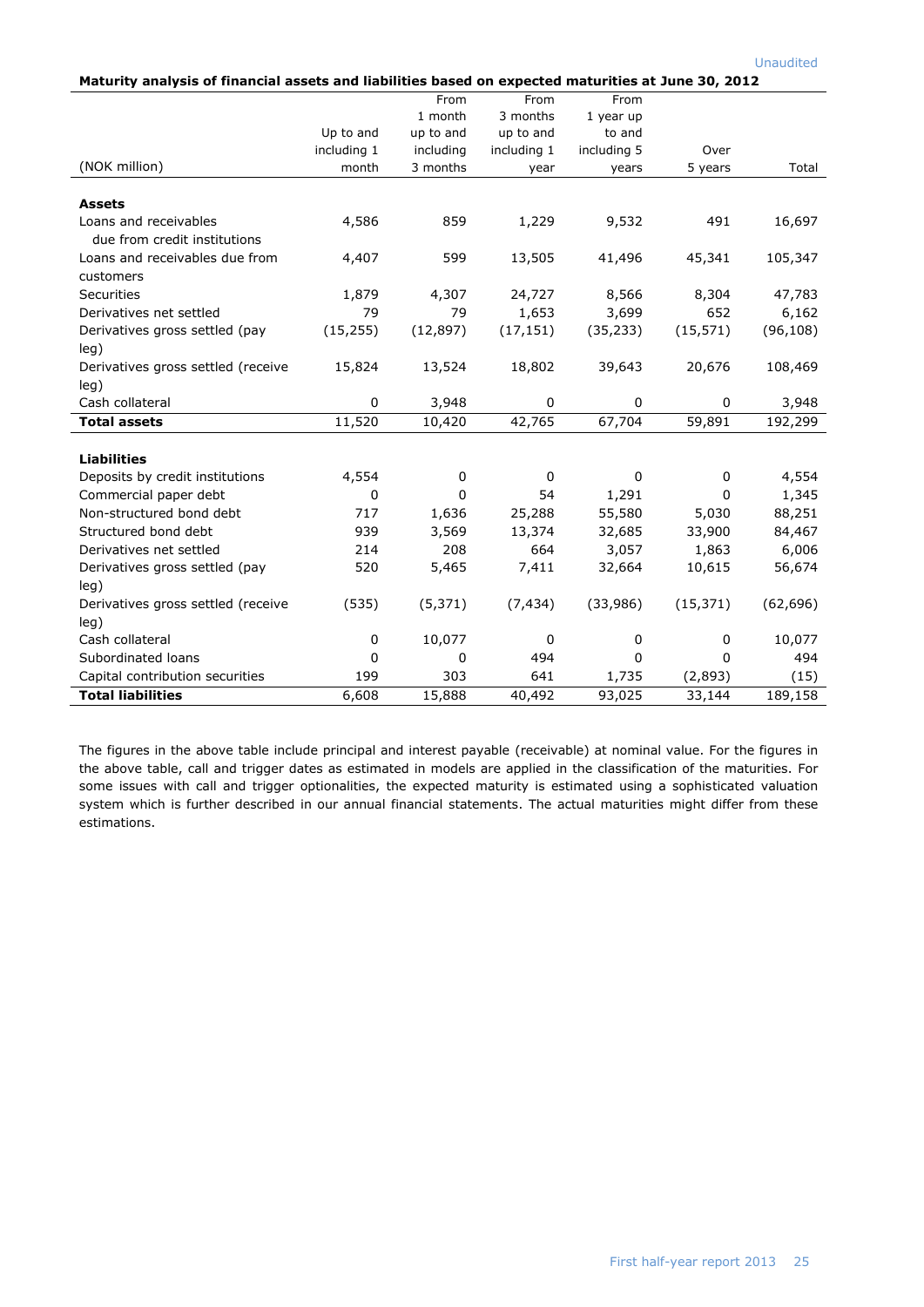# 17. Financial instruments subject to net settlements

All derivative contracts are governed by master agreements developed by the International Swaps and Derivatives Association (ISDA). These agreements assure, for example, that netting is legally enforceable. Some of these agreements also contain provisions that require the posting of collateral in order to reduce counterparty exposure. These provisions include Credit Support Annexes (CSAs) that define collateral type and amounts to be transferred or received. This effectively ensures that if derivative exposures exceed pre-agreed limits, the counterparty with the positive exposure (which is now 'too high') can require the counterparty to transfer collateral to a dedicated neutral account. The transferred collateral will be netted in a situation of default. Thus the CSA agreement effectively ensures that the counterparty credit exposure is capped at the agreed upon limit.

The following table presents the financial instruments subject to net settlements:

#### **June 30, 2013**

|                              |             |                          |                                    |             | Not presented net |            |
|------------------------------|-------------|--------------------------|------------------------------------|-------------|-------------------|------------|
|                              |             | Financial<br>instruments | Financial<br>instruments<br>on the |             |                   |            |
|                              | Financial   | that are                 | balance                            | Financial   | Financial         |            |
| (NOK million)                | instruments | set off                  | sheet                              | instruments | collateral        | Net amount |
|                              |             |                          |                                    |             |                   |            |
| Derivative assets            | 7,752       | $\overline{\phantom{a}}$ | 7,752                              | (1,628)     | (3,725)           | 2,399      |
| Derivative liabilities       | (6,554)     | $\overline{\phantom{a}}$ | (6,554)                            | 2,360       | 1,676             | (2, 518)   |
| Repo facility                | (4,847)     | $\overline{\phantom{a}}$ | (4,847)                            | ۰           | 4,847             |            |
| Total assets / (liabilities) | (3,650)     | $\blacksquare$           | (3,650)                            | 732         | 2,799             | (119)      |

#### **December 31, 2012**

|                              |             |                          |                                    | Not presented net |            |            |
|------------------------------|-------------|--------------------------|------------------------------------|-------------------|------------|------------|
|                              |             | Financial<br>instruments | Financial<br>instruments<br>on the |                   |            |            |
|                              | Financial   | that are                 | balance                            | Financial         | Financial  |            |
| (NOK million)                | instruments | set off                  | sheet                              | instruments       | collateral | Net amount |
|                              |             |                          |                                    |                   |            |            |
| Derivative assets            | 10,884      | $\overline{\phantom{a}}$ | 10,884                             | (2, 845)          | (5,830)    | 2,209      |
| Derivative liabilities       | (9,343)     | Ξ.                       | (9,343)                            | 1,648             | 4,829      | (2,866)    |
| Repo facility                | (4,476)     | -                        | (4,476)                            |                   | 4,476      |            |
| Total assets / (liabilities) | (2,935)     | $\blacksquare$           | (2,935)                            | (1, 197)          | 3,475      | (657)      |

#### **June 30, 2012**

|                              |             |                          |                       | Not presented net |            |            |
|------------------------------|-------------|--------------------------|-----------------------|-------------------|------------|------------|
|                              |             |                          | Financial             |                   |            |            |
|                              |             | Financial<br>instruments | instruments<br>on the |                   |            |            |
|                              | Financial   | that are                 | balance               | Financial         | Financial  |            |
| (NOK million)                | instruments | set off                  | sheet                 | instruments       | collateral | Net amount |
|                              |             |                          |                       |                   |            |            |
| Derivative assets            | 16,065      | $\overline{\phantom{a}}$ | 16,065                | (4,037)           | (7,696)    | 4,331      |
| Derivative liabilities       | (10,993)    | -                        | (10,993)              | 2,823             | 3,622      | (4,548)    |
| Repo facility                | (4,552)     | $\overline{\phantom{a}}$ | (4,552)               | ۰                 | 4,552      |            |
| Total assets / (liabilities) | 519         | ٠                        | 519                   | (1,214)           | 478        | (217)      |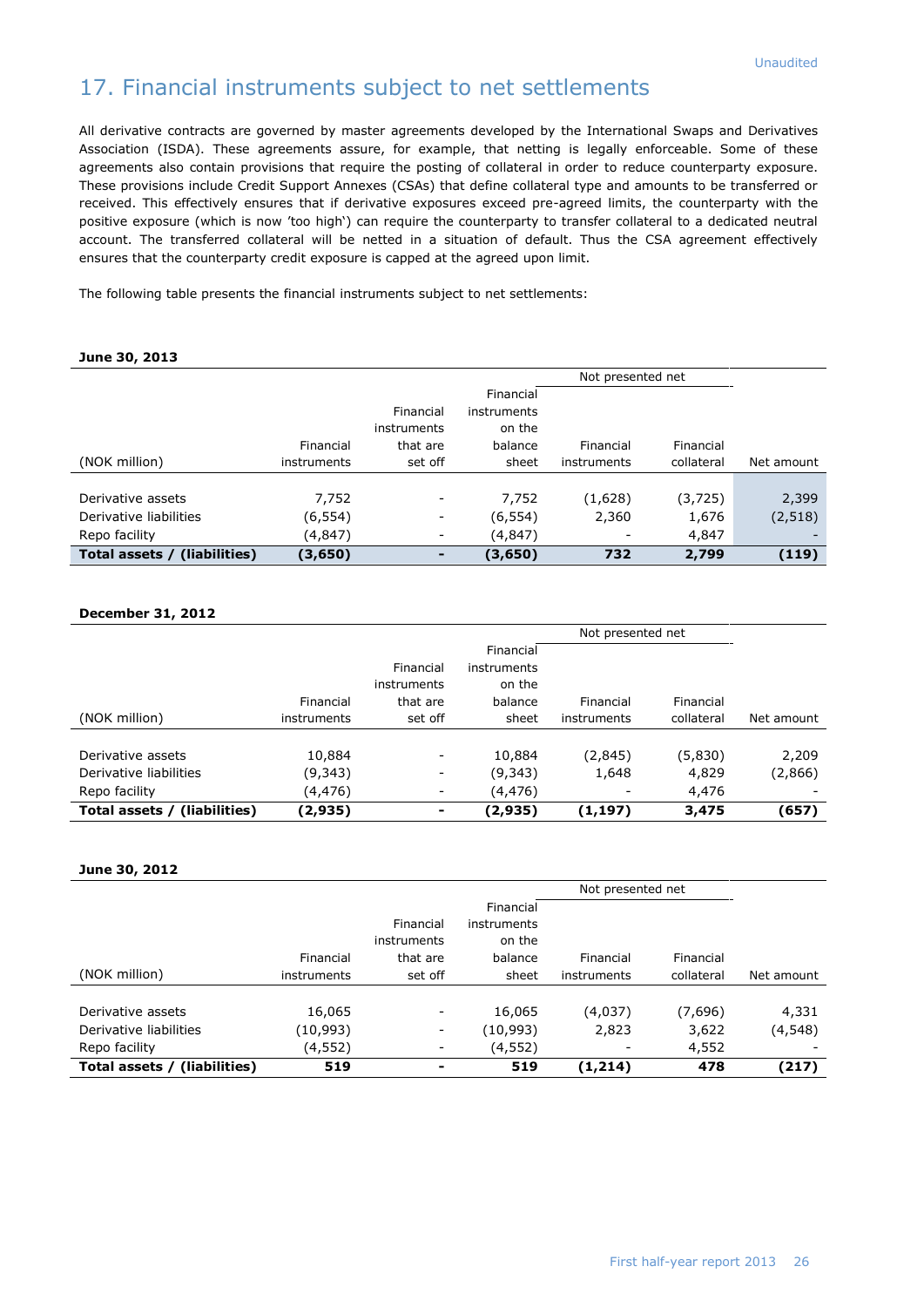### 18. Fair value of financial instruments

#### **18.1 Methodology**

The fair values of financial instruments are determined either with reference to a price quoted in an active market for that instrument, or by using a valuation technique.

Prices quoted in active markets are prices readily and regularly available from exchanges, brokers (executable broker quotes), market makers and pricing vendors (actual trades), and those prices represent actual and regularly occurring market transactions on an arm's length basis.

An active market is one in which transactions, for the financial asset or financial liability being valued, occur with sufficient frequency and volume to provide pricing information on an ongoing basis. A market is considered to be non-active when there are few transactions, the prices are not current, price quotations vary substantially either over time or among market makers, or little information is released publicly for the financial asset or financial liability. Pricing transparency is affected by a number of different factors, such as type of financial instrument, whether the instrument is new to the market, characteristics specific to the transaction, and general market conditions.

The degree of judgment used in the measurement of fair value of financial instruments is generally higher with a lower level of pricing transparency, and vice versa. Financial instruments with quoted prices in active markets generally have higher transparency of prices, and less judgment is needed when determining fair value. Conversely, instruments traded in non-active markets, or that do not have quoted prices, have lower transparency of prices, and fair values are estimated through valuation models or other pricing techniques that require a higher degree of judgment.

The methodologies used for estimating the fair values using valuation models calculate the expected cash flows under the terms of each specific contract, and then discount these back to present values using appropriate discount curves. The expected cash flows for each contract are either determined directly by reference to actual cash flows implicit in observable market prices, or through modeling cash flows by using appropriate financial market pricing models. The valuation techniques make maximum use of market inputs, and rely as little as possible on entityspecific inputs. These techniques use observable market prices and rates as inputs, including interest rate yield curves for substantially the full term of the asset or liability, equity and commodity prices, option volatilities and currency rates. In certain cases, the valuation techniques incorporate unobservable inputs. See description of fair value measurement of each class of financial instruments below for extent of unobservable inputs used. The fair value measurement generally incorporates appropriate credit spreads obtained from the market.

For financial instruments a significant share of prices are obtained from the market. Although the prices generally are not binding or directly tradable, they are observable in the market. As such, the company primarily has financial instruments for which prices are quoted in active markets, or financial instruments for which credit spreads or other model inputs are observable in the market, and the models used to price them are transparent. Most of the portfolios consist of financial instruments for which the fair value is calculated using valuation models or index proxies judged to be sufficiently close to the securities proxied. The company has developed an understanding of the information used by third party pricing sources to describe the estimated prices or model inputs. The information obtained from third party pricing sources was evaluated and relied upon based on the degree of market transactions supporting the price indications and the firmness of the price indications. In these instances, management's judgment was that this third party information was a reasonable indication of the financial instrument's fair value.

In general, the company goes through the following process to establish fair value for each financial instrument:

- First, the company seeks to identify current quoted prices in an active market for the financial instrument.
- If there are no current quoted prices, the company seeks to identify recent transactions for the same instrument. If there are no recently quoted prices for the same instrument, the company seeks to identify current or recently
- quoted prices or transactions for another instrument that is substantially the same.
- If there are no quoted prices for essentially equal instruments, the company seeks to identify appropriate market-quoted rates (e.g. yield curves, volatilities and currency rates) to be used as inputs into a valuation technique.
- In certain instances, it is necessary for the company to use unobservable inputs into the valuation technique. These inputs are to the fullest extent possible based on other observable prices or rates identified during the above mentioned steps.

See below for a discussion on how fair value is established for each class of financial assets and liabilities: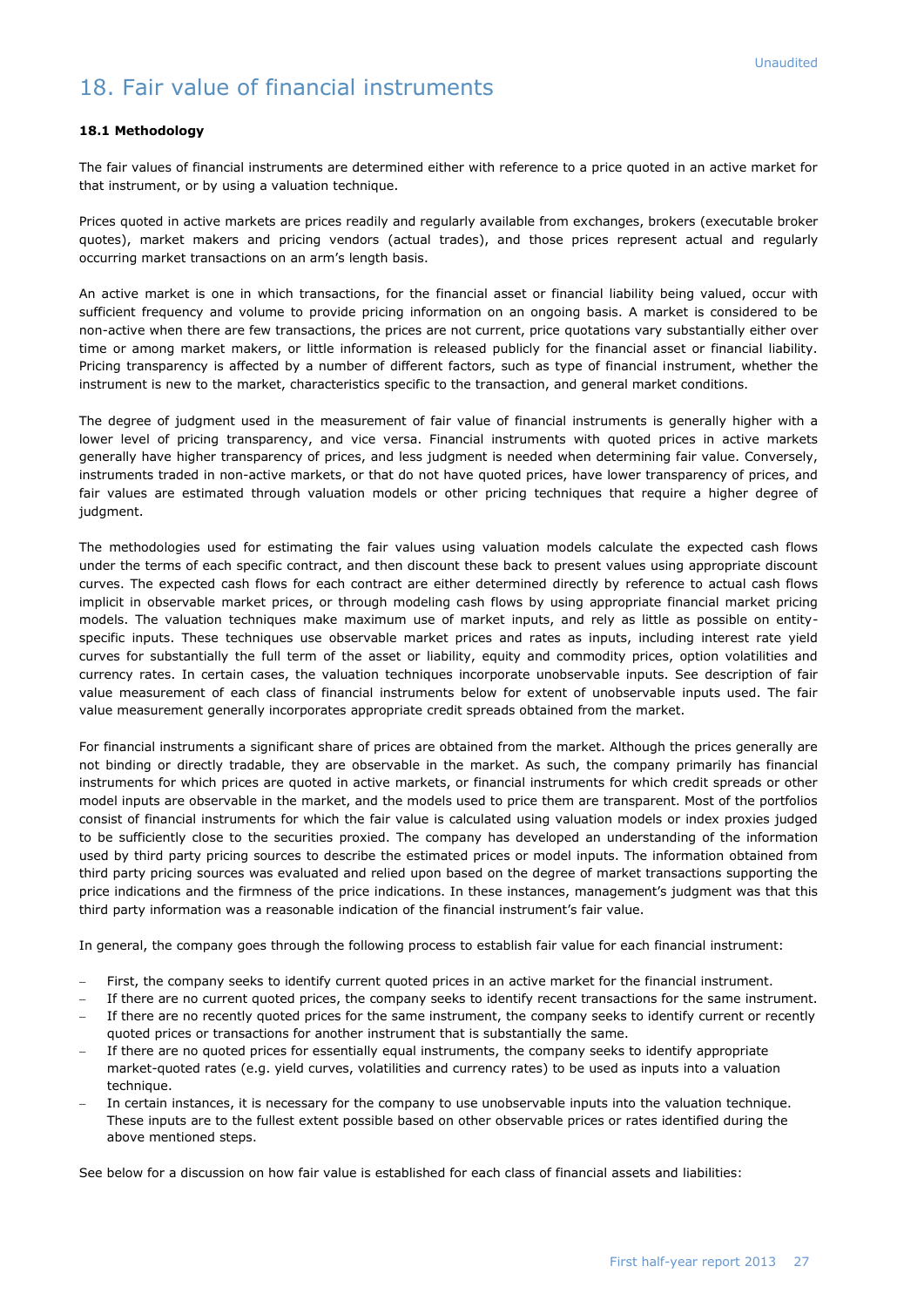Loans due from credit institutions or customers:

The fair values of loans due from credit institutions or customers are determined using a discounted cash flow model, incorporating appropriate market yield curves and credit spreads. These debt instruments are not actively traded and consequently, these instruments do not have observable market prices subsequent to loan origination.

For guaranteed loans, interest rate curves are obtained from market sources, and credit spreads are based on initial spreads at the time of loan origination. The initial spread is usually not adjusted because these loans are fully guaranteed by a bank or the Norwegian Guarantee Institute for Export Credits (GIEK). Most of Eksportfinans' nongovernment guarantors are currently well rated (A- or above) Norwegian banks and international banks with solid financial position. There are three guarantors below A- rating. An increase in the credit risk of the debtor will, as a result of the guarantee, in most cases not lead to more than an insignificant increase of the combined credit risk. This is reflected in market rates so for example a loan made to a debtor guaranteed by a specific bank has a considerably lower spread than a direct loan made to the same bank. Eksportfinans therefore believes it would be reasonable to assume, in the absence of evidence to the contrary, that no changes have taken place in the spread that existed at the date the loan was made. The company does make reasonable efforts to determine whether there is evidence that there has been such a change in spread. Credit ratings of all guarantors are monitored on an ongoing basis. Spreads are adjusted upon significant changes in rating for the guarantor since origination date, as the company considers this as evidence of widening of spreads. Further, the company analyses the development of initial margins over time. This data shows that initial margins obtained for new guaranteed loans have not been functions of time, not even during the financially turbulent times in 2007-2009. Credit spreads for guaranteed loans given by the company, have consequently not increased with the significant general credit spread increase during the period. The spreads applied to fair value measurement of export loans are unobservable in the market. At June 30, 2013 a spread widening of 1 basis point of the guaranteed loan portfolio will reduce its market value by approximately NOK 7 million (NOK 10 million as of year-end 2012) so a spread widening equal to the largest ones observed during a month so far will give unrealized losses of NOK 28 million. The spreads applied for fair value measurement of guaranteed export loans are in the range from 0 basis points to 231 basis points as of June 30, 2013. As of June 30, 2013 the guaranteed portfolio constitutes 65 percent of the lending portfolio (68 percent as of year-end 2012).

For direct loans to Norwegian savings banks, interest rate curves and credit spreads are based on observable market data. The credit spread curves obtained from the market are from widely published reports from market participants on indicative spreads for identical or similar loans. The spreads are published in the market shortly after month end, but do not represent offers, or solicitations of offers, to purchase or sell financial instruments. To ensure that the information can be used for fair value measurement purposes, Eksportfinans performs an assessment of the evaluations, calculations, opinions and recommendations of the publications. The spreads come partly from trading screens quoting actual trades, and partly from matrix pricing and interpolations including judgments by the distributors. Eksportfinans has assessed their interpolation methodologies, matrix pricing algorithms and models to be adequate and of sufficient quality. As of June 30, 2013 a credit spread widening in the direct loan portfolio of one basis point would induce an unrealized loss to the company of NOK 1.4 million (NOK 4 million as per year-end 2012). Direct loans to banks account for 14 percent of the lending portfolio (14 percent as of end of 2012).

For the remaining municipal portfolio after the sale of former municipality lender company Kommunekreditt, interest rate curves and credit spreads are based on observable market data. The credit spreads used in the model are supported by quotes obtained from three different price providers. For loans guaranteed by municipalities, the same methodology is used as for guaranteed export lending. As of June 30, 2013 a credit spread widening of one basis point in the municipal lending portfolio would induce an unrealized loss to the company of NOK 2 million (NOK 2 million as of end of 2012). Municipal related loans are 9 percent of the lending portfolio as of June 30, 2013 (7 percent as of year-end 2012). For the combined total lending portfolio over the past two years credit spreads have changed less than 5 basis points per month in 95 percent of the time. A spread widening of 5 basis points would give an estimated loss of NOK 60 million. As of the end of 2012 a 95 percent confidence interval was 6 basis points representing NOK 90 million. The guarantees received are embedded in the loan agreements, and not separately transferable.

Eksportfinans has entered into agreements with its Norwegian shareholder banks or unaffiliated banks active in financing Norwegian exports to purchase specific loans. The purchases of these loans are based on normal commercial terms, and the loans acquired are of the type extended by Eksportfinans in the normal course of its business. The Company places an initial deposit with the selling bank, which is used as consideration for the purchase of the relevant loans. Each loan purchased is supported by a guarantee provided by the selling bank. In consideration for the guarantee, the Company pays the selling bank a fee spread over the life of the loan by way of a swap transaction, under which the difference between the interest received on the loan and the interest receivable from the selling bank with respect to the deposit amount is paid to the selling bank. The net effect of these transactions is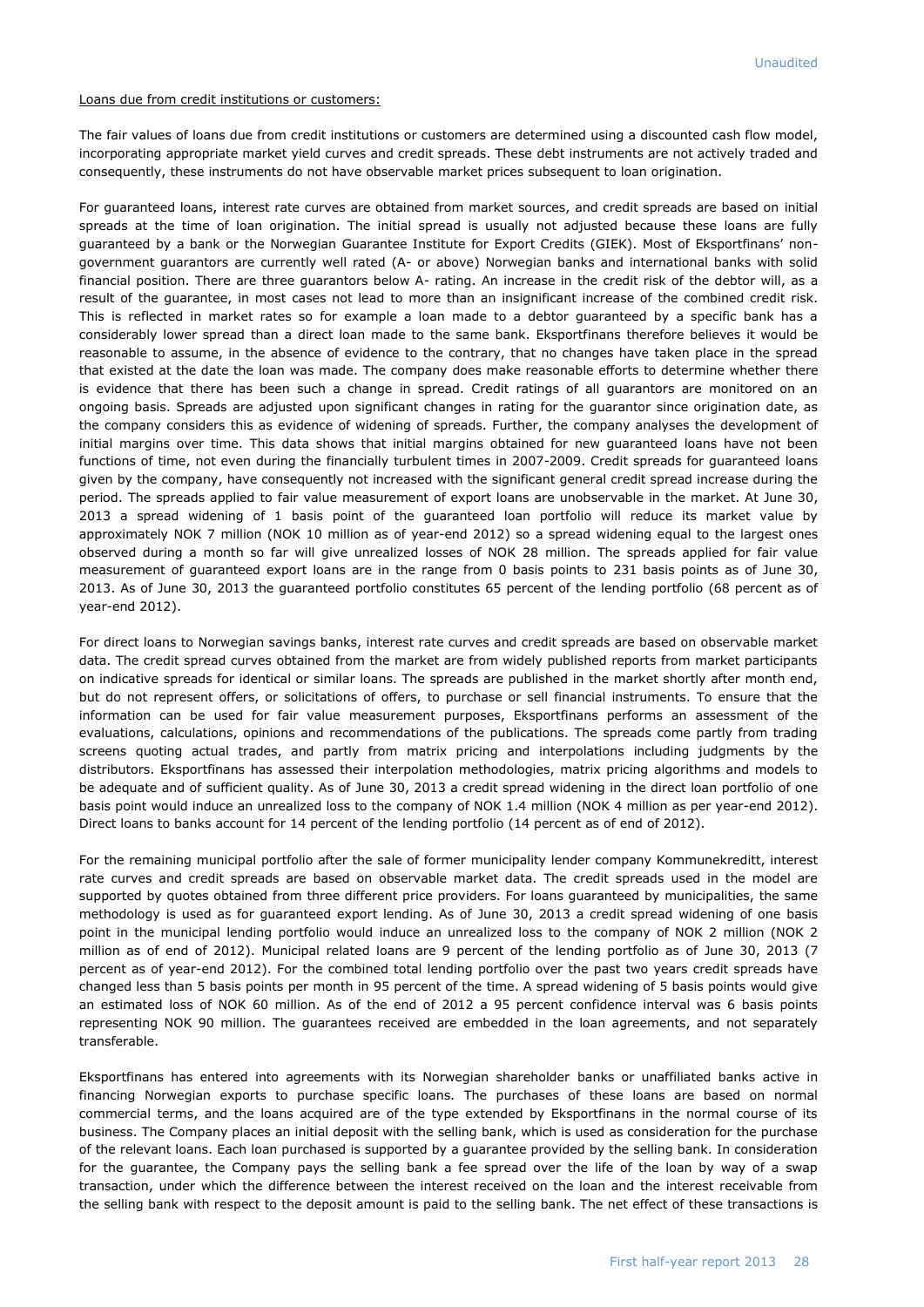that Eksportfinans receives a specified, individually negotiated return comparable to that received on its other commercial loans. As of June 30, 2013 these loans constitutes 11 percent of the lending portfolio (11 percent as of year-end 2012).

All credit spread adjustments of initial spreads are individually assessed for reasonableness relative to appropriate credit spread development over time, spreads for similar guarantors, and spreads on new similar loans or guarantees.

#### Securities:

Fair value of Eksportfinans' portfolio of securities is partially established using valuation techniques and partially using prices quoted in active markets. Eksportfinans aims to maximize the use of observable inputs, and minimize the use of unobservable inputs, when estimating fair value. The valuation techniques used by Eksportfinans are index based models using publicly available market data as inputs, such as index levels, stock prices and bond credit spreads. Whenever available, the company obtains quoted prices in active markets for fixed maturity securities at the balance sheet date. Market price data is generally obtained from exchange or dealer markets.

The quotes may come from securities with similar attributes, from a matrix pricing methodology, or from internal valuation models utilizing different methodologies. These methodologies consider such factors as the issuer's industry, the security's rating and tenor, its coupon rate and type, its position in the capital structure of the issuer, yield curves, credit curves, prepayment rates and other relevant factors. Eksportfinans retrieved prices and credit spread quotes from ten different market makers and pricing vendors. As of June 30, 2013, among the ten different quote providers, the major price provider (Bloomberg) covered 69 percent (63 percent as of June 30, 2012). Eksportfinans has established various controls to ensure the reasonableness of received quotes such as reconciling with other securities of similar currency, maturity, country or issuer and reconciling with actual trade data from Bloomberg. The company also investigates large variations amongst different price providers. For all quoted prices the median quote was used.

For the remaining, one security had such short time to maturity that par value was used. Par value was also used on ten government related securities (all with expected maturity in 2013). One instrument was priced by comparing it to a similar instrument. Eksportfinans holds two securities originally in the PHA portfolio issued by the defaulted Washington Mutual (now non-existent) and were priced using recovery rates.

#### Financial derivatives:

Currency and interest rate swaps are valued using a valuation model technique incorporating appropriate credit spreads obtained from the market, as well as other observable market inputs, such as interest rate levels and market volatilities. Structured swaps mirroring the embedded derivatives in structured debt issues are modeled as described for structured bond debt. All swaps are governed by ISDA agreements with cash collateral annexes, and movement of cash collateral will offset credit spread changes. Non-performance risk is included in the fair value of the financial derivative portfolio assets and liabilities. Both Eksportfinans and the counterparty's credit risk at the time of trade of a swap will be reflected in the initial terms and conditions. The company only enters into derivatives with highly rated counterparties. The Credit Support Annexes (CSAs) enables calls for collateral for both parties based on rating dependent parameters such as threshold and minimum independent amounts. The company's valuation of swaps uses mid levels of interest rate curve bid-ask spreads.

#### Structured bond debt:

Structured bond debt consists of bond issues where the coupon rate, currency, maturity date and notional amount may vary with market conditions. For instance, the maturity will vary as a significant part of the structured bond debt has call and trigger features depending on the passage of time and/or market levels.

Eksportfinans' structured issues currently consist of eight main structure types:

 The coupon is paid in a different currency than the currency for which the coupon is calculated and the bond might have Bermudan options embedded. Bonds with this coupon type are priced using a Hull-White one-factor model if there is only one currency and an N-currency model coupled with a Black and Scholes model in cases of several currencies.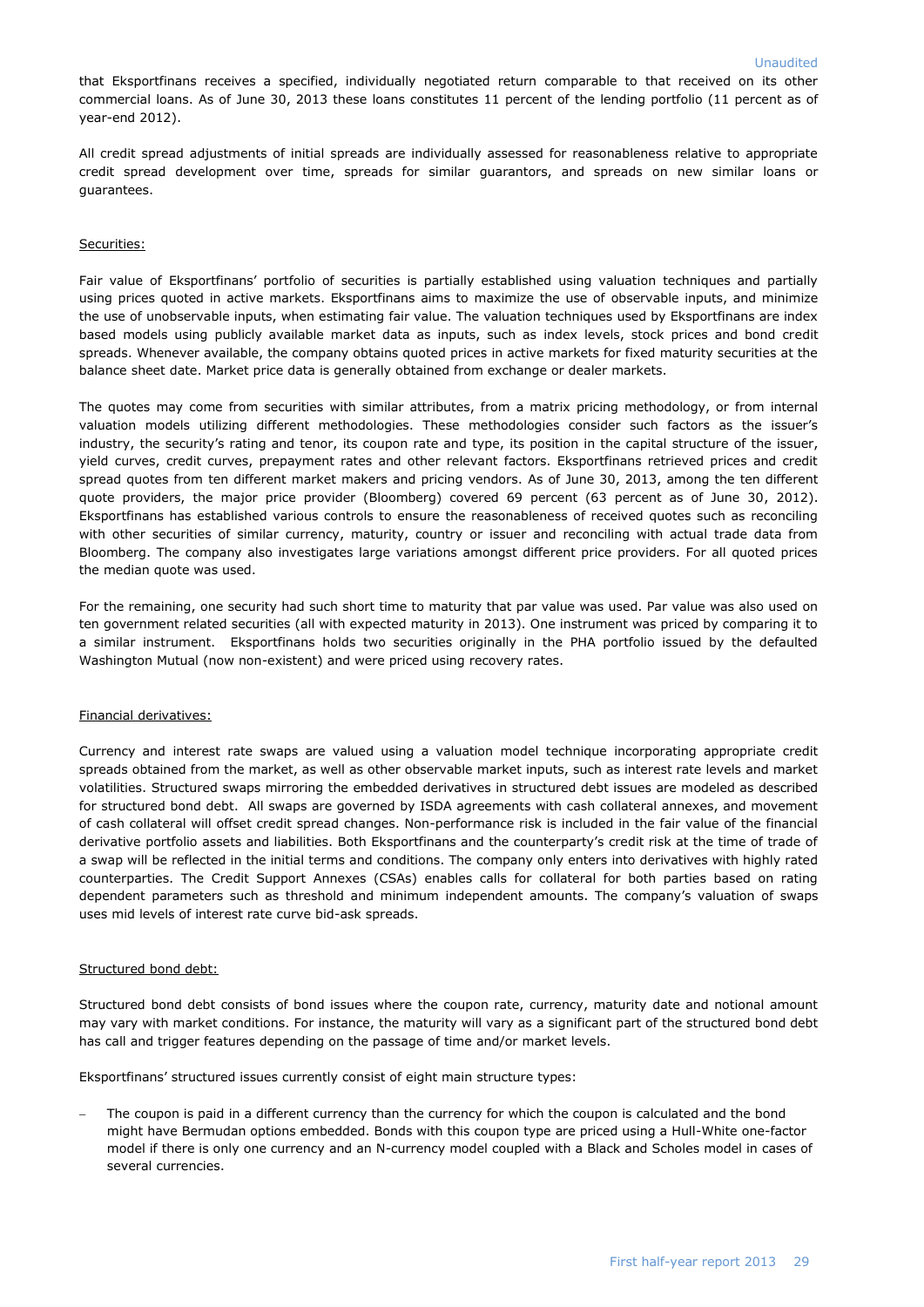- The coupon is based on the minimum of two FX's (JPY/USD and AUD/JPY for a majority of our issues). We use Black and Scholes to model the foreign exchange rates and a Hull-White one factor model to treat the interest rate curves.
- Fixed rate securities with Bermudan options. These are modeled using Black and Scholes framework.
- The coupon has digital attributes. For example if the FX rate is above a given strike level, the coupon paid will be high, if the FX is below the strike, the coupon paid will be low. These coupon structures are modeled by an Ncurrency model.
- The coupon is inversely linked to the London Interbank Offer Rate (LIBOR). The coupon structure is normally of the type "FixedRate-multiplier x Libor". Here we use a Hull-White model for the interest rate and if the issue contains more than one currency, we use the N-factor model.
- The coupon depends on the difference between two interest rates, for example '2 year swap minus 10 year swap'. This difference is multiplied with a factor, and both one and two currencies can be involved. For onecurrency issues a Hull-White model is used for the two interest rates. For two-currency issues a Black and Scholes model put together with an N-currency model is used.
- The coupon is based on the performance of single equities, equity baskets or indexes. These issues are priced based on a Black and Scholes model if the underlying is in the same currency as the notional. The implied volatility derived from suitable traded options is used as volatility input and expected future dividends are based on market expectations. If the underlying is in a different currency than the notional we use a quanto-model to factor in the currency effect.
- The coupon is paid only if the issuer calls the issue. For such structures (like callable zeros) the call option is normally Bermudan and contains only one currency. Eksportfinans price it using a Hull-White one-factor model.

Structured bond debt (and their corresponding swaps, see section on financial derivatives above) are mostly valued using the company's valuation system based on different, well known valuation models, such as Black and Scholes and Hull-White, as appropriate for the different types of structures. All models use observable market data. Market data such as volatilities, correlations, and spreads for constant maturity swaps are imported (unadjusted) directly from widely used data systems like Reuters and Bloomberg. All models are calibrated to produce the transaction price at day one and consequently there are no day one profits calculated using Eksportfinans' methodology. Which model and which structure setup are determined by the redemption structure, the number of FX, equities or indexes constituting the underlying and whether the coupon is accumulated or not as time passes.

The market data used is observable market input. This input is used to project both cash flows and maturity dates of the structured debt. This is to a large degree done by Monte Carlo simulations.

The fair values established using the valuation models above are further supported by two sources of information. The values are assessed for reasonableness against values for the same instruments received from the counterparty in the transaction. Eksportfinans buys back structured debt from time to time, and the fair values established are assessed for reasonableness against buy back transaction prices for similar debt.

Changes in credit spread are considered in the valuation of structured bond debt. There is a very limited market for trading in Eksportfinans' structured debt. Since the multi-notch downgrade of Eksportfinans in November 2011 the company does not anticipate issuing new debt. Prior to the downgrade the most current issue spread for corresponding issues was used to value the structured bonds. After the downgrade there are no new issues of structured debt and instead the company uses spreads on unstructured debt for the outstanding structured issues. The basis point sensitivity of the structured bond portfolio is NOK 25 million so increasing the spreads applied in fair value measurement by 10 basis points, would decrease the value of structured bond debt by approximately NOK 250 million as of June 30, 2013 (NOK 310 as of December 31, 2012). The spreads applied for fair value measurement of structured bonds are in the range from 211 basis points to 333 basis points as of June 30, 2013.

#### Other bond debt:

Fair value of other bond debt is established using a valuation model technique based on discounted cash flows, incorporating appropriate interest rate curves and credit spreads obtained from the market. The credit spreads are derived from current spreads on Eksportfinans' USD benchmarks quoted by Bloomberg. Only spreads supported by actual trades close to year-end are used. Quoted spreads are also used for benchmark issues that are not quoted on Bloomberg. From the spread quotes obtained, a yield curve is derived by using an interpolation methodology. These are similar instruments, and the quoted prices cover the range of maturities in the benchmark debt portfolio.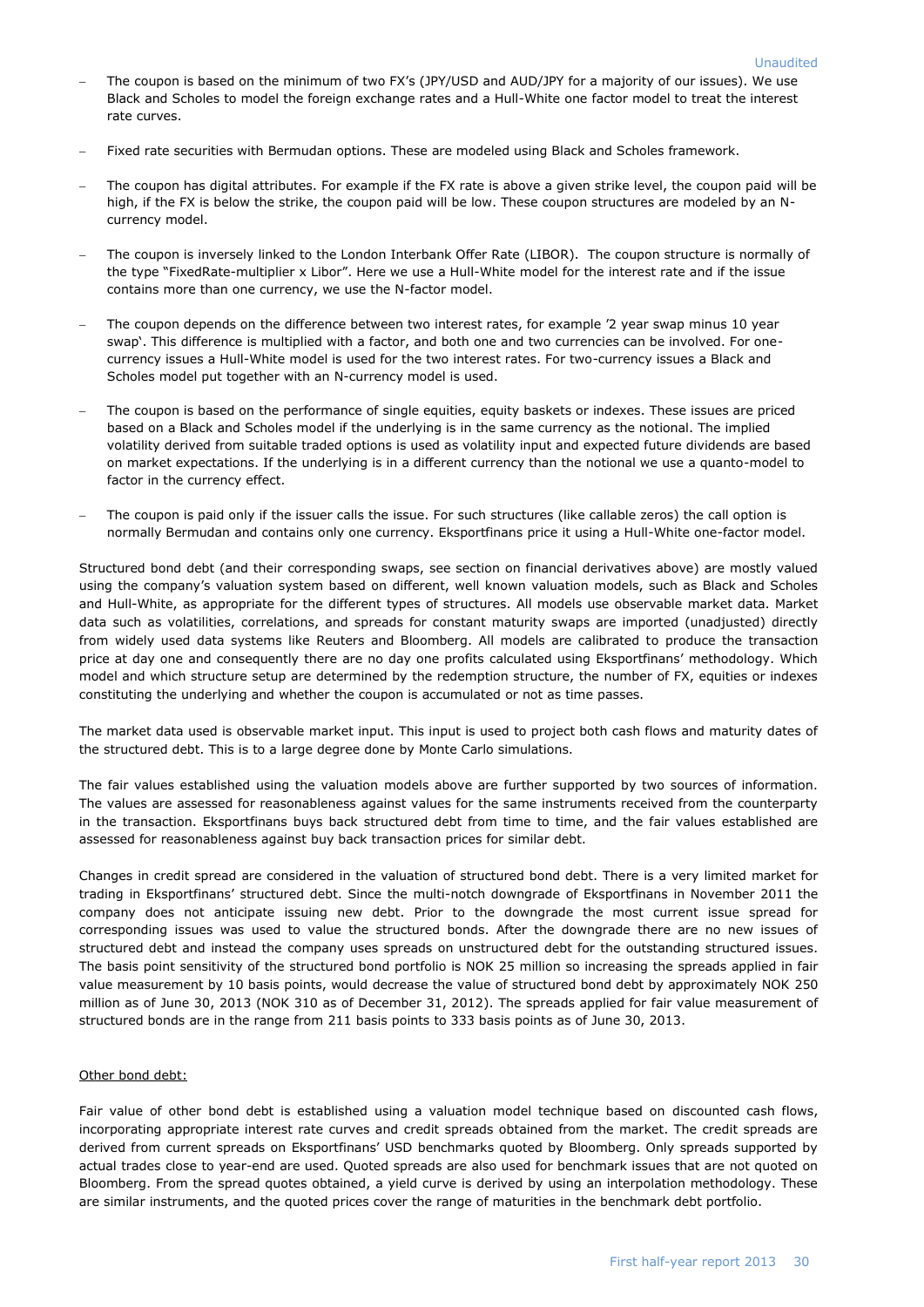In order to assess the reasonableness of the quotes used, spreads are also benchmarked against broker quotes obtained from four different dealers in Eksportfinans' benchmark program.

#### Subordinated debt and capital contribution securities:

Fair value of subordinated bond debt and capital contribution securities are established using a valuation model technique based on discounted cash flows, incorporating appropriate interest rate curves and credit spreads obtained from market participants. The credit spreads are obtained from the arranger banks for the capital contribution securities. For the subordinated debt we use the same credit spreads as quoted for our traded unstructured debt of same maturity and currency. Quotes come either as credit spreads relative to USD swap rates or the Gilt curve, or as a quoted fair value price. For quotes received in the form of credit spreads, appropriate net present value calculations derive the fair value of the security, using the quoted credit spread relative to the corresponding curve. The company considers the spread and price quotes obtained as unobservable input to the valuation. Increasing the spreads applied in fair value measurement by 10 basis points would decrease the value of subordinated debt as of June 30, 2013 by approximately NOK 2.4 million. The spread applied for fair value measurement of the subordinated debt is 306 basis points as of June 30, 2013, resulting in a price of 104,88. Eksportfinans has no outstanding balance of capital contribution securities.

#### **18.2 Fair value hierarchy**

IFRS 13 specifies a hierarchy of fair value measurements based on whether the inputs used to measure the fair values are observable or unobservable. Observable inputs reflect market data obtained from independent sources that is visible to other parties in the market; unobservable inputs reflect the company's market assumptions, specific methodologies and model choices. These two types of input have created a hierarchy that gives the highest priority to unadjusted quoted prices in active markets for identical assets or liabilities (level 1 measurements) and the lowest priority to unobservable inputs (level 3 measurements). The three levels of the fair value hierarchy are described below:

Level 1:

Fair value measurements using unadjusted quoted prices in active markets that are accessible at the measurement date for identical, unrestricted assets or liabilities.

#### Level 2:

Fair value measurements using inputs other than quoted prices included within level 1 that are observable for the asset or liability, either directly (i.e. as prices) or indirectly (i.e. derived from prices) are classified as level 2.

#### Level 3:

Securities with inputs that are both significant to fair value and unobservable.

This hierarchy requires the use of observable market data when available. The company considers relevant and observable market prices in its valuations where possible.

The assessments of which level each transaction falls into is a dynamic process.

Loans and receivables that do not trade frequently or in sufficient volumes to be classified in level 1 but where nothing but observable market data (such as interest rate levels and published spread indices) and well known discounting methods are used are classified as level 2. Loans and receivables where credit spreads at a reporting date is a function of initial over the counter negotiated spreads and subjective adjustments to input such as rating changes are classified as level 3. Short term deposits are classified as level 1.

Securities consist of bonds in our liquidity portfolios which are classified as level 2 as they are valued using index mappings or adjusted market prices such as the median of several quotes not necessarily public obtainable.

Financial derivatives are either normal interest rate- or currency swaps classified in level 2 as standard discounting of observable inputs is used in the valuation, or structured swaps classified as level 3 where unobservable inputs such as correlations and volatilities are used in model valuations.

The below tables set forth Eksportfinans trading assets and liabilities and other financial assets and liabilities accounted for at fair value under the fair value option. Assets and liabilities are classified in their entirety based on the lowest level of input that is significant to the fair value measurement. Other assets are collateral paid to swap counterparties and are classified as level 2.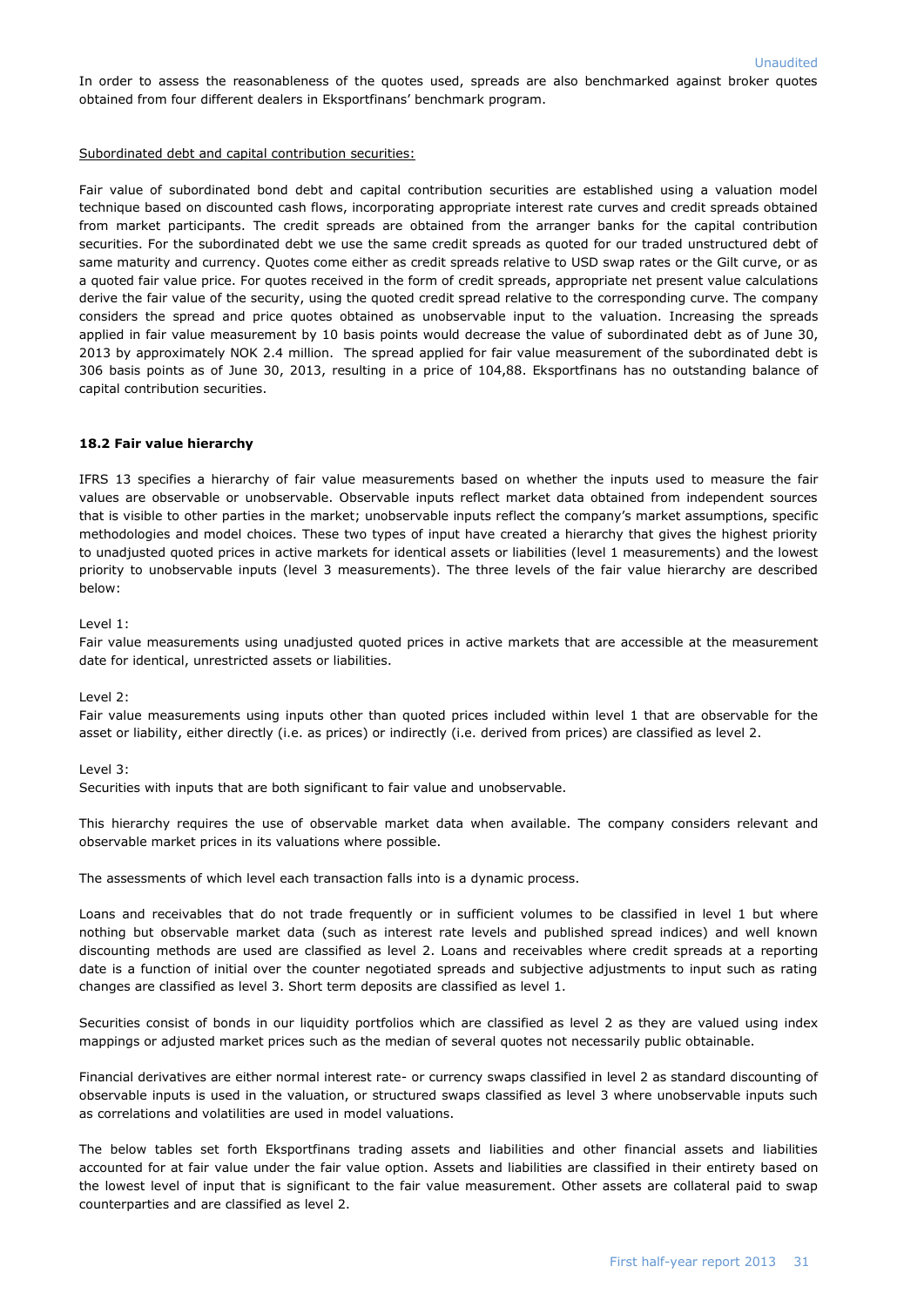#### **18.3 Financial assets measured at fair value through profit or loss**

#### **June 30, 2013**

| (NOK million)                      | Level 1 | Level 2 | Level 3 | Total  |
|------------------------------------|---------|---------|---------|--------|
|                                    |         |         |         |        |
| Loans due from credit institutions | 1,577   | 18,878  | 497     | 20,952 |
| Loans due from customers           | 0       | 3,638   | 30,298  | 33,936 |
| <b>Securities</b>                  | 0       | 22,431  | 0       | 22,431 |
| Financial derivatives              | 0       | 5,486   | 2,266   | 7,752  |
| Other assets                       | 0       | 2,332   | 0       | 2,332  |
| <b>Total fair value</b>            | 1,577   | 52,765  | 33,061  | 87,403 |

#### **December 31, 2012**

| (NOK million)                      | Level 1 | Level 2 | Level 3 | Total   |
|------------------------------------|---------|---------|---------|---------|
|                                    |         |         |         |         |
| Loans due from credit institutions | 912     | 24,688  | 526     | 26,125  |
| Loans due from customers           | 0       | 3,665   | 39,372  | 43,038  |
| <b>Securities</b>                  | 0       | 41,785  | 0       | 41,785  |
| Financial derivatives              | 0       | 6,342   | 4,542   | 10,884  |
| Other assets                       | 0       | 5,445   | 0       | 5,445   |
| <b>Total fair value</b>            | 912     | 81,925  | 44,440  | 127,277 |

#### **18.4 Financial liabilities measured at fair value through profit or loss**

Deposits and commercial paper are valued using public market data and standard discounted cash flow techniques and hence classified as level 2. Unstructured bond debt such as benchmark issues are valued through a combination of discounting cash flows and using quoted credit spreads for similar securities and thus classified as level 2. Structured bond debt use unobservable inputs and model valuation and is classified as level 3. Financial derivatives on the liability side are both level 2 and 3, see discussion above for financial derivative assets. Other liabilities are specified in note 12 and are valued using discounting techniques and observable market data. Subordinated debt and capital contribution services are valued using discounted cashflow methods but with credit spread adjustments obtained from arranger banks only. These are indicative spreads and not publicly available hence the valuation technique uses unobservable inputs.

#### **June 30, 2013**

I

| (NOK million)                   | Level 1 | Level 2 | Level 3 | Total  |
|---------------------------------|---------|---------|---------|--------|
|                                 |         |         |         |        |
| Deposits by credit institutions | 0       | 4,846   |         | 4,846  |
| Unstructured bond debt          | 0       | 24,225  |         | 24,225 |
| Structured bond debt            | 0       | 0       | 28,296  | 28,296 |
| Financial derivatives           | 0       | 2,835   | 3,622   | 6,457  |
| Other liabilities               | 0       | 5,449   |         | 5,449  |
| Subordinated debt               | 0       |         | 959     | 959    |
| Capital contribution securities | 0       | 0       | 0       | 0      |
| <b>Total fair value</b>         | 0       | 37,355  | 32,877  | 70,232 |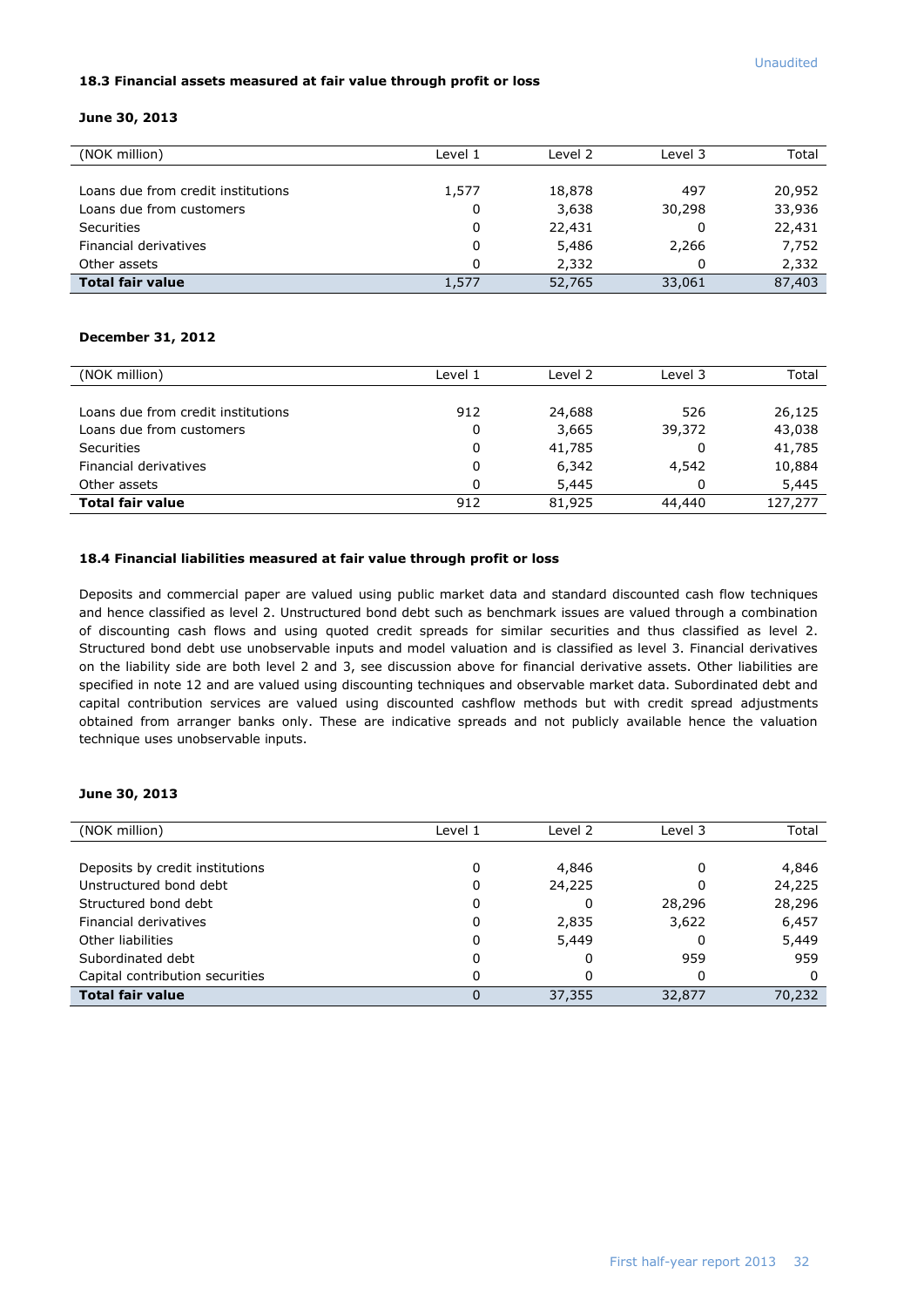#### **December 31, 2012**

| (NOK million)                   | Level 1 | Level 2 | Level 3 | Total   |
|---------------------------------|---------|---------|---------|---------|
|                                 |         |         |         |         |
| Deposits by credit institutions | 0       |         | 0       | 0       |
| Unstructured bond debt          | 0       | 40,599  | 0       | 40,599  |
| Structured bond debt            | 0       |         | 42,275  | 42,275  |
| Financial derivatives           | 0       | 4,216   | 5,127   | 9,343   |
| Other liabilities               | 0       | 7,975   | 0       | 7,975   |
| Subordinated debt               | 0       |         | 990     | 990     |
| Capital contribution securities | 0       |         | 450     | 450     |
| <b>Total fair value</b>         | 0       | 52,790  | 48,842  | 101,632 |

#### **Movement of level 3 financial assets from January 1, 2013 to June 30, 2013**

|                                                                                                                    | Loans and    |                 |             |              |
|--------------------------------------------------------------------------------------------------------------------|--------------|-----------------|-------------|--------------|
|                                                                                                                    | receivables  |                 |             |              |
|                                                                                                                    | due from     | Loans and       |             |              |
|                                                                                                                    | credit       | receivables due | Financial   |              |
| (NOK million)                                                                                                      | institutions | from customers  | derivatives | Total        |
| <b>Opening balance</b>                                                                                             | 526          | 39,373          | 4,542       | 44,441       |
| Total gains or losses *)                                                                                           | 28           | 1,248           | (1, 139)    | 137          |
| Issues                                                                                                             | 0            | $\Omega$        | 0           | <sup>0</sup> |
| <b>Settlements</b>                                                                                                 | (57)         | (10, 323)       | (1, 137)    | (11, 517)    |
| Transfers into level 3                                                                                             | 0            | 0               |             | $\mathbf{0}$ |
| Transfers out of level 3                                                                                           | 0            | O               | 0           | 0            |
| <b>Closing balance</b>                                                                                             | 497          | 30,298          | 2,266       | 33,061       |
| Total gains or losses *)<br>for the period in profit or loss for<br>assets held at the end of the reporting period |              | 12              | 590         | 603          |

\*) Presented under the line item 'Net gains/(losses) on financial instruments at fair value' in the statement of comprehensive income.

#### **Movement of level 3 financial assets from January 1, 2012 to June 30, 2012**

|                                                | Loans and    |                 |             |           |
|------------------------------------------------|--------------|-----------------|-------------|-----------|
|                                                | receivables  |                 |             |           |
|                                                | due from     | Loans and       |             |           |
|                                                | credit       | receivables due | Financial   |           |
| (NOK million)                                  | institutions | from customers  | derivatives | Total     |
|                                                |              |                 |             |           |
| <b>Opening balance</b>                         | 1,335        | 56,421          | 6,258       | 64,014    |
|                                                |              |                 |             |           |
| Total gains or losses *)                       | 2            | 560             | 651         | 1,213     |
| <b>Issues</b>                                  | 24           | 3,182           | 0           | 3,206     |
| <b>Settlements</b>                             | (650)        | (11,092)        | (796)       | (12, 538) |
| Transfers into level 3                         | 0            | 0               | 0           | 0         |
| Transfers out of level 3                       | 0            | 0               | 0           | 0         |
| <b>Closing balance</b>                         | 711          | 49,071          | 6,113       | 55,895    |
|                                                |              |                 |             |           |
| Total gains or losses *)                       |              |                 |             |           |
| for the period in profit or loss for           |              |                 |             |           |
| assets held at the end of the reporting period | (60)         | 106             | (1,506)     | (1,460)   |

\*) Presented under the line item 'Net gains/(losses) on financial instruments at fair value' in the statement of comprehensive income.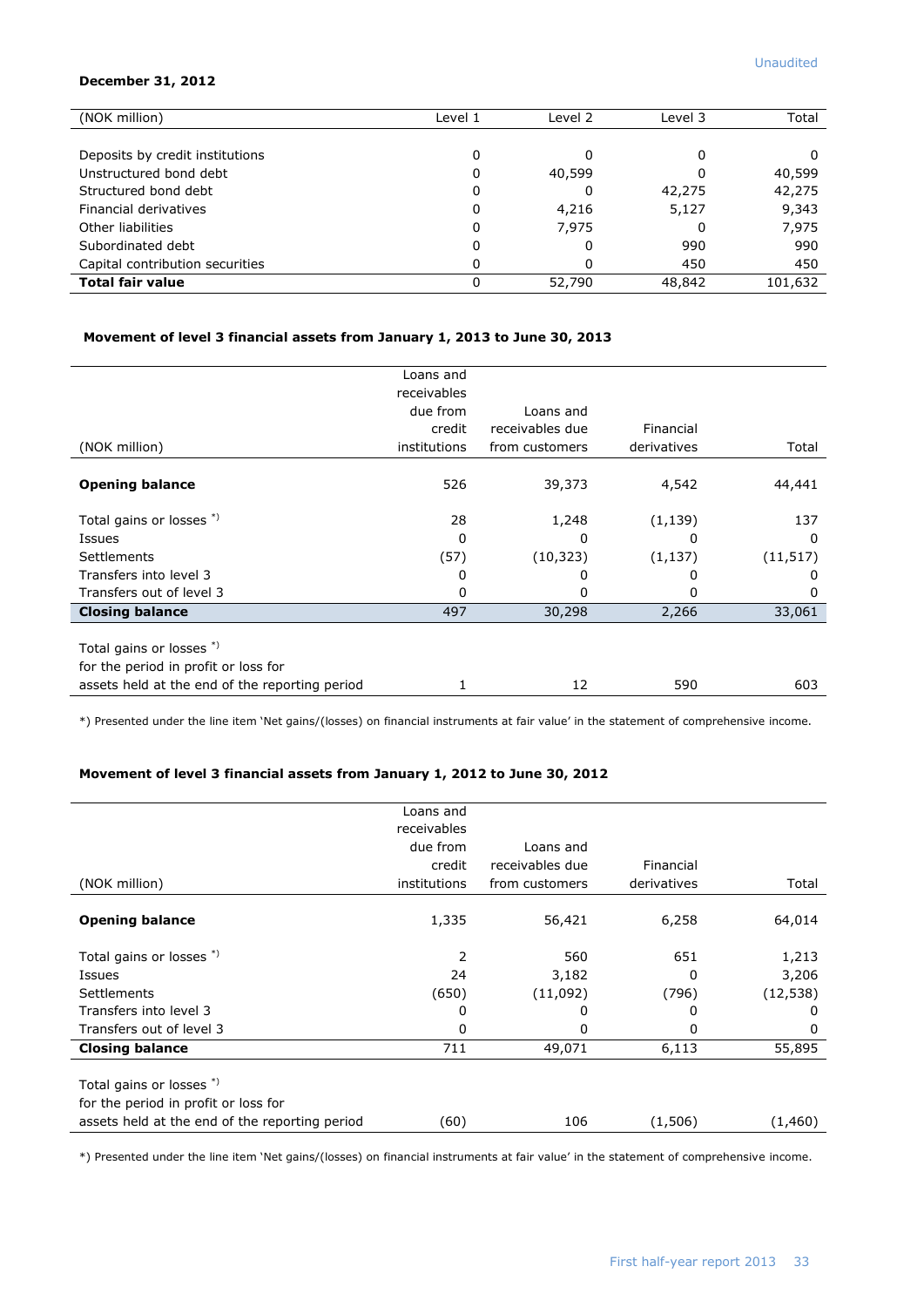#### **Movement of level 3 financial liabilities from January 1, 2013 to June 30, 2013**

|                                  |           |             |           | Capital      |           |
|----------------------------------|-----------|-------------|-----------|--------------|-----------|
|                                  |           |             | Sub-      | contri-      |           |
|                                  |           | Financial   | ordinated | bution       |           |
| (NOK million)                    | Bond debt | derivatives | debt      | securities   | Total     |
|                                  |           |             |           |              |           |
| <b>Opening balance</b>           | 42,275    | 5,127       | 990       | 450          | 48,842    |
| Total gains or losses *)         | 7,005     | (581)       | (31)      | 0            | 6,393     |
| Issues                           | 0         | 0           | 0         | o            | 0         |
| Settlements                      | (20,984)  | (924)       | 0         | (450)        | (22, 358) |
| Transfers into level 3           | 0         | 0           | 0         | 0            | 0         |
| Transfers out of level 3         | 0         | 0           | 0         | 0            | 0         |
| <b>Closing balance</b>           | 28,296    | 3,622       | 959       | $\mathbf{0}$ | 32,877    |
|                                  |           |             |           |              |           |
| Total gains or losses *)         |           |             |           |              |           |
| for the period in profit or loss |           |             |           |              |           |
| for liabilities outstanding at   |           |             |           |              |           |
| the end of the reporting         |           |             |           |              |           |
| period                           | 13,473    | (6,076)     | (21)      | 0            | 7,376     |

\*) Presented under the line item 'Net gains/(losses) on financial instruments at fair value' in the statement of comprehensive income.

#### **Movement of level 3 financial liabilities from January 1, 2012 to June 30, 2012**

|                                                                                                                                                  |           |             |           | Capital    |           |
|--------------------------------------------------------------------------------------------------------------------------------------------------|-----------|-------------|-----------|------------|-----------|
|                                                                                                                                                  |           |             | Sub-      | contri-    |           |
|                                                                                                                                                  |           | Financial   | ordinated | bution     |           |
| (NOK million)                                                                                                                                    | Bond debt | derivatives | debt      | securities | Total     |
| <b>Opening balance</b>                                                                                                                           | 54,053    | 11,231      | 1,039     | 348        | 66,671    |
| Total gains or losses *)                                                                                                                         | 11,475    | (979)       | 55        | 2          | 10,553    |
| Issues                                                                                                                                           | 0         | 0           | 0         | 0          | 0         |
| <b>Settlements</b>                                                                                                                               | (19, 984) | (2, 168)    | 0         | 0          | (22, 152) |
| Transfers into level 3                                                                                                                           | 0         | 0           | 0         | 0          | 0         |
| Transfers out of level 3                                                                                                                         | 0         | 0           | 0         | 0          | 0         |
| <b>Closing balance</b>                                                                                                                           | 45,544    | 8,084       | 1,094     | 350        | 55,072    |
| Total gains or losses <sup>*</sup> )<br>for the period in profit or loss<br>for liabilities outstanding at<br>the end of the reporting<br>period | 37,231    | (15, 365)   | 63        | 127        | 22,056    |

\*) Presented under the line item 'Net gains/(losses) on financial instruments at fair value' in the statement of comprehensive income.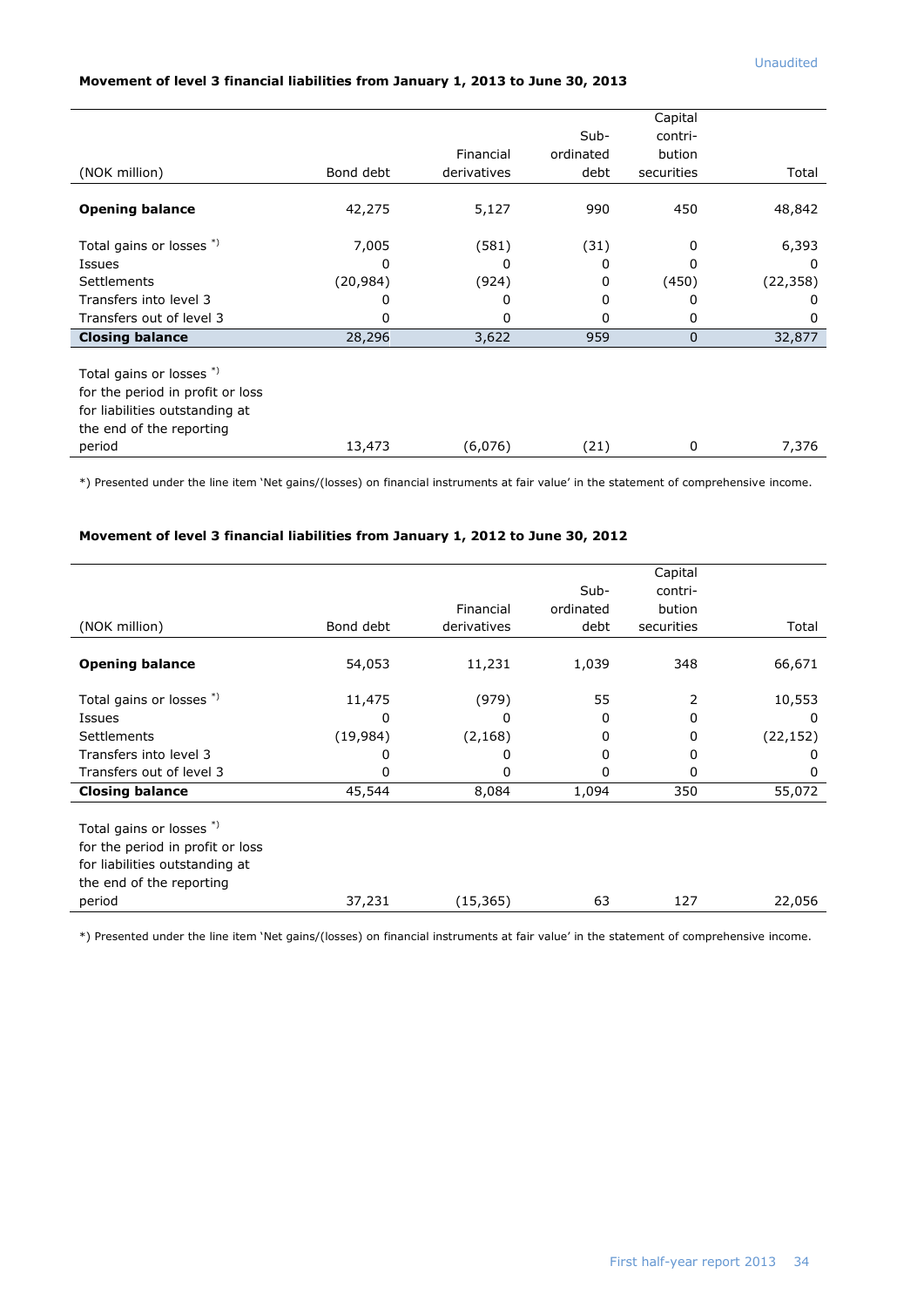#### **18.5 Fair value of financial assets and liabilities**

The following table presents the financial assets and liabilities, with the fair value and carrying value (book value) of each class of financial instrument:

|                                    | Jun 30, 2013 |          | Dec 31, 2012 |          | Jun 30, 2012 |          |
|------------------------------------|--------------|----------|--------------|----------|--------------|----------|
|                                    | Fair         | Carrying | Fair         | Carrying | Fair         | Carrying |
| (NOK million)                      | value        | value    | value        | value    | value        | value    |
|                                    |              |          |              |          |              |          |
| <b>Assets</b>                      |              |          |              |          |              |          |
| Loans due from credit institutions | 21,247       | 21,271   | 26,370       | 26,410   | 29,040       | 29,050   |
| Loans due from customers           | 65,666       | 61,083   | 77,238       | 71,879   | 91,236       | 85,440   |
| Securities                         | 16,301       | 16,301   | 36,707       | 36,707   | 38,691       | 38,691   |
| Repurchase receivable              | 6,130        | 6,130    | 5,078        | 5,078    | 5,739        | 5,739    |
| Financial derivatives              | 7,752        | 7,752    | 10,884       | 10,884   | 16,064       | 16,064   |
| Other assets                       | 3,150        | 3,150    | 6,232        | 6,232    | 7,266        | 7,266    |
|                                    |              |          |              |          |              |          |
| <b>Liabilities</b>                 |              |          |              |          |              |          |
| Deposits by credit institutions    | 4,846        | 4,846    | 4,476        | 4,476    | 4,554        | 4,554    |
| Commercial paper debt              | 0            | 0        | 0            | 0        | 0            | $\Omega$ |
| Non-structured bond debt           | 53,574       | 53,574   | 72,160       | 72,160   | 76,675       | 76,675   |
| Structured bond debt               | 30,385       | 26,776   | 44,609       | 40,383   | 48,231       | 43,686   |
| Financial derivatives              | 6,554        | 6,554    | 9,343        | 9,343    | 10,933       | 10,933   |
| Other liabilities                  | 5,572        | 5,562    | 8,145        | 8,133    | 10,516       | 10,502   |
| Subordinated debt                  | 959          | 959      | 990          | 990      | 1,094        | 1,094    |
| Capital contribution securities    | 0            | 0        | 450          | 450      | 350          | 350      |

### 19. Contingencies

The contingencies are:

- a) Because of the bankruptcy of Lehman Brothers, certain swap contracts were settled and replaced by new swap contracts with other counterparties. At the time of the bankruptcy, Eksportfinans had swap contracts with three different legal entities in the Lehman Brothers group. Payments related to the settlement of these swaps were calculated and paid by Eksportfinans in 2008. The valuation of the settlement amount has been contested by two of the Lehman Brothers legal entities. A final settlement was reached with one of the entities last year, and for the second entity in third quarter 2012. The final settlement amount to these two entities has been paid. The third Lehman Brothers entity has, to date, not contested the original valuation.
- b) On December 12, 2012, Eksportfinans received a complaint filed by Silver Point Capital Fund LP and Silver Point Capital Offshore Master Fund LP (Silver Point) with the Tokyo District Court. Silver Point is an investor in Eksportfinans Japanese Samurai bonds and has previously threatened (as stated in press releases dated December 19, 2011 and November 7, 2012) to declare default under these bonds. The plaintiff is demanding a partial payment in the amount of JPY 400 million (approximately NOK 25 million at exchange rates applicable at March 31, 2013) (together with 6 percent interest thereon from December 13, 2011) as part of their entire claim of JPY 9.6 billion (approximately NOK 591 million at exchange rates applicable at March 31, 2013). Silver Point claims that the bonds became due and payable when they sent a default notice to Mizuho Corporate Bank as fiscal agent on December 12, 2011. Eksportfinans will, as previously stated in press releases on December 19, 2011 and November 7, 2012, vigorously resist this action on the basis that there is no default, and the company is therefore of the opinion that this complaint will not prevail. This opinion is supported by analysis from external counsel. Eksportfinans has therefore also concluded that such complaint does not constitute a cross default under Eksportfinans' other financial obligations.

### 20. Events after balance sheet date

When Glitnir Banki hf was placed under Icelandic government administration in 2008, Eksportfinans treated the exposure against this bank as not satisfactory guaranteed, and have since then booked this exposure at fair value according to the expected payout ratio from the bank. Also, in 2012 Eksportfinans filed a court petition in Iceland claiming part of the exposure was to be treated as priority claims under article 112 of Act no. 21/1991, confer paragraph 3 of article 102 of Act no. 161/2002 at the winding up of Glitnir Banki hf. On July 19, 2013 the District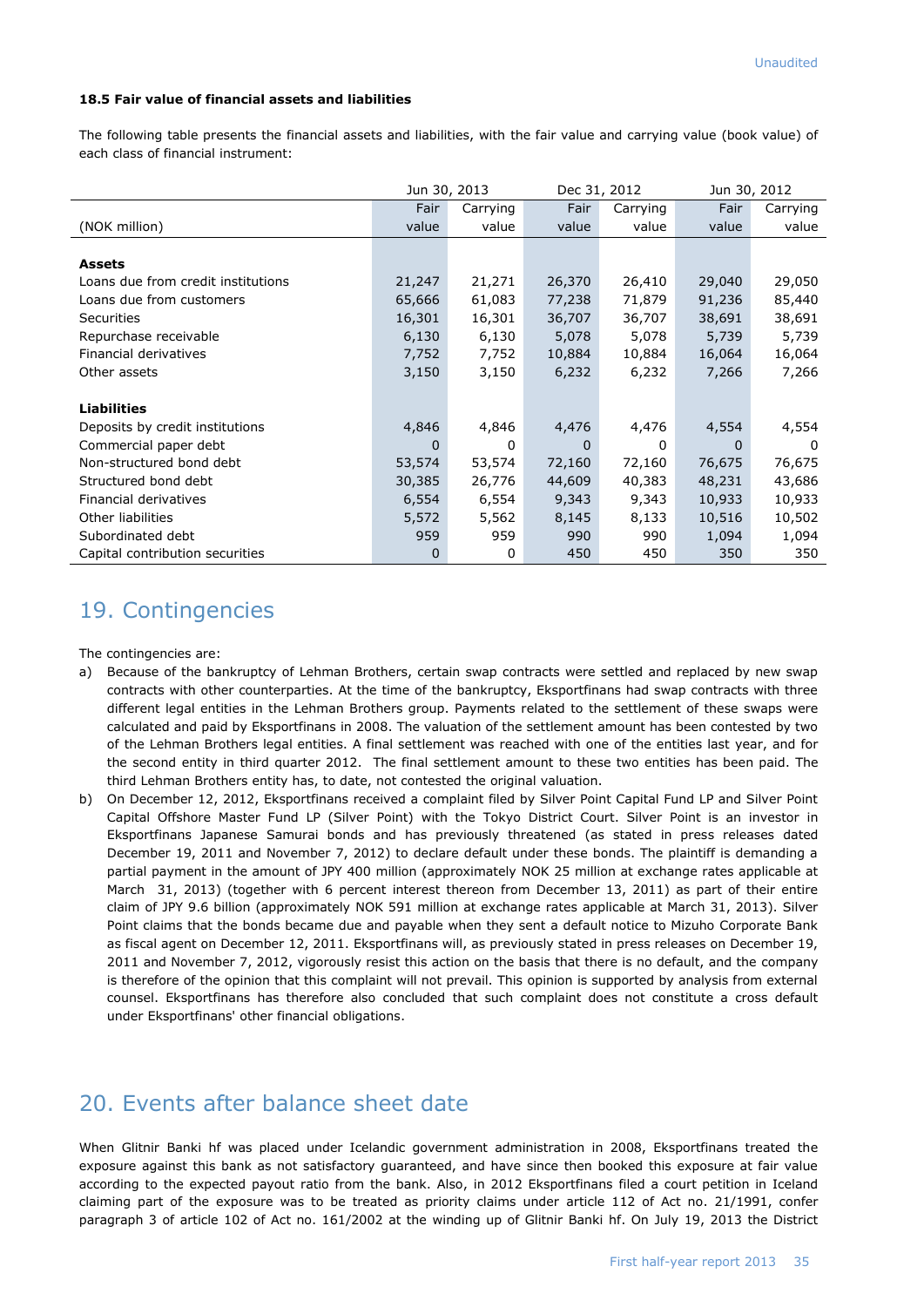Court of Reykjavik, Iceland ruled in favor of Eksportfinans ASA that the company's claims of USD 25 million (ISK 3,256 million or NOK 150 million) and NOK 318 million (ISK 6,144 million) are accepted as priority claims. Eksportfinans was also awarded full legal costs. The ruling of the District Court of Reykjavik is not final and enforceable as the Winding-up Board of Glitnir Banki hf has announced that it will appeal.

On July 23, 2013, Moody's published its latest report on Eksportfinans ASA, confirming the Ba3 rating with negative outlook.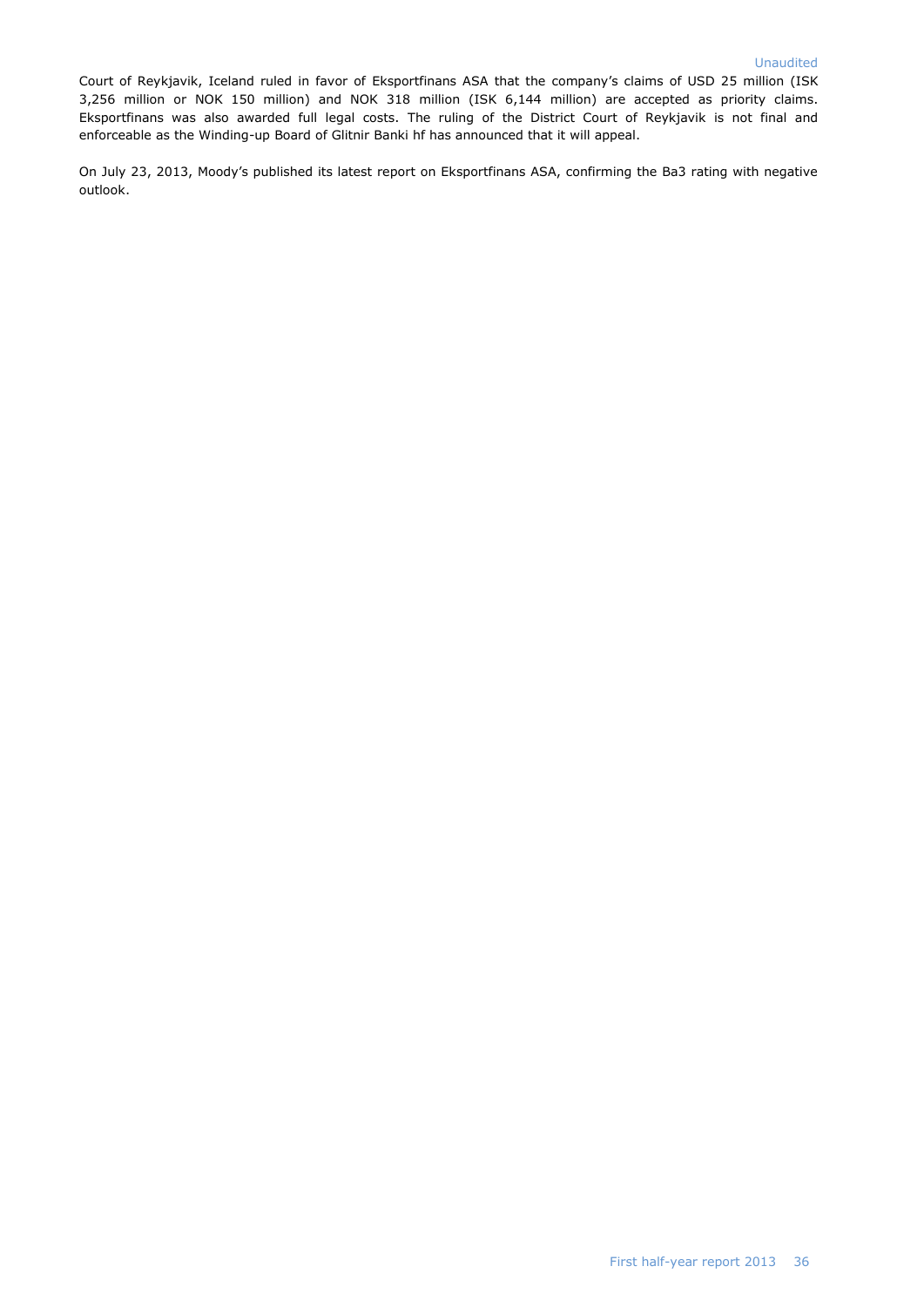### Report on review of interim financial information

To the Board of Directors of Eksportfinans ASA

#### *Introduction*

*We have reviewed the accompanying condensed balance sheet of Eksportfinans ASA as of 30 June 2013 and the related condensed statement of comprehensive income, condensed statement of changes in equity and condensed cash flow statement for the three-month period then ended. Management is responsible for the preparation and presentation of this condensed interim financial information in accordance with International Accounting Standard 34 "Interim Financial Reporting". Our responsibility is to express a conclusion on this interim financial information based on our review.*

#### *Scope of Review*

*We conducted our review in accordance with International Standard on Review Engagements 2410, "Review of Interim Financial Information Performed by the Independent Auditor of the Entity".* 

*A review of interim financial information consists of making inquiries, primarily of persons responsible for financial and accounting matters, and applying analytical and other review procedures.* 

*A review is substantially less in scope than an audit conducted in accordance with standards on auditing adopted by Den Norske Revisorforening, and consequently does not enable us to obtain assurance that we would become aware of all significant matters that might be identified in an audit. Accordingly, we do not express an audit opinion.*

#### *Conclusion*

*Based on our review, nothing has come to our attention that causes us to believe that the accompanying condensed interim financial information is not prepared, in all material respects, in accordance with International Accounting Standard 34 "Interim Financial Reporting".*

Oslo, August 22, 2013 **PricewaterhouseCoopers AS**

Rita Granlund State Authorised Public Accountant (Norway)